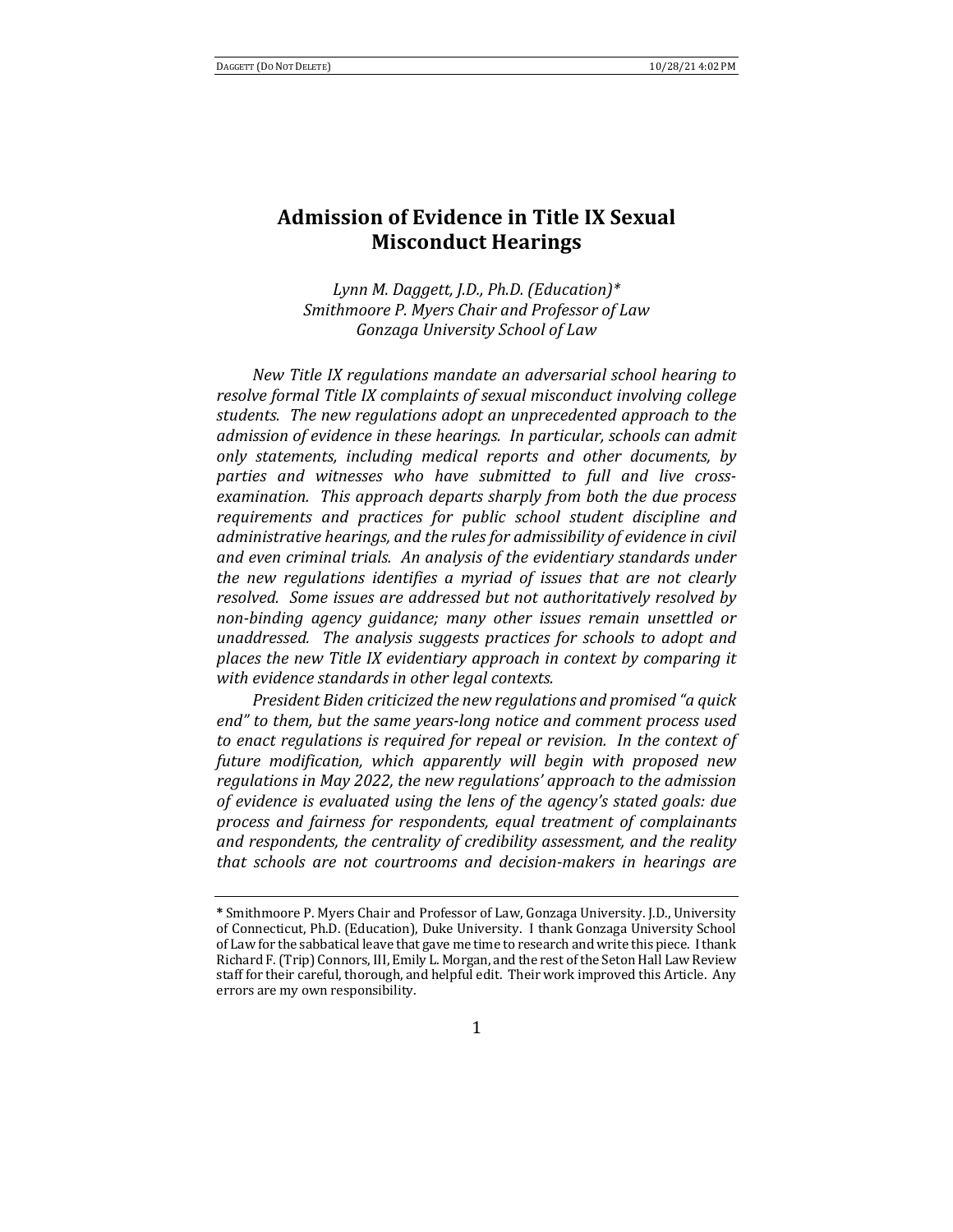neither trained judges nor attorneys. The new regulations fail to achieve *these goals.* Due process does not require the ban on uncross-examined statements. The ban fetishizes cross-examination to assess credibility while *ignoring* other common and *important impeachment techniques. Its* adoption is part of a conspicuous pattern: the new regulations borrow *general evidentiary approaches from the rules for trial, and then modifies them in ways that disfavor complainants and provide protection for respondents that equal or exceed trial protections for criminal defendants.* The new regulations adopt the general ban on hearsay for trials but do not adopt any of the trial rules' many exceptions—even those that would *admit hearsay against criminal defendants. The new regulations also create a rape shield barring evidence of complainant sexual history and character, modeled on the approach for criminal trials. Unlike the criminal rape shield, the Title IX rape shield eliminates protection for the* sexual history of other victims of sexual misconduct by the respondent and *even requires the school to disclose the complainant's protected sexual history information to the respondent prior to the hearing. There are* fairer and better alternatives that are appropriate to the nature of school *hearings* with non-attorney decision-makers. For example, the normal approach in school hearings and administrative hearings is to focus on weight rather than admissibility; admitting almost all evidence, while *allowing the parties to argue that a piece of evidence's hearsay status means that the decision-maker should give it little or no weight. The new regulations' evidentiary approach for resolving formal Title IX complaints* does not offer fairness to the parties, and complainants should not assume that filing formal Title IX complaints serves their interests.

| I.  |                                                    |                                                    |  |  |
|-----|----------------------------------------------------|----------------------------------------------------|--|--|
| II. | ANALYSIS OF THE EVIDENTIARY STANDARDS FOR TITLE IX |                                                    |  |  |
|     |                                                    |                                                    |  |  |
|     |                                                    | A. Pre-Hearing: Gathering and Sharing Evidence     |  |  |
|     |                                                    |                                                    |  |  |
|     |                                                    | 2. Scope of Evidence Gathered in the School        |  |  |
|     |                                                    |                                                    |  |  |
|     |                                                    | 3. Sharing Evidence with Parties and Advisors 11   |  |  |
|     |                                                    |                                                    |  |  |
|     |                                                    |                                                    |  |  |
|     |                                                    |                                                    |  |  |
|     |                                                    |                                                    |  |  |
|     |                                                    | 4. Presumption of Innocence and Burden of Proof 16 |  |  |
|     |                                                    |                                                    |  |  |
|     |                                                    |                                                    |  |  |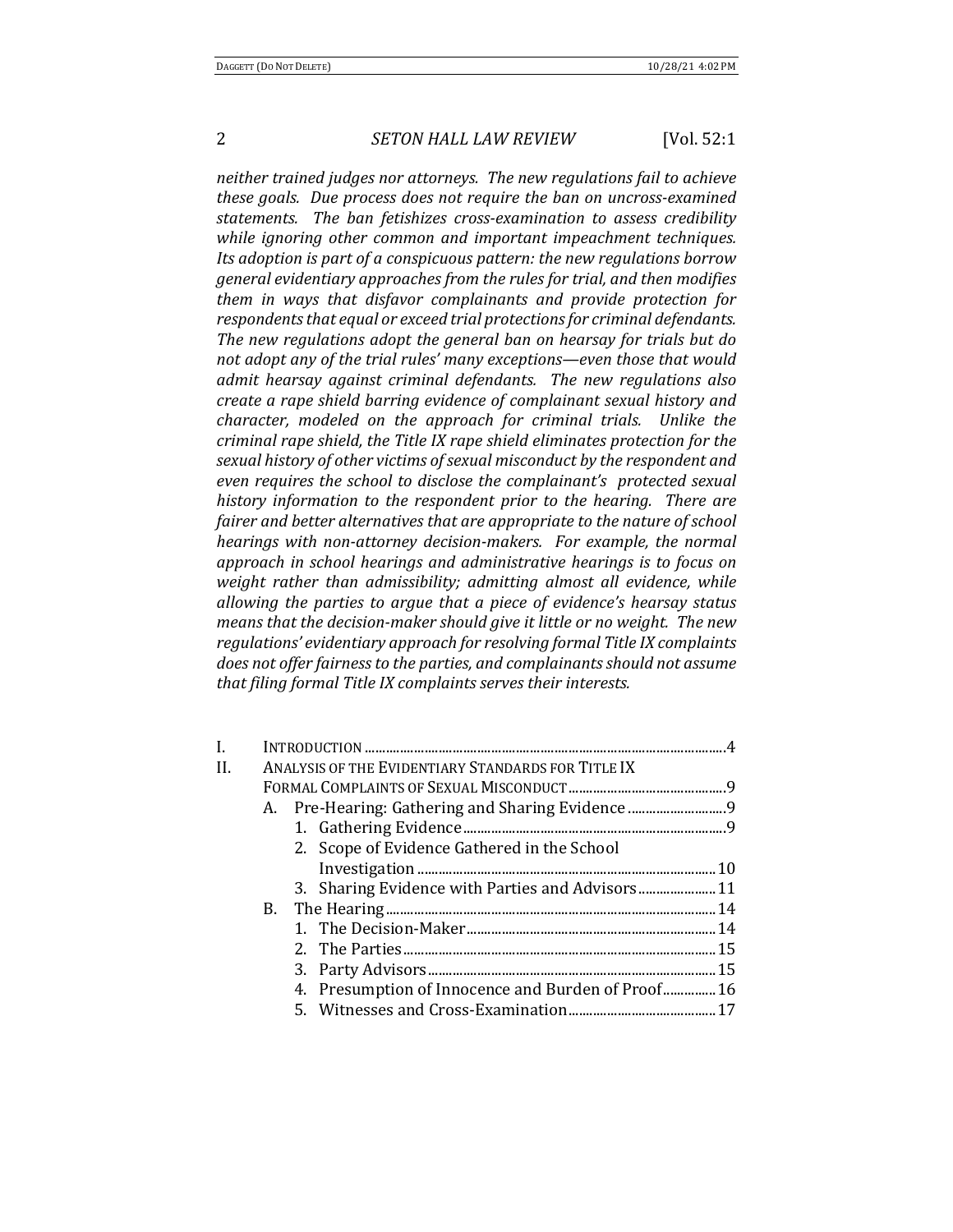|  | I    |   |
|--|------|---|
|  |      |   |
|  |      |   |
|  |      |   |
|  | o se | I |

|      | C. |                                                          |  |
|------|----|----------------------------------------------------------|--|
|      |    | 1.                                                       |  |
|      |    | Live Rulings and On-the-Record Reasoning 19<br>i.        |  |
|      |    | ii.                                                      |  |
|      |    | 2. Barred Evidence-Party Treatment Records,              |  |
|      |    |                                                          |  |
|      |    | i.                                                       |  |
|      |    | ii.                                                      |  |
|      |    |                                                          |  |
|      |    | Banned Evidence in Higher Education Hearings<br>3.       |  |
|      |    | Statements by Persons Who Do Not Submit to               |  |
|      |    |                                                          |  |
|      |    | Ban Limited to Determination of Responsibility  29<br>i. |  |
|      |    | ii.                                                      |  |
|      |    | The Approach to Hearsay of the Rules of<br>iii.          |  |
|      |    |                                                          |  |
|      |    | a.                                                       |  |
|      |    |                                                          |  |
|      |    | Party Wrongdoing Causing Unavailability for<br>$C_{1}$   |  |
|      |    |                                                          |  |
|      |    | iv. Constitutional Requirements in Criminal Trials34     |  |
|      |    | V.                                                       |  |
|      |    | i.                                                       |  |
|      |    | ii.                                                      |  |
|      |    |                                                          |  |
|      |    |                                                          |  |
|      |    | 6.                                                       |  |
|      |    | 7.                                                       |  |
|      |    | 8.                                                       |  |
|      |    | 0ther Constitutional Admissibility Issues  40<br>9.      |  |
|      |    | 10. Argument About Weight to Be Assigned to the          |  |
|      |    |                                                          |  |
|      |    | Challenges to Admissibility Determinations 41            |  |
|      |    | $1_{-}$                                                  |  |
|      |    | 2.                                                       |  |
|      |    | 3.                                                       |  |
| III. |    | ADMISSION OF EVIDENCE STANDARDS FOR TITLE IX HEARINGS    |  |
|      |    | ARE INSUFFICIENTLY CLEAR AND FAIL TO ACHIEVE THE         |  |
|      |    |                                                          |  |
|      | А. | Admission of Evidence Standards for Title IX Hearings    |  |
|      |    |                                                          |  |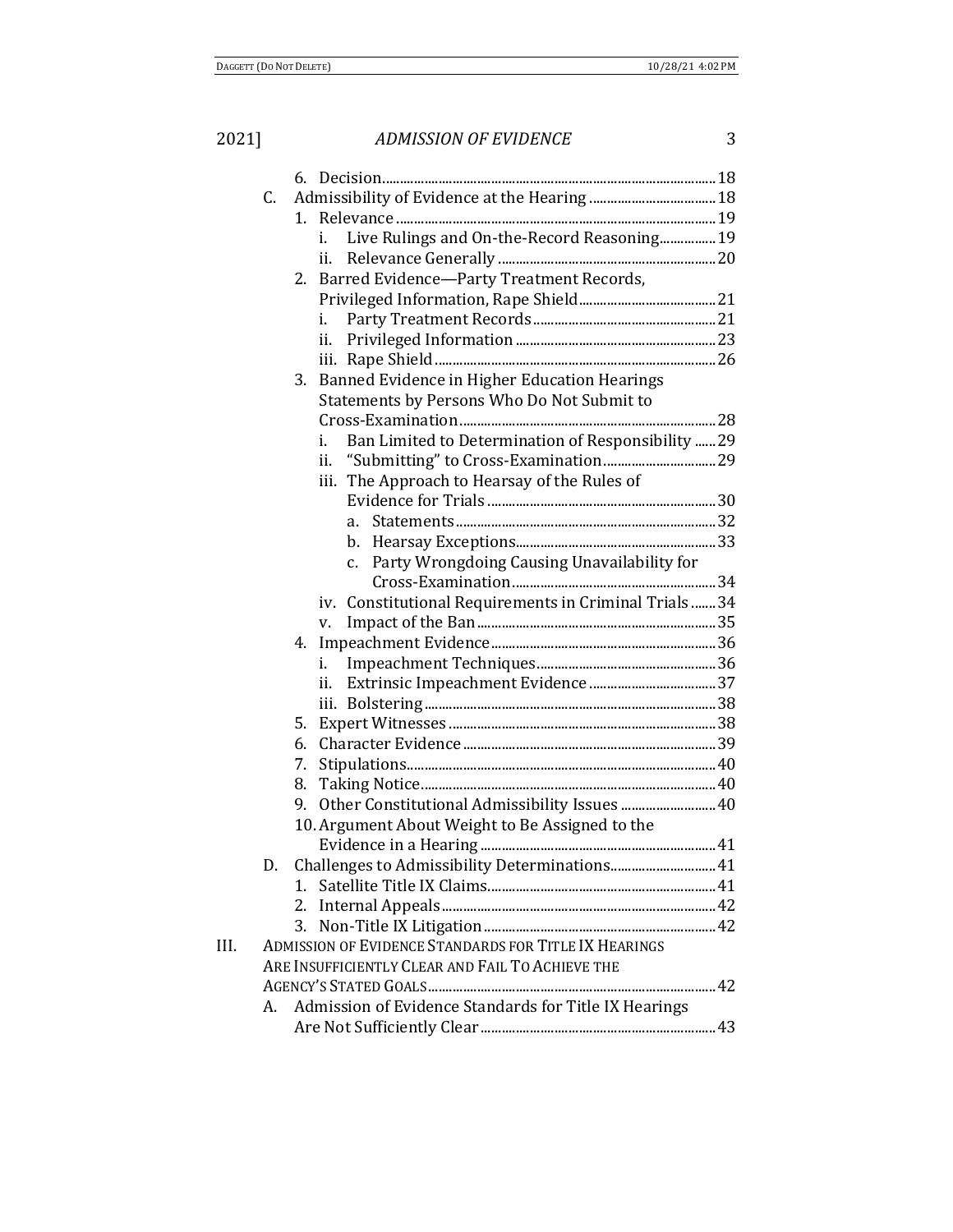## 4 *SETON HALL LAW REVIEW* [Vol. 52:1] B. The Title IX Hearing Ban on Uncross-Examined Statements Is Not Required by Due Process...............................44 1. Due Process in Public K-12 School Proceedings ..............45 2. Due Process in Public College Discipline..............................46 3. Administrative Agency Hearings .............................................48 C. Admission of Evidence Standards for Title IX Hearings Do Not Treat Complainants and Respondents Equally ......... 48 D. The Admission of Evidence Standards Adopted for Title IX Hearings Are Neither Necessitated by nor Consistent with the Reality that Schools Are Not Courtrooms and Decision-Makers Are Often Not Attorneys .................................51 E. Admission of Evidence Standards for Title IX Hearings Do Not Fully Reflect the Centrality of Credibility in These Hearings.....................................................................................................54 F. Admission of Evidence Standards for Title IX Hearings Do Not Create a Hearing Process that Is Fair or Equitable....................................................................................................54 IV. CONCLUSION.........................................................................................................57

#### I. INTRODUCTION

Title  $IX<sup>1</sup>$  prohibits gender discrimination by schools that receive federal education funds. Sexual harassment, including but not limited to sexual assault (hereinafter collectively referred to as "sexual misconduct"), is a form of gender discrimination and has been the subject of much litigation and guidance from the U.S. Department of Education  $("DOE")$ .<sup>2</sup> However, neither Title IX's statutory text nor its regulations specifically addressed sexual misconduct until new regulations became effective in August 2020.<sup>3</sup>

<sup>1 20</sup> U.S.C. §§ 1681-1688.

<sup>&</sup>lt;sup>2</sup> *See, e.g.*, Davis v. Monroe Cnty. Bd. of Educ., 526 U.S. 629 (1999); Gebser v. Lago Vista Indep. Sch. Dist., 524 U.S. 274 (1998); Franklin v. Gwinnett Cnty. Pub. Sch., 503 U.S. 60 (1992); Nondiscrimination on the Basis of Sex in Education Programs or Activities Receiving Federal Financial Assistance, 85 Fed. Reg. 30,026, 30,034-38 (May 19, 2020) [hereinafter Preamble] (reviewing 1997–2017 DOE guidance, DCLs, and Q&As on sexual harassment).

<sup>3</sup> *See* Preamble, *supra* note 2, at 30,028-29.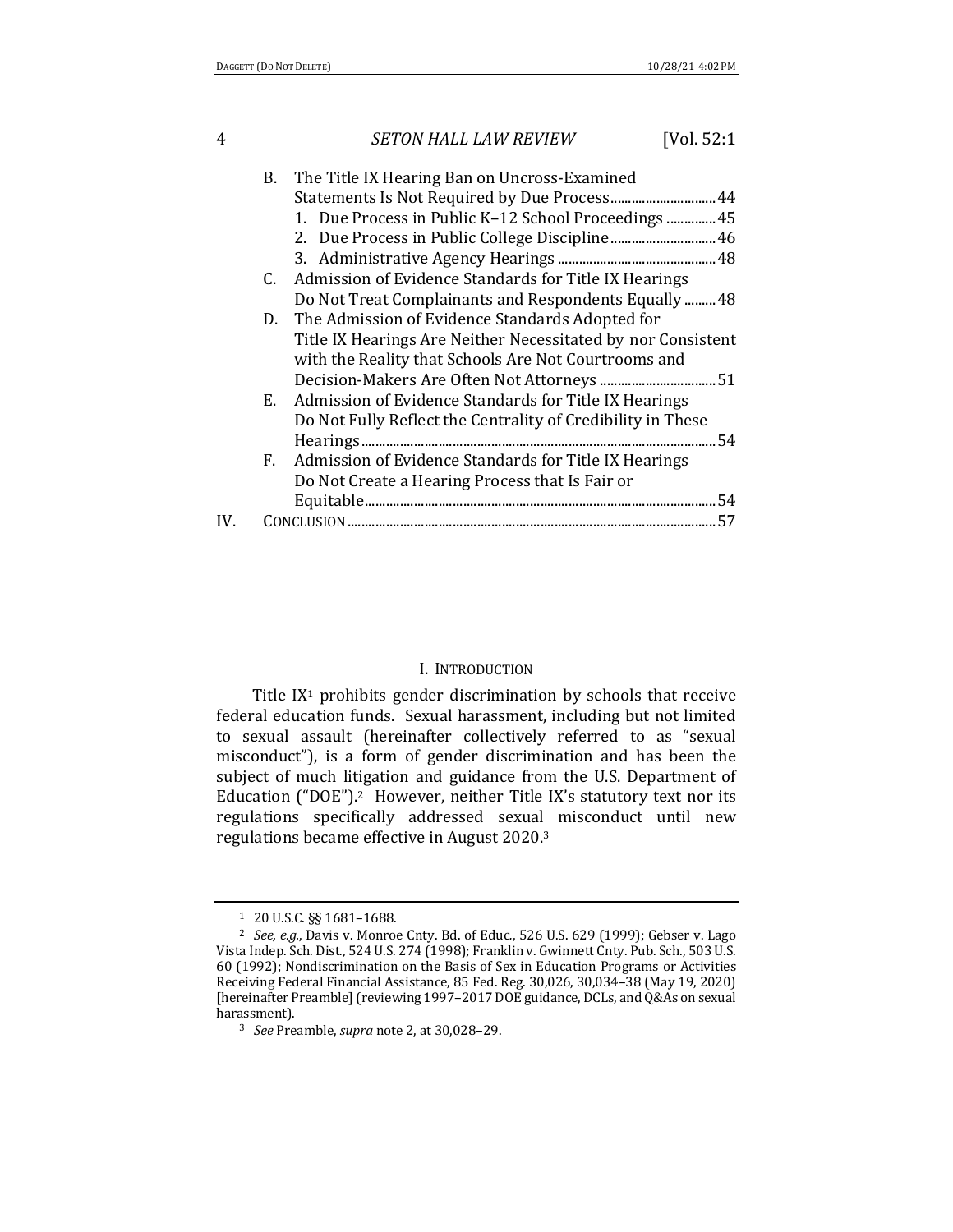Longstanding Title IX regulations require schools to offer an internal grievance process for Title IX complaints generally that provides "prompt and equitable" resolution.<sup>4</sup> Similarly, longstanding regulations under the Clery Act, $5$  which applies to certain offenses covered by the new Title IX regulations, $6$  require "prompt, fair, and impartial" hearings.<sup>7</sup> The new Title IX regulations establish a novel and specific process for schools to follow when responding to formal complaints of sexual misconduct.<sup>8</sup> Schools must investigate formal complaints and share the evidence gathered in the investigation with the parties.<sup>9</sup> At the college level, the complaint is resolved in a formal adversarial hearing conducted in accordance with specific rules of evidence.<sup>10</sup> The agency explains that its new process and the rules of evidence focus on providing due process<sup>11</sup> and fundamental fairness for accused students (termed "respondents" in the new regulations) and "equal" treatment of respondents and victims (termed "complainants" in the new regulations).<sup>12</sup> Critics argue the new process is based on the

- 7 34 C.F.R. § 668.46(k)(2)(i).
- <sup>8</sup> *See generally* 34 C.F.R. § 106.45.
- <sup>9</sup> *See infra* Section II.A.
- 10 *See infra* Sections II.B, II.C.

 $11$  *See infra* Section III.B. Notably, the procedural requirements apply equally to private schools, against whom students do not have constitutional due process rights.

 $12$  Along these lines, treatment of a complainant or respondent may be actionable. 34 C.F.R. § 106.45(a) ("[R]ecipient's treatment of a complainant or a respondent in response to a formal complaint of sexual harassment may constitute discrimination on the basis of sex under title IX."). Staff involved in investigations, hearings, and other meetings and proceedings must not exhibit bias toward complainants or respondents. 34 C.F.R. § 106.45(b)(1)(iii) ("[A]ny individual designated by a recipient as a Title IX Coordinator, investigator, decision-maker, or any person designated by a recipient to facilitate an informal resolution process, [must] not have a conflict of interest or bias for or against complainants or respondents generally or an individual complainant or respondent."). Training materials "used to train Title IX Coordinators, investigators, decision-makers, and any person who facilitates an informal resolution process, must not rely on sex stereotypes and must promote impartial investigations and adjudications of formal complaints of sexual harassment ...." *Id.* 

<sup>&</sup>lt;sup>4</sup> *Compare* former 34 C.F.R. § 106.8(b) (1980) ("A recipient shall adopt and publish grievance procedures providing for prompt and equitable resolution of student and employee complaints alleging any action which would be prohibited by this part.") with 34 C.F.R. § 106.8(c) (2020) ("Adoption of grievance procedures. A recipient must adopt and publish grievance procedures that provide for the prompt and equitable resolution of student and employee complaints alleging any action that would be prohibited by this part and a grievance process that complies with  $§106.45$  for formal complaints as defined in  $§106.30."$ ).

 $5$  20 U.S.C. § 1092(f).

<sup>&</sup>lt;sup>6</sup> *Id.* (listing covered offenses—domestic violence, dating violence, sexual assault, and stalking).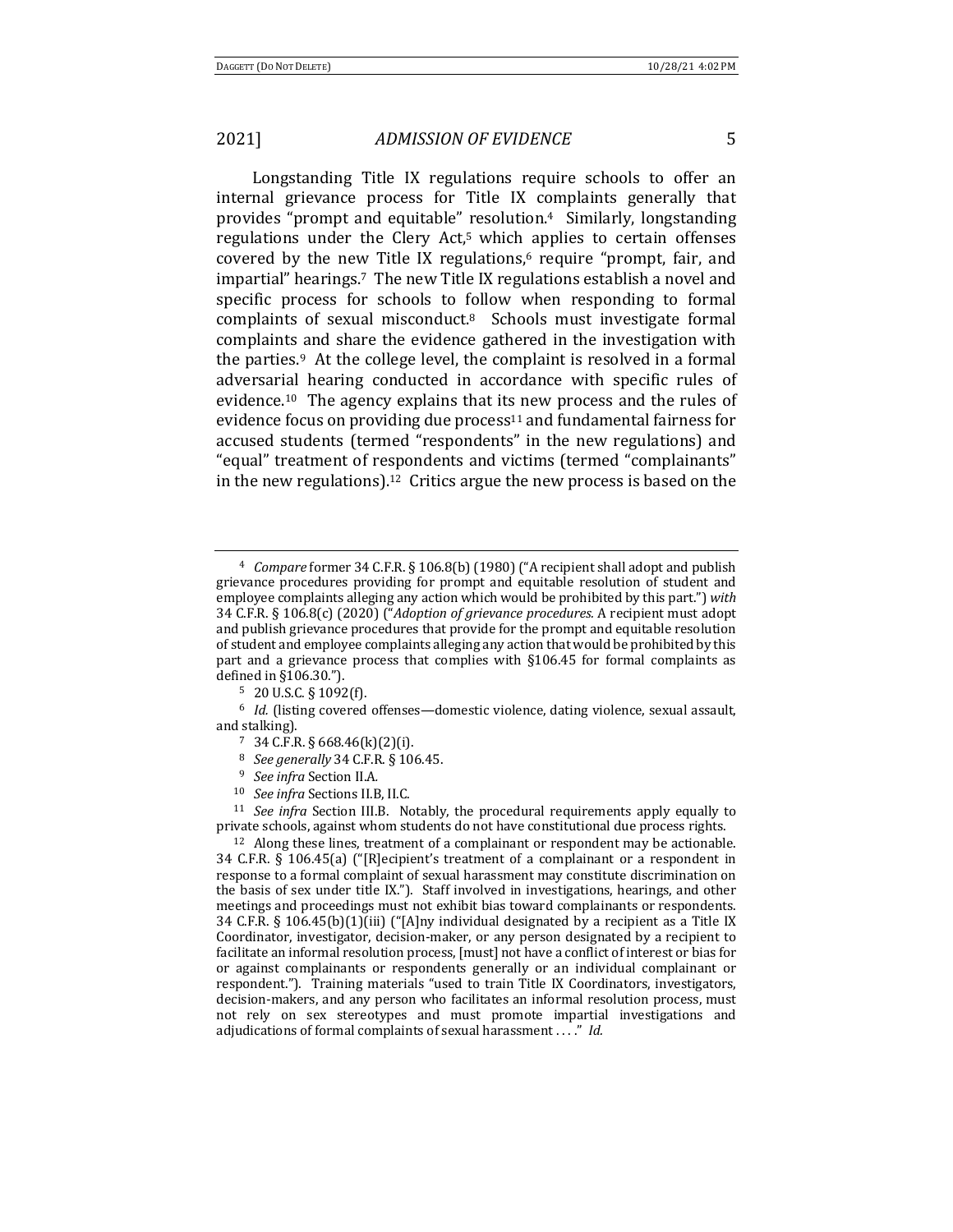rape myth of false accusations<sup>13</sup> and does not provide equal treatment to victims. The new regulations are currently under challenge on a myriad of grounds in lawsuits brought by the ACLU, the State of New York, a coalition of state attorneys general, and the Victim Rights Law Center.14

The new Title IX regulations adopt an unprecedented approach to evidence in college hearings. In particular, schools must exclude all statements made by parties and witnesses who do not submit to full cross-examination at the hearing as to evidence used to determine responsibility.<sup>15</sup> The new approach departs significantly from other proceedings, including: school hearings for public school student discipline and for other Title IX and Clery Act matters, administrative hearings, and civil and criminal trials.<sup>16</sup>

Part II offers an analysis of the new evidentiary standards. The new regulations do not resolve many issues; some are addressed but not authoritatively resolved<sup>17</sup> by a non-binding Preamble of more than  $500$ 

<sup>13</sup> *See, e.g.*, Suzannah C. Dowling, *(Un)Due Process: Adversarial Cross-Examination in* Title IX Adjudications, 73 ME. L. REV. 123, 139 (2021) (citing comments by a senior agency employee repeating rape myths about frequent false allegations of rape); *id.* at 144-148 (arguing that cross-examination in rape hearings and trials weaponize rape myths and led to enactment of rape shields).

<sup>&</sup>lt;sup>14</sup> *See, e.g.*, New York v. Dep't of Educ., 477 F. Supp. 3d 279 (S.D.N.Y. 2020); Pennsylvania v. DeVos, 480 F. Supp. 3d 47 (D.D.C. 2020); Know Your IX v. DeVos, No. 20cv-01224, 2020 U.S. Dist. LEXIS 194288 (D. Md. Oct. 20, 2020); Complaint, Victim Rts. L. Ctr. v. DeVos, No. 20-cv-11104, 2020 WL 5700819 (D. Mass. June 10, 2020). In the Victim Rights Law Center case, a federal trial court found the new regulations' ban on uncrossexamined statements arbitrary and capricious in violation of the Administrative Procedure Act (APA), Victim Rts. L. Ctr. v. Cardona, No. 20-cv-11104, 2021 WL 3185743, at  $*16$  (D. Mass. July 28, 2021). The court later clarified that it was vacating the ban generally, and not only with regard to the parties. Order, Victim Rts. L. Ctr. v. Cardona, No. 20-cv-11104 (D. Mass. Aug. 10, 2021), https://cases.justia.com/federal/districtcourts/massachusetts/madce/1:2020cv11104/222276/186/0.pdf. Most recently, the DOE issued a guidance letter indicating it would not administratively enforce the ban. U.S. DEP'T OF EDUC., OFFICE FOR CIVIL RIGHTS, Dear Students, Educators, and Other Stakeholders Letter re Victim Rights Law Center et al. v. Cardona (Aug. 24, 2021), https: //www2.ed.gov/about/offices/list/ocr/docs/202108-titleix-VRLC.pdf (indicating that colleges are free to admit and consider statements by persons who have not submitted to cross-examination). The agency's response suggests that it will propose new regulations that do not include this ban, but it is not clear what approach the proposed new regulations may take regarding hearsay. It also remains to be seen whether courts outside of Massachusetts hearing Title IX litigation will uphold the ban.

<sup>15</sup> *See infra* Section II.C.3*.*

<sup>16</sup> *See infra* Section III.B*.*

 $17$  Preambles to regulations are not binding law. However, the agency writes them pursuant to APA requirements that the regulatory process include a concise general statement of regulations' basis and purpose, 5 U.S.C.  $\S$  553(c), and they are published in the Federal Register. Hence, some commentators suggest they may be the most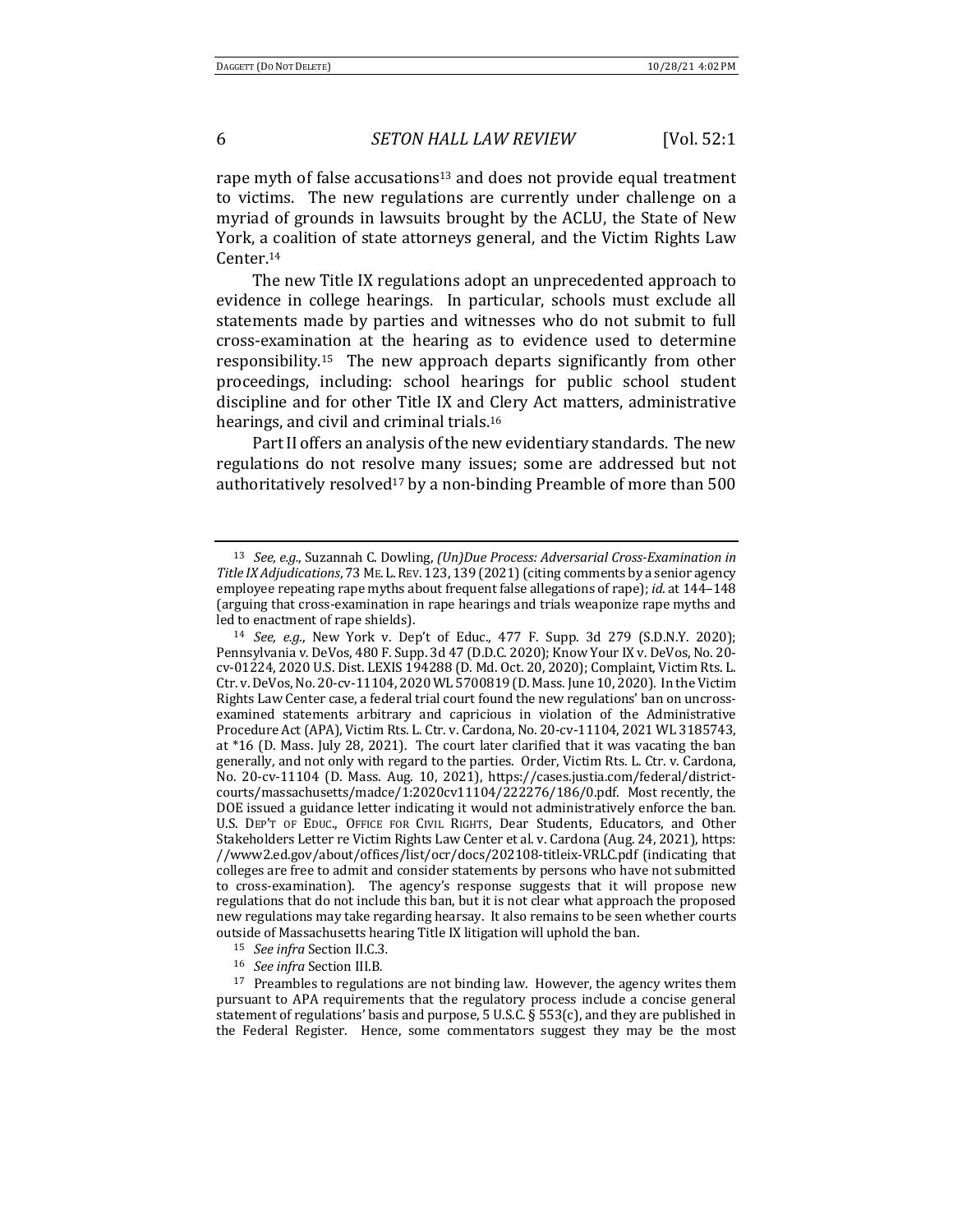pages, $18$  and subsequent non-binding guidance documents from the enforcing agency.<sup>19</sup> This analysis identifies relevant guidance from the agency, explores unsettled issues, makes suggestions for school practices, and compares the new Title IX approach with the approach in these legal contexts.<sup>20</sup>

As a candidate, President Biden criticized the new regulations as an attempt to "shame and silence survivors" and promised "a quick end" to them.<sup>21</sup> President Biden issued an Executive Order directing their review, $22$  and the agency announced its intent to publish proposed revised regulations in May 2022.<sup>23</sup> Any end will almost certainly not be quick. The same years-long notice-and-comment process used to enact regulations is required to repeal or revise them.<sup>24</sup> And one cannot predict or know whether the new regulations will be wholly reworked or amended in more modest ways. In the context of the announced intent to amend, Part III of this Article evaluates the evidentiary approach under the current regulations using the lens of the agency's goals for its new process: due process and fairness for respondents, equal treatment of complainants and respondents, the importance of

 $20$  This overview and analysis may serve as a resource for persons who become involved in the new Title IX formal complaint process as Title IX Coordinators and investigators, hearing decision-makers, parties, and party advisors.

<sup>22</sup> Exec. Order No. 14,021, 86 Fed. Reg. 13,803, 13,803 (Mar. 11, 2021).

authoritative source of agency intent, analogous to legislative history for a statute. See, *e.g.*, Kevin Stack, *Preambles as Guidance*, 84 GEO. WASH. L. REV. 1252, 1272–77 (2016).

<sup>18</sup> Preamble, *supra* note 2, at 30,026-572.

<sup>&</sup>lt;sup>19</sup> *See* OFFICE FOR CIVIL RIGHTS, Questions and Answers Regarding the Department's *Final Title IX Rule*, U.S. Dep't of Educ. (Sept. 4, 2020) [hereinafter 2020 Q & A], https:// www2.ed.gov/about/offices/list/ocr/docs/qa-titleix-20200904.pdf; OFFICE FOR CIVIL RIGHTS, Part I: Questions and Answers Regarding the Department's Title IX Regulations, U.S. Dep't of Educ. (Jan. 15, 2021) [hereinafter 2021 Q & A Part I], https://www2.ed.gov/ about/offices/list/ocr/docs/qa-titleix-part1-20210115.pdf; OFFICE FOR CIVIL RIGHTS, Part II: Questions and Answers Regarding the Department's Title IX Regulations, U.S. Dep't of Educ. (Jan. 15, 2021) [hereinafter *2021 Q & A Part II*], https://www2.ed.gov/about/ offices/list/ocr/docs/qa-titleix-part2-20210115.pdf; OFFICE FOR CIVIL RIGHTS, *Questions and Answers on the Title IX Regulations on Sexual Harassment* (July 21, 2021) [hereinafter *2021 Q & A Part III*], https://www2.ed.gov/about/offices/list/ocr/ docs/202107-qa-titleix.pdf. There are also OCR blogs on some other general issues. See OFFICE FOR CIVIL RIGHTS BLOG, https://www2.ed.gov/about/offices/list/ocr/blog /index.html (last visited Oct. 2, 2021).

<sup>21</sup> Bianca Quilantan, *Biden Vows 'Quick End' to DeVos' Sexual Misconduct Rule*, POLITICO (May 6, 2020, 9:33 PM), https://www.politico.com/news/2020/05/06/bidenvows-a-quick-end-to-devos-sexual-misconduct-rule-241715.

<sup>&</sup>lt;sup>23</sup> OFF. OF INFO. & REGUL. AFFS., OFF. OF MGMT. & BUDGET, Nondiscrimination on the Basis of Sex in Education Programs or Activities Receiving Federal Financial Assistance (2021), https://www.reginfo.gov/public/do/eAgendaViewRule?pubId=202104&RIN= 1870-AA16 (stating intent to propose amended regulations implementing Title IX in May 2022).

<sup>24</sup> *See* 5 U.S.C. §§ 551(5), 553.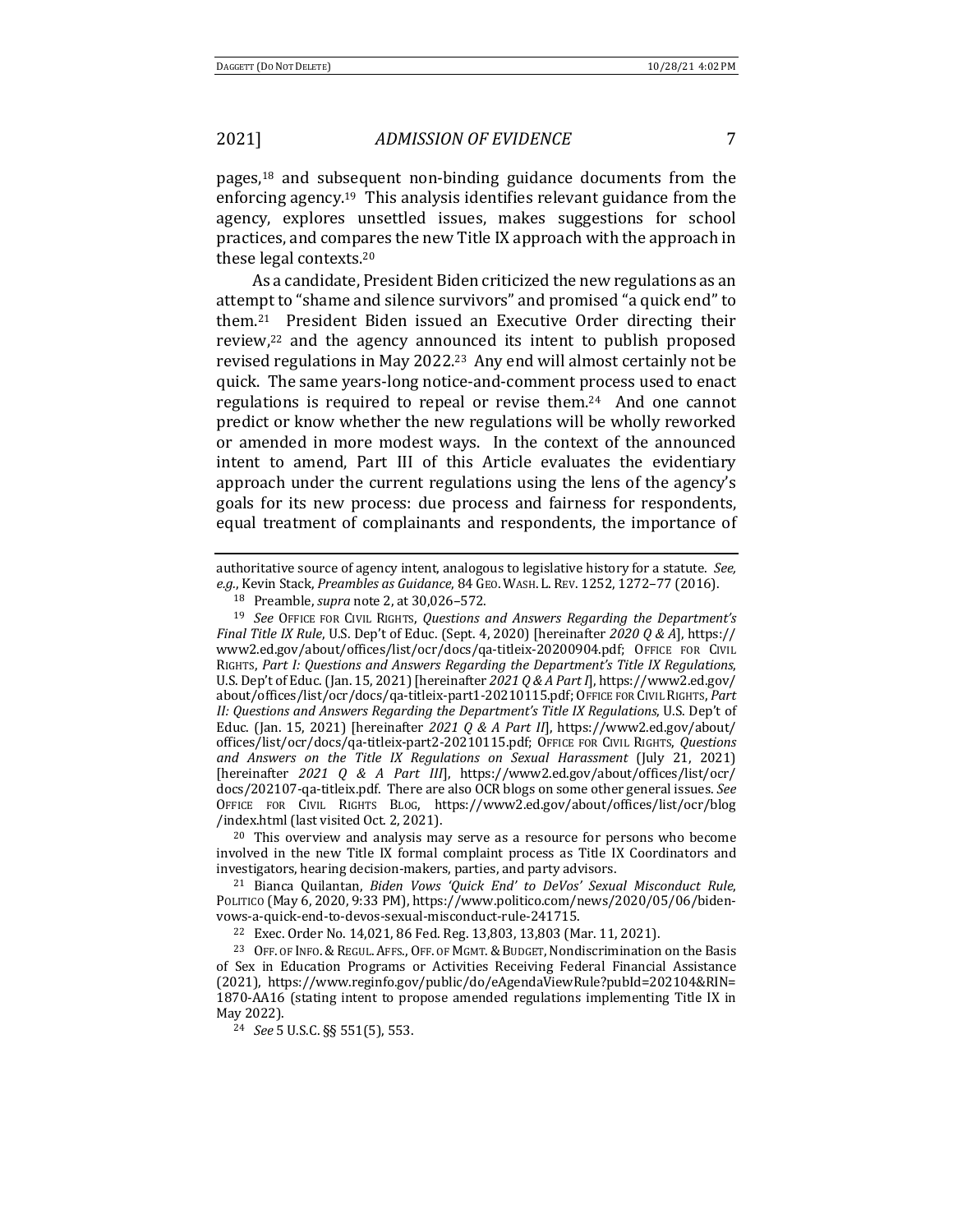credibility assessment, and the reality that schools are not courtrooms, and decision-makers in hearings are neither trained judges nor attorneys. 

Part III explains that the new regulations fail to fulfill the agency's own goals for them. The complete ban on uncross-examined statements is not a due process requirement. It fetishizes cross-examination to assess credibility, ignoring other common and important impeachment techniques, and fails to address the admissibility of uncross-examined statements to impeach. Its adoption is one of a series of choices by the agency to borrow general evidentiary approaches from the rules for trial and modify them in ways that disfavor complainants and provide protection for respondents that equal or exceed the trial protections for criminal defendants. As another example, the new regulations create a rape shield to protect complainant sexual history and character modeled on the approach for criminal trials. The new Title IX rape shield narrows the protections of the trial approach by eliminating protection for the sexual history of pattern witnesses (other victims of sexual misconduct by the respondent) and even requires the school to disclose the complainant's protected sexual history information to the respondent prior to the hearing.<sup>25</sup> The new system is purportedly justified by the nature of school hearings and the limited expertise of non-attorney decision-makers. The reality is that: (1) the new system actually assumes Title IX hearing decision-makers will have great expertise, even to the point of providing live reasoning for any rulings to exclude evidence, which is not required of trial judges; and (2) there exist appropriate and fairer alternatives to the ban on uncrossexamined statements and the specifics of the rape shield. For example, school and administrative hearings normally focus on weight rather than admissibility, admitting almost all evidence, while allowing the parties to argue that the hearsay status or similar issues about a specific piece of evidence demands that the decision-maker give it little or no weight.<sup>26</sup> The new regulations' evidentiary approach must be wholly reconsidered. It does not offer fairness to the parties and complainants should consider whether filing formal complaints or otherwise participating really serves their interests.<sup>27</sup>

<sup>25</sup> *See infra* Section II.C.2.iii*.*

<sup>26</sup> *See infra* Sections III.B, III.D*.*

<sup>27</sup> *See infra* Section III.F*.*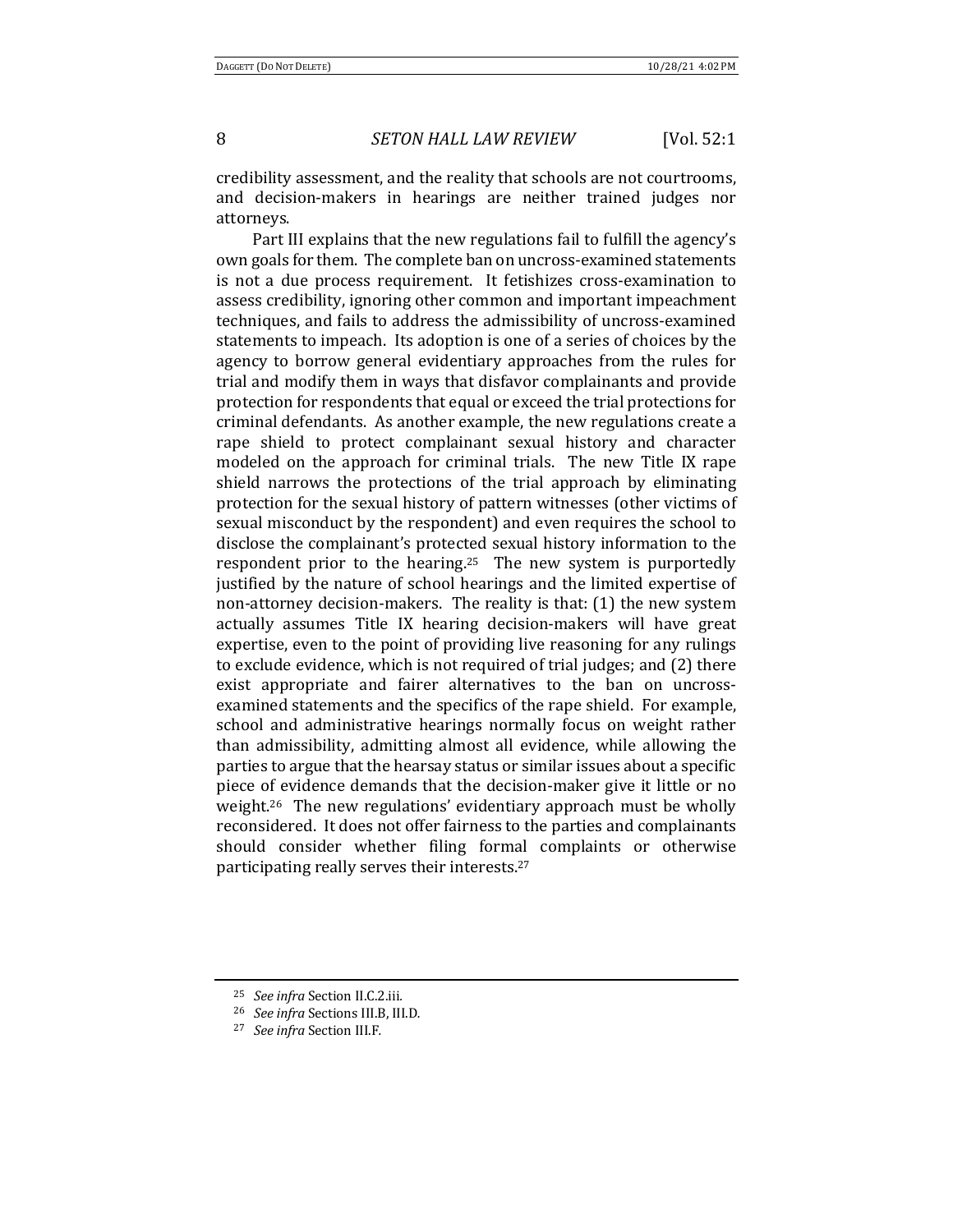### II. ANALYSIS OF THE EVIDENTIARY STANDARDS FOR TITLE IX FORMAL COMPLAINTS OF SEXUAL MISCONDUCT

#### A. *Pre-Hearing: Gathering and Sharing Evidence*

#### 1. Gathering Evidence

Schools must investigate formal Title IX complaints of sexual misconduct and are responsible for gathering evidence.<sup>28</sup> The Preamble recognizes that schools do not have subpoena powers to obtain evidence.<sup>29</sup> Moreover, the new regulations create a right to abstain from participation in investigations and hearings, $30$  so schools apparently cannot enforce personnel or student rules that require participation by their employees or students. At the beginning of an investigation, schools must give the parties notice of the allegations with sufficient detail and advance notice to prepare for a voluntary initial interview.<sup>31</sup> The parties are also free to seek and offer their own evidence, and schools cannot limit them in doing so.<sup>32</sup>

The parties can agree to an informal resolution at any point.<sup>33</sup> Otherwise, colleges can either dismiss formal complaints for a variety of reasons<sup>34</sup> or conduct a private live evidentiary hearing with a different decision-maker than the investigator. $35$  K-12 schools may either provide hearings or less formal meetings.<sup>36</sup>

<sup>34</sup> Complaints that assert sexual misconduct not covered by the new Title IX regulations, such as misconduct occurring outside of the U.S., or much sexual misconduct that occurred off-campus, must be dismissed but can be processed under school conduct codes.  $34$  C.F.R. §  $106.45(b)(3)(i)$ . Schools may dismiss complaints against students or employees who are no longer enrolled or employed, respectively. 34 C.F.R.  $\S$  106.45(b)(3)(ii). Formal complaints may not be made after the student is no longer enrolled at the school. 34 C.F.R. § 106.30 (definition of formal complaint). The parties must get written notice of any dismissal,  $34$  C.F.R. §  $106.45(b)(3)(iii)$ , and may appeal it. 34 C.F.R. § 106.45(b)(8).

 $35\,34\,$  C.F.R.  $\S$  106.45(b)(6)(i) (live hearing requirement);  $34\,$  C.F.R.  $\S$  106.45(b)(7) (decision-maker cannot be investigator).

<sup>28 34</sup> C.F.R. §§ 106.44(b), 106.45(b)(3).

<sup>&</sup>lt;sup>29</sup> *See, e.g.*, Preamble, *supra* note 2, at 30,051, 30,292, 30,306.

<sup>30</sup> 34 C.F.R. § 106.71.

 $31 \quad 34 \text{ C.F.R. } \S \quad 106.45 \text{ (b)} \quad (2)(i)(B).$ 

<sup>32</sup> 34 C.F.R. §§ 106.45(b)(5)(ii)–(iii).

 $33$  34 C.F.R. § 106.45(b)(9). Details of the optional informal resolution process are beyond the scope of this Article.

 $36\quad$  34 C.F.R. § 106.45(b)(6)(ii). This Article examines evidence in college hearings.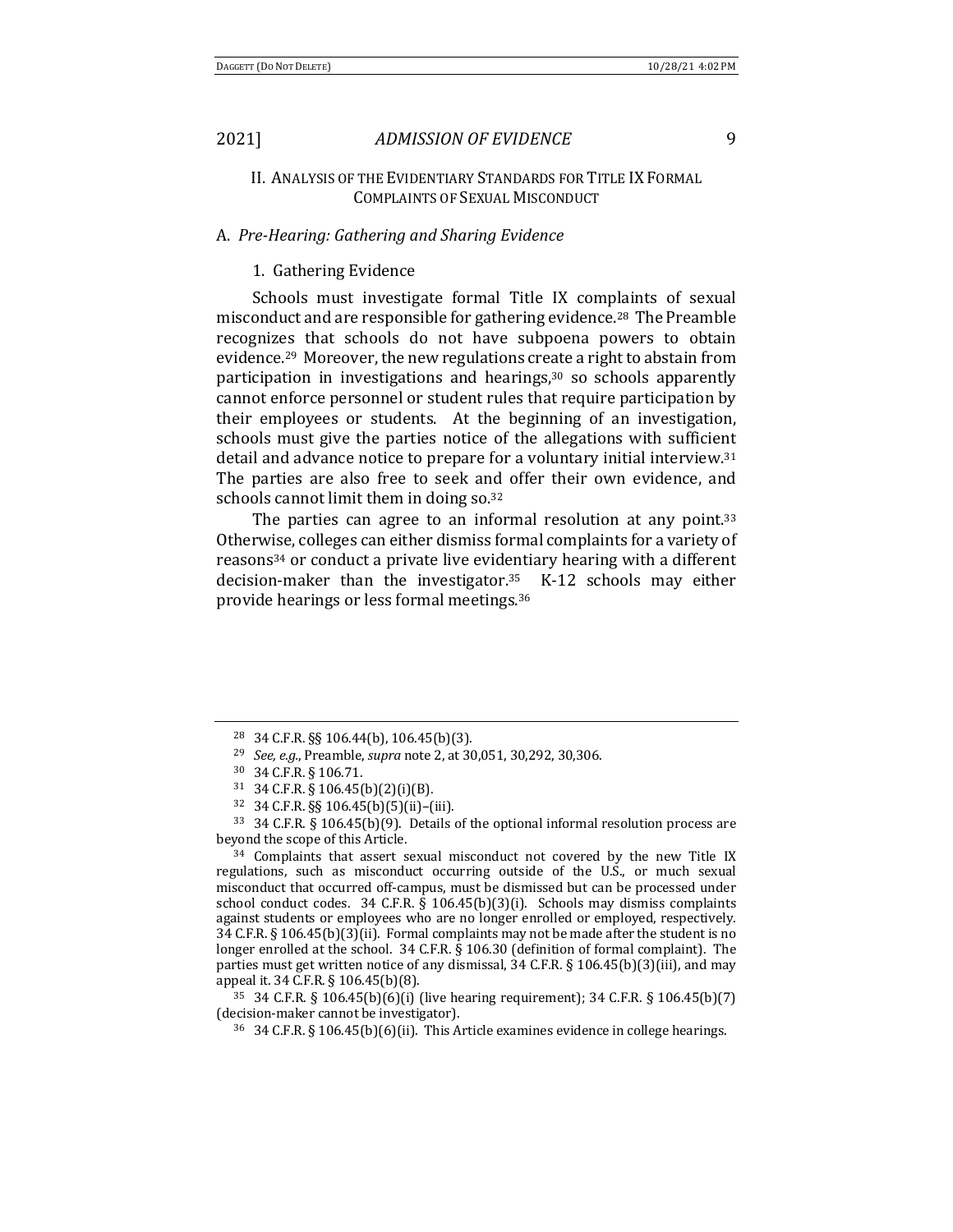#### 2. Scope of Evidence Gathered in the School Investigation

As evidence for the hearing or other resolution process, school investigators likely would attempt to interview the complainant, respondent, and any witnesses—including any pattern witnesses who experienced sexual misconduct by the respondent. Investigators likely would also attempt to obtain campus security and school records, police reports, the parties' social media, relevant video or other recordings, and other evidence.<sup>37</sup> Schools may want to put a sort of litigation hold on the parties' school records, both to preserve evidence for the investigation and hearing, and to avoid spoliation claims in the event of later litigation. At the hearing, the parties, through their advisors, have a right to cross-examine witnesses, including impeachment of credibility, $38$  which is performed by the advisors to the parties, $39$  so presumably the school will gather credibility evidence. But certain evidence is barred from the investigation and/or the hearing:

- Party treatment records are excluded from both the school investigation and the hearing. $40$
- Privileged information is also excluded from both the school investigation and the hearing. $41$
- A new rape shield excludes some evidence from the hearing but not the school investigation.<sup>42</sup> As discussed below, to the extent the school gathers such information in its investigation it must be shared with the parties and their advisors.
- Statements made by persons (both parties and witnesses) who do not submit to full cross- examination are excluded from the hearing.<sup>43</sup> In most circumstances, this bar would not seem to affect the evidence gathered and shared with parties and advisors. In fact, it may not be clear until midhearing whether a witness will appear and submit to full cross-examination.

 $37$  A companion article provides more detail about the extensive and intimate information schools may seek in Title IX investigations. Lynn M. Daggett, Student Privacy *in the New Title IX Sexual Misconduct Formal Complaint Process*, 50 J. L. & EDUC. 64, 74– 77 (2021).

<sup>38</sup> 34 C.F.R. § 106.45(b)(6)(i).

<sup>39</sup> *Id.*

<sup>40</sup> *See infra* Section II.C.2.i*.*

<sup>41</sup> *See infra* Section II.C.2.ii*.*

<sup>42</sup> *See infra* Section II.C.2.iii*.*

<sup>43</sup> *See infra* Section II.C.3*.*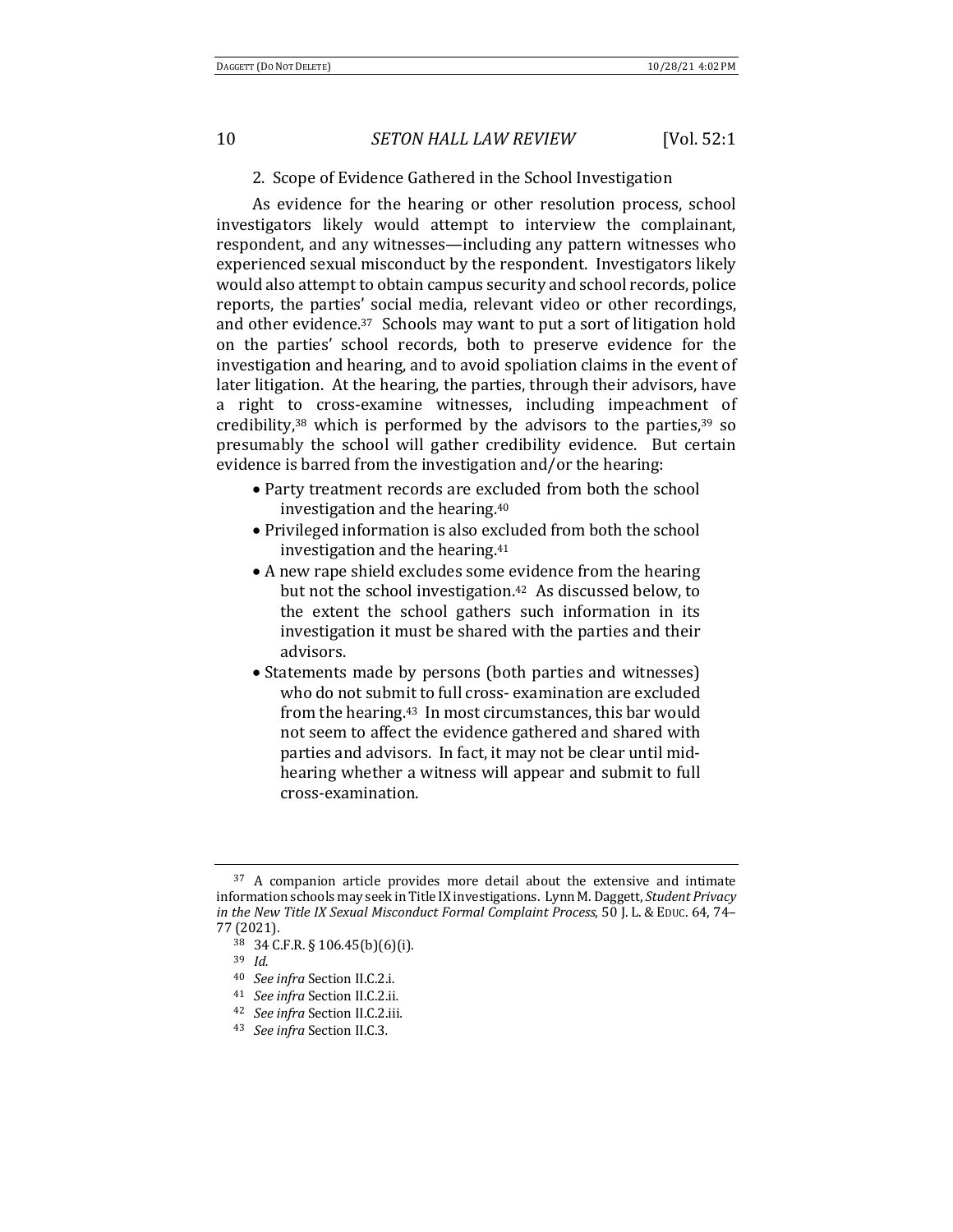#### 3. Sharing Evidence with Parties and Advisors

Parties and their advisors must receive all the evidence the school gathers in its investigation that is "directly related to the allegations" in the complaint, whether or not the investigator thinks that a party will rely on it in the hearing, and not limited to evidence the investigator thinks is relevant.<sup>44</sup> The parties must have at least ten days to respond to this evidence.<sup>45</sup> Comments on the new regulations during their proposed stage note this provides the parties with an opportunity to strategically add prejudicial information.<sup>46</sup>

While the new regulations themselves do not address this, the Preamble indicates that schools may require parties and advisors to sign non-disclosure agreements about the evidence.<sup>47</sup> The Preamble also indicates the investigator may redact information, including FERPAprotected personally identifiable information,<sup>48</sup> that is not "directly related to the allegations," and barred information, such as privileged information. $49$  At this stage, the investigator cannot redact evidence seemingly made irrelevant and inadmissible in the hearing by the new regulations' rape shield.<sup>50</sup> The Preamble indicates that unlawfully

<sup>47</sup> *Id.* at 30,304 ("Recipients may require parties and advisors to refrain from disseminating the evidence (for instance, by requiring parties and advisors to sign a non-disclosure agreement that permits review and use of the evidence only for purposes of the Title IX grievance process), thus providing recipients with discretion as to how to provide evidence to the parties that directly relates to the allegations raised in the formal complaint.").

<sup>48</sup> *Id.* at 30,429 ("Consistent with FERPA, these final regulations do not prohibit a recipient from redacting personally identifiable information from education records, if the information is not directly related to the allegations raised in a formal complaint.  $\dots$ A recipient, however, should be judicious in redacting information and should not redact more information than is necessary under the circumstances so as to fully comply with obligations under § 106.45.").

<sup>49</sup> *Id.* at 30,304 ("With regard to the sharing of confidential information, a recipient may permit or require the investigator to redact information that is not directly related to the allegations (or that is otherwise barred from use under  $\S$  106.45, such as information protected by a legally recognized privilege, or a party's treatment records if the party has not given written consent) contained within documents or other evidence that are directly related to the allegations, before sending the evidence to the parties for inspection and review.").

 $50$  34 C.F.R. § 106.45(b)(5)(vi) (noting parties' right to review "any evidence" gathered in investigations); Preamble, *supra* note 2, at 30,352 ("disagreeing" that party

<sup>&</sup>lt;sup>44</sup> 34 C.F.R. § 106.45(b)(5)(vi). In contrast, the Clery Act requires access to the information that will actually be used in the hearing.  $34$  C.F.R. § 668.46(k)(3)(i)(B)(3).

<sup>45</sup> 34 C.F.R. § 106.45(b)(5)(vii).

<sup>&</sup>lt;sup>46</sup> Preamble, *supra* note 2, at 30,302 ("Commenters stated that the final regulations would allow the improper, and potentially widespread, sharing of confidential information and incentivize respondents to 'slip in' prejudicial information to undermine the process.").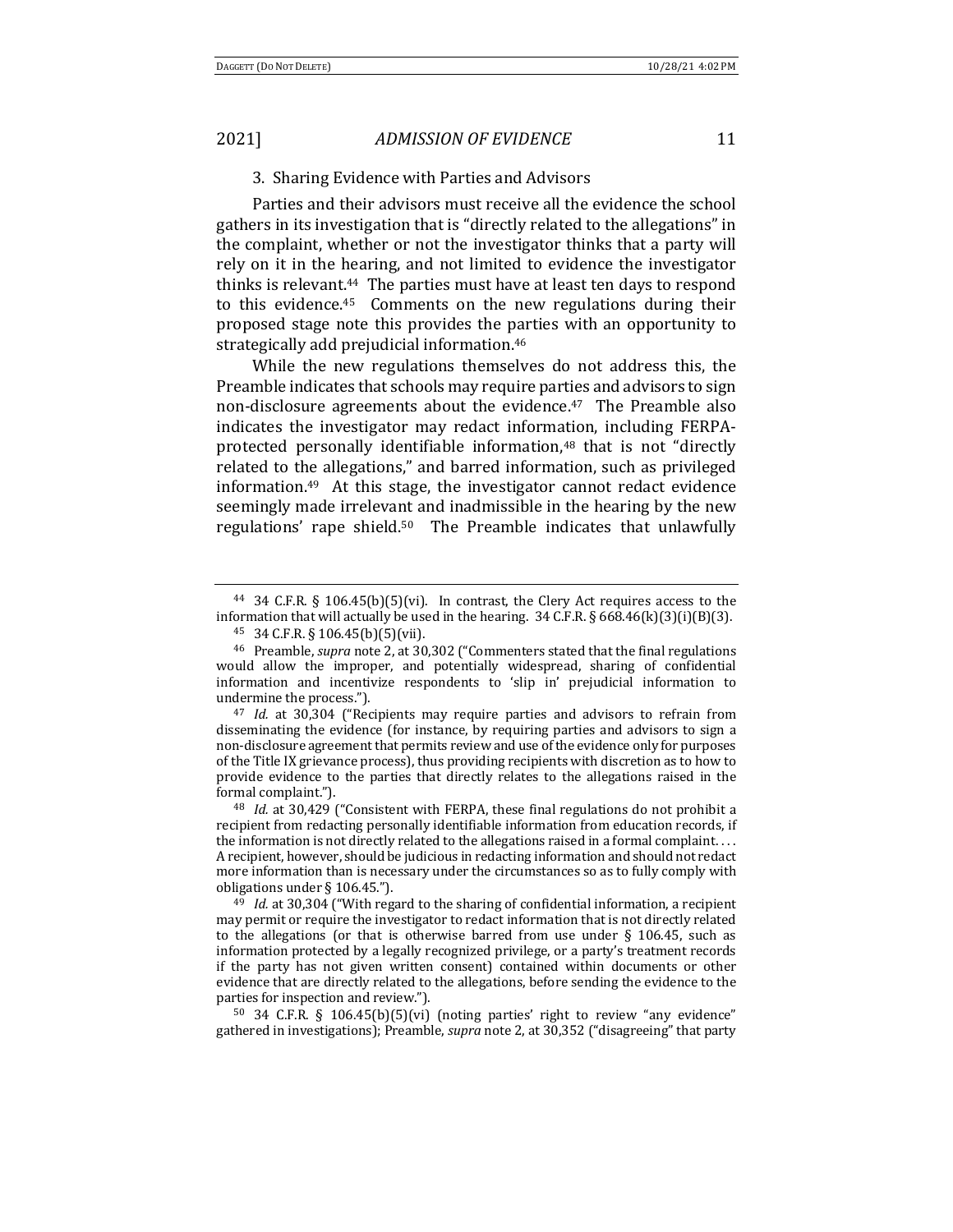obtained or unlawfully created information also need not be shared.<sup>51</sup> As noted earlier, the parties may gather their own evidence without limitation, $52$  and may ask the school to gather specific additional evidence. Parties and advisors also have a right to access the school's investigation report the school then prepares, which is limited to relevant information<sup>53</sup> and thus excludes evidence protected by the rape shield. They have at least another ten days to respond to this report, $54$ which may include recommendations, even recommended findings and conclusions.55

Parents have the right to file formal complaints or otherwise exercise legal rights on behalf of (minor) children.<sup>56</sup> A new general Title IX regulation notes that Title IX will not be construed in derogation of parent rights,<sup>57</sup> and recent non-binding guidance indicates that schools may need to inform parents of possible sexual misconduct involving their child so that they can exercise their rights.<sup>58</sup> The agency contemplates that if FERPA does not provide access rights to the parent (for example, a minor college student who has thereby become the holder of FERPA rights but is not yet a legal adult), the parent who filed the formal complaint has the right to access the evidence and investigative report.<sup>59</sup> In other cases the Title IX Coordinator signs the

 $52$  34 C.F.R. § 106.45(b)(5)(iii) (explaining that recipients must not restrict parties' ability "to gather and present relevant evidence"); Preamble, *supra* note 2, at 30.432 ("These final regulations do not allow a Title IX Coordinator to restrict a party's ability to provide evidence. If a Title IX Coordinator restricts a party from providing evidence, then the Title IX Coordinator would be violating these final regulations and may even have a conflict of interest or bias, as described in  $\S 106.45(b)(1)(iii)$ .").

53 Hence, schools may redact non-relevant information. Preamble, *supra* note 2, at 30,304 ("Similarly, a recipient may permit or require the investigator to redact from the investigative report information that is not relevant, which is contained in documents or evidence that is relevant, because  $\S$  106.45(b)(5)(vii) requires the investigative report to summarize only "relevant evidence."). However, parties may assert at the hearing that redacted or other evidence is in fact relevant and admissible.

 $54$  34 C.F.R. § 106.45(b)(5)(vii).

55 Preamble, *supra* note 2, at 30,308; 2021 Q & A Part II, *supra* note 19, at 4-5 (noting that decision-maker cannot defer to any recommendations in the investigation report). <sup>56</sup> 34 C.F.R. § 106.6(g).

58 *2021 Q & A Part I, supra note 19, at 4-5.* 

59 Preamble, *supra* note 2, at 30,453 ("However, in circumstances in which FERPA would not accord a party the opportunity to inspect and review such evidence, these

access to sexual history information gathered in the investigation effectively negates the rape shield).

<sup>&</sup>lt;sup>51</sup> Preamble, *supra* note 2, at 30,427 ("The Department is not persuaded that these final regulations require a recipient to violate State law. If a recipient knows that a recording is unlawfully created under State law, then the recipient should not share a copy of such unlawful recording. The Department is not requiring a recipient to disseminate any evidence that was illegally or unlawfully obtained.").

<sup>57</sup> *Id.*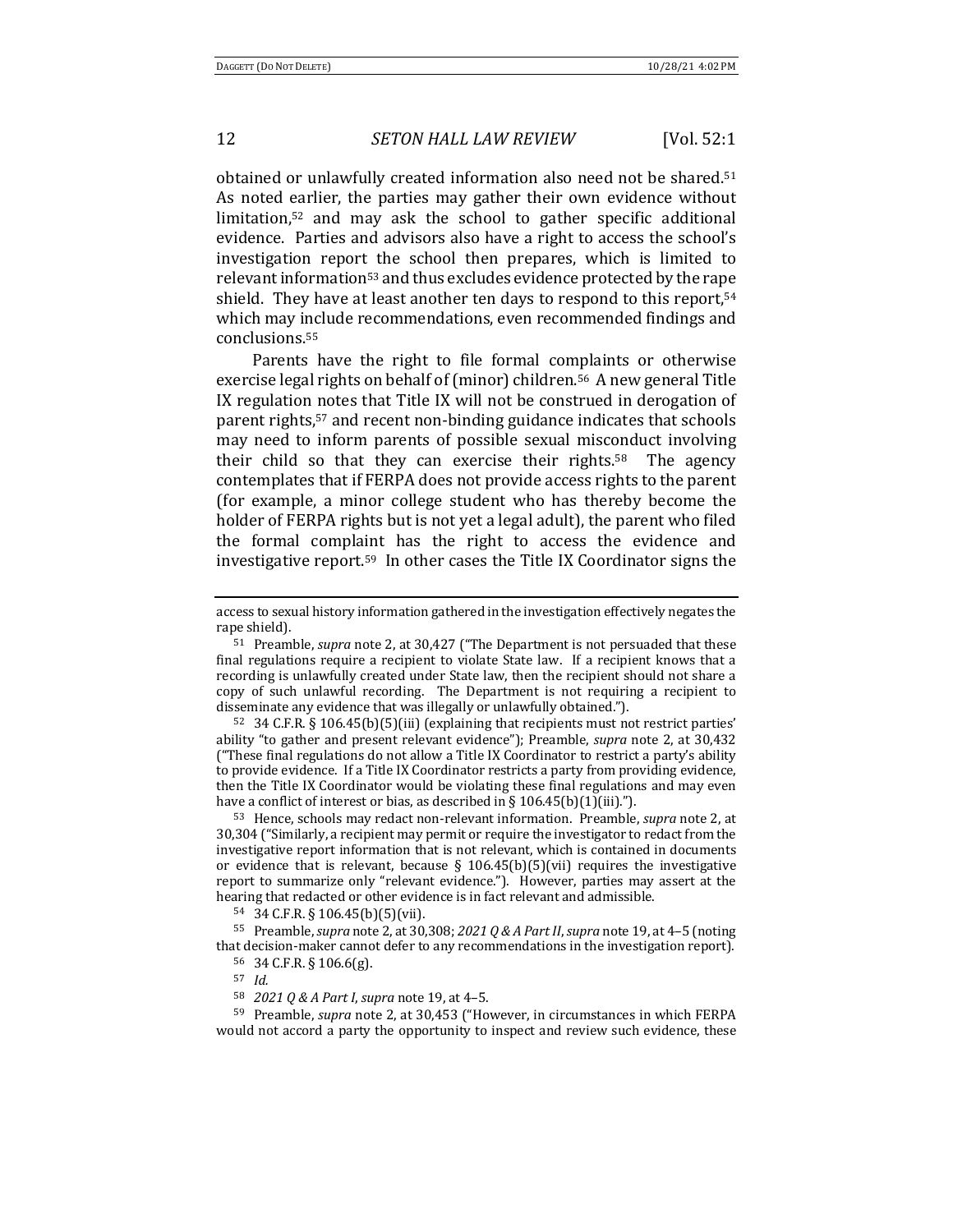formal complaint.<sup>60</sup> If a parent or the Title IX Coordinator files the formal complaint, the Preamble suggests the student remains the complainant and has access to the evidence and investigative report. $61$ Schools can consolidate formal complaints arising out of a common incident with multiple complainants and/or respondents.<sup>62</sup> While the new regulations and Preamble are silent on this point, in this event it appears that all of the parties and their advisors would have access to evidence and investigative reports.

A companion article explores privacy issues in the Title IX formal complaint context.<sup>63</sup> Briefly, the Preamble asserts that to the extent the school gathers evidence "directly related to the allegations" and therefore must be shared with the parties, $64$  it is "directly related" to the complainant and respondent.<sup>65</sup> The agency reasons it is thus the FERPA record of each of them, and each has a right of access.<sup>66</sup> In fact, the Preamble asserts the parties would have a FERPA right of access even without the new regulations.<sup>67</sup> Notably, under this theory FERPA's limits on re-disclosure of records<sup>68</sup> shared with third parties do not apply and the parties are free to share the evidence with others. The new regulations explicitly prohibit gag orders on the "allegations under" investigation."<sup>69</sup> The Preamble suggests that the ban on gag orders does not extend to discussions of evidence or the investigative report, $70$  and, as discussed above, indicates schools may, but need not, require non-

- <sup>60</sup> 34 C.F.R. § 106.30(a).
- <sup>61</sup> Preamble, *supra* note 2, at 30,453.
- <sup>62</sup> 34 C.F.R. § 106.45(b)(4).
- 63 *See generally* Daggett, *supra* note 37, at 64-112.
- <sup>64</sup> 34 C.F.R. § 106.45(b)(5)(vi).
- <sup>65</sup> Preamble, *supra* note 2, at 30,423–26.
- <sup>66</sup> *Id.*

<sup>67</sup> *Id.* at 30,432 ("Even if these final regulations did not exist, parties who are students would have a right to inspect and review records directly related to the allegations in a formal complaint under FERPA, 20 U.S.C.  $1232g(a)(1)(A)$ –(B), and its implementing regulations, 34 CFR 99.10 through 99.12, because these records would directly relate to the parties in the complaint.").

- <sup>68</sup> 20 U.S.C. § 1232g(b)(4)(B).
- <sup>69</sup> 34 C.F.R. § 106.45(b)(5)(iii).

<sup>70</sup> Preamble, *supra* note 2, at 30,295-96 ("§ 106.45(b)(5)(iii) is not unlimited in scope; by its terms, this provision stops a recipient from restricting parties' ability to discuss 'the allegations under investigation.' This provision does not, therefore, apply to discussion of information that does not consist of 'the allegations under investigation' (for example, evidence related to the allegations that has been collected and exchanged between the parties and their advisors during the investigation under  $\S$  $106.45(b)(5)(vi)$ , or the investigative report summarizing relevant evidence sent to the parties and their advisors under  $\S 106.45(b)(5)(vii)$ .").

final regulations do so and provide a parent or guardian who has a legal right to act on behalf of a party with the same opportunity.").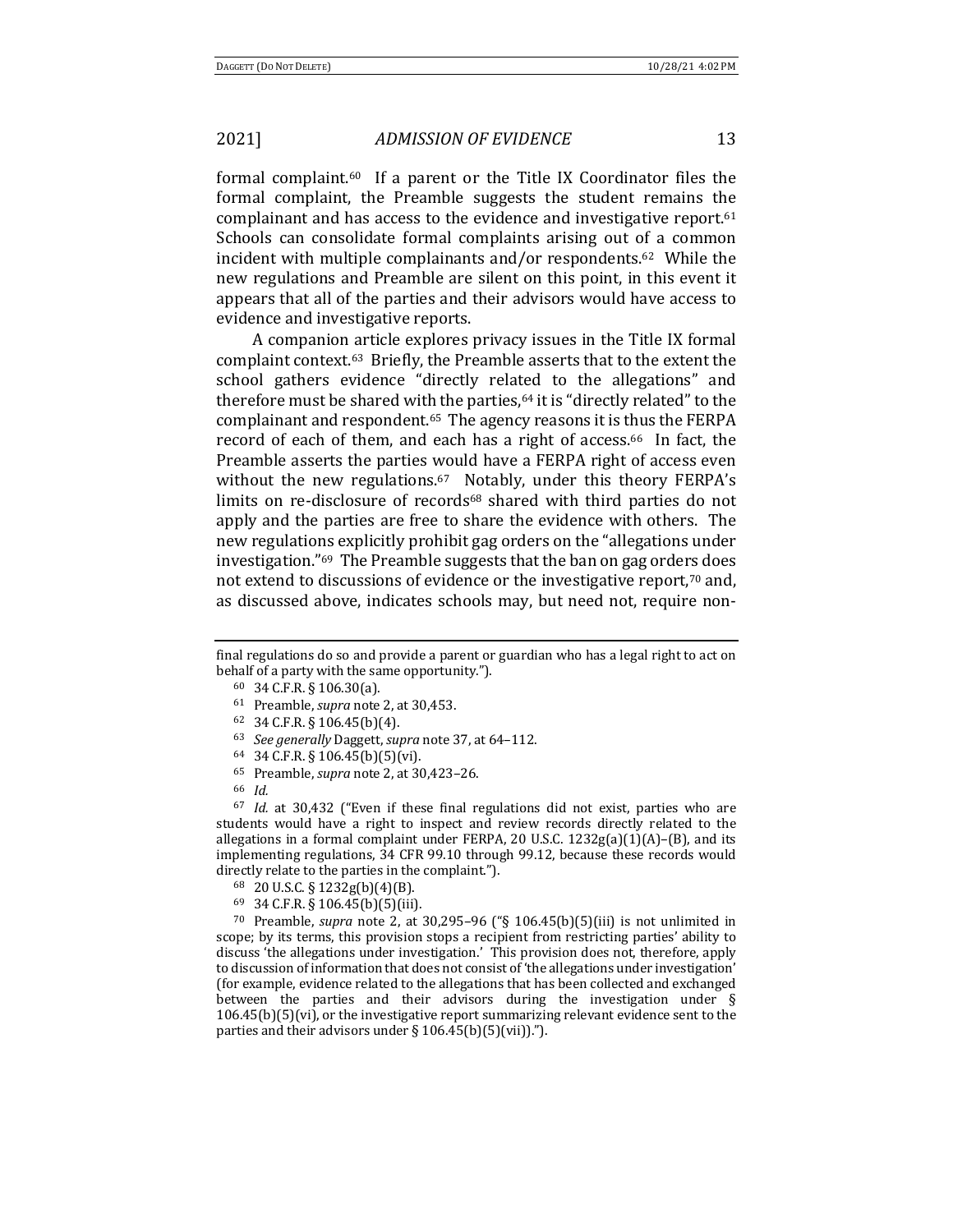disclosure agreements.<sup>71</sup> The Preamble also suggests disclosures or statements that are defamatory, invasive to privacy, or retaliatory (such as witness tampering) are not permitted.<sup>72</sup> Moreover, a new regulation confoundingly asserts that Title IX regulations override FERPA statutory requirements.<sup>73</sup>

#### B. *The Hearing*

According to recent non-binding guidance from the agency, schools can establish rules for hearings, such as rules that limit evidence to what was gathered and shared prior to the hearing, provide opportunities for opening or closing statements, and set reasonable time limits for hearings.74

#### 1. The Decision-Maker

The decision-maker cannot be the investigator, nor the school's Title IX Coordinator.<sup>75</sup> The decision-maker need not be an attorney, and often will be an employee of the school. Decision-makers must be trained on relevance and other evidentiary matters,<sup>76</sup> and rule on admissibility of evidence.<sup>77</sup> Recent non-binding guidance from the agency suggests that the Title IX Coordinator can play a limited role in

<sup>&</sup>lt;sup>71</sup> *See id.* at 30,304 ("Recipients may require parties and advisors to refrain from disseminating the evidence (for instance, by requiring parties and advisors to sign a non-disclosure agreement that permits review and use of the evidence only for purposes of the Title IX grievance process . . . .")). Any requirement of non-disclosure agreements would need to apply to both parties. 34 C.F.R. § 106.45(b) ("Any provisions, rules, or practices other than those required by this section that a recipient adopts as part of its grievance process for handling formal complaints of sexual harassment as defined in  $\S$ 106.30, must apply equally to both parties."). Where advisors or parties are school employees, FERPA bars re-disclosure. See also Preamble, *supra* note 2, at 30,422-23 ("The Department does not interpret Title IX as either requiring recipients to, or prohibiting recipients from, using a non-disclosure agreement, as long as such nondisclosure agreement does not restrict the ability of either party to discuss the allegations under investigation or to gather and present relevant evidence under  $\S$  $106.45(b)(5)(iii)$ . Any non-disclosure agreement, however, must comply with all applicable laws.").

 $72$  *Id.* at 30,296 (clarifying that there is no right to discuss "allegations in a manner that exposes the party to liability for defamation or related privacy torts, or in a manner that constitutes unlawful retaliation"); *id.* at 30,281 (witness tampering); *id.* at 30,438.

<sup>73 34</sup> C.F.R. § 106.6(e) ("The obligation to comply with this part is not obviated or alleviated by the FERPA statute, 20 U.S.C. 1232g, or FERPA regulations, 34 CFR part 99.").

<sup>74</sup> *2021 0 & A Part III*, *supra* note 19, at 17.

<sup>75</sup> 34 C.F.R. § 106.45(b)(7).

<sup>76</sup> 34 C.F.R. § 106.45(b)(1)(iii).

 $77$  34 C.F.R. § 106.45(b)(6).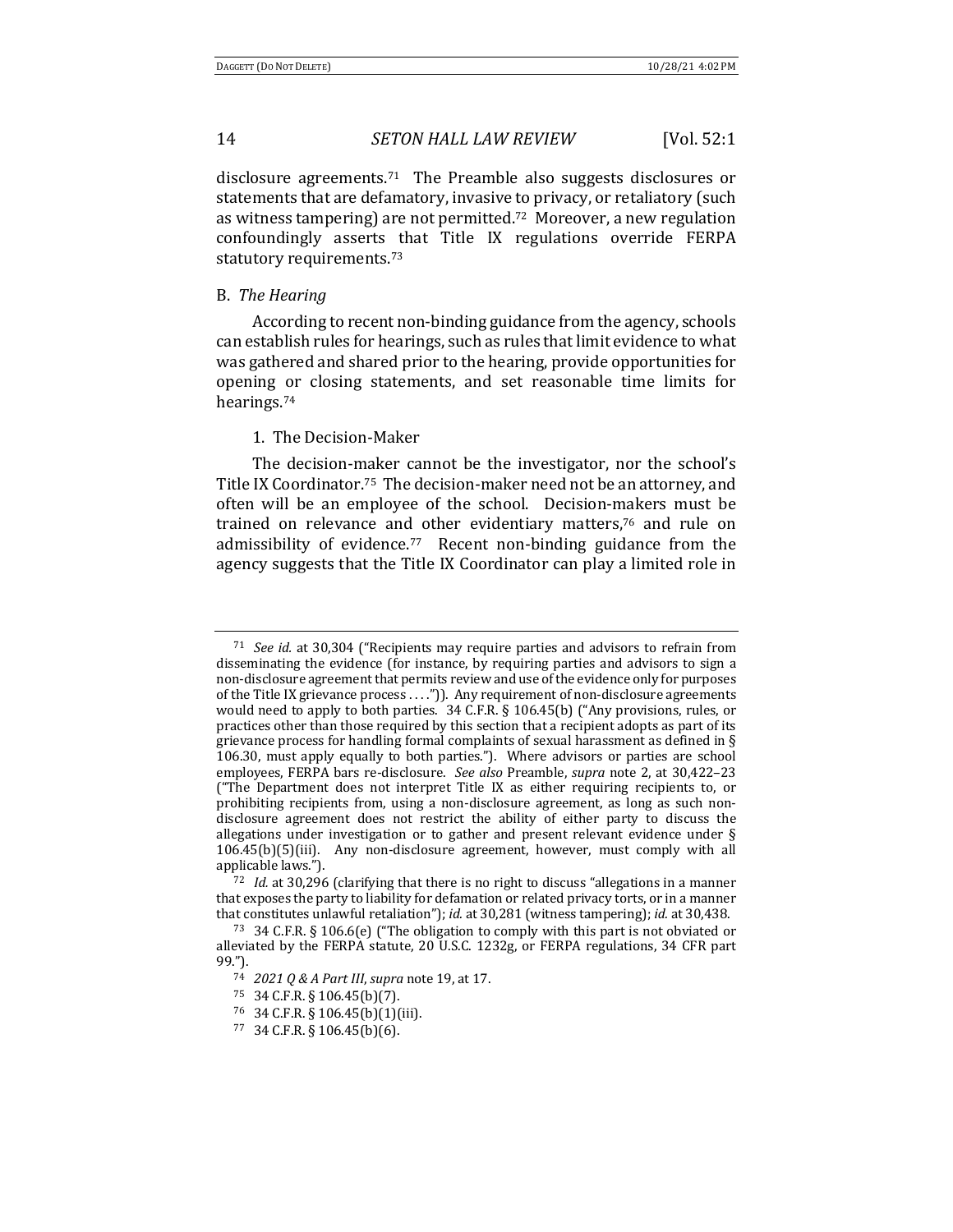the hearing to maintain order and facilitate procedurally, but evidentiary issues must be reserved to the decision-maker.<sup>78</sup>

#### 2. The Parties

Unlike some agencies that investigate administrative complaints and then prosecute cases for complainants, $79$  or schools that present disciplinary cases against students, $80$  the school does not advocate for the complainant in a Title IX hearing. As discussed above, the parties are normally the complainant and respondent, even if the Title IX Coordinator signed the formal complaint. Whether or not a complainant filed a formal complaint, however, they (and respondents) are not required to participate in the hearing and cannot suffer retaliation for this decision. $81$  Where the parent filed or responded to a complaint on behalf of a minor, it appears the parent is the party.

#### 3. Party Advisors

The parties have the right to use an attorney or lay advisor of their choosing, $82$  and the school must provide a free advisor to parties who have not chosen a private advisor. $83$  The Preamble suggests that advisors need not be impartial, and schools are not required to train  $advisors.<sup>84</sup>$  The Preamble also indicates that schools must appoint advisors for absent parties.<sup>85</sup>

<sup>&</sup>lt;sup>78</sup> *2021 Q & A Part II, supra* note 19, at 2 ("The Title IX regulations do not preclude a Title IX Coordinator from serving as a hearing officer whose function is to control the order and decorum of the hearing, so long as that role as a hearing officer is distinct from the 'decision-maker' whose role is to, among other obligations, objectively evaluate all relevant evidence, apply the standard of evidence to reach a determination regarding responsibility, issue the written determination, and (during any live hearing with crossexamination) determine whether a question is relevant (and explain any decision to exclude a question as not relevant) before a party or witness answers a question.".

<sup>79</sup> *See, e.g.*, NAT'L LAB. RELS. BD., *The NLRB Process*, https://web.archive.org/web/ 20210426045926/https://www.nlrb.gov/resources/nlrb-process (investigating prior to prosecuting unfair labor practice complaints).

<sup>80</sup> *See generally* JAMES RAPP, 3 EDUCATION LAW § 9.09 (Matthew Bender & Co. ed. 2020).

 $81$  34 C.F.R. § 106.71(a) (Retaliation prohibited against a person who "refused to participate in any manner in an investigation, proceeding, or hearing under this part.").

 $82$  Schools may require a new advisor if an advisor does not comply with rules of decorum in a hearing. 2021 Q & A Part III, supra note 19, at 17.

<sup>83 34</sup> C.F.R. § 106.45(b)(5)(iv) (party's right to retain advisor of party's choosing); 34 C.F.R.  $\S$  106.45(b)(6)(i) (school appointment of advisor when party has not retained an advisor).

<sup>&</sup>lt;sup>84</sup> Preamble, *supra* note 2, at 30,342.

<sup>85</sup> *See* Preamble, *supra* note 2, at 30,346.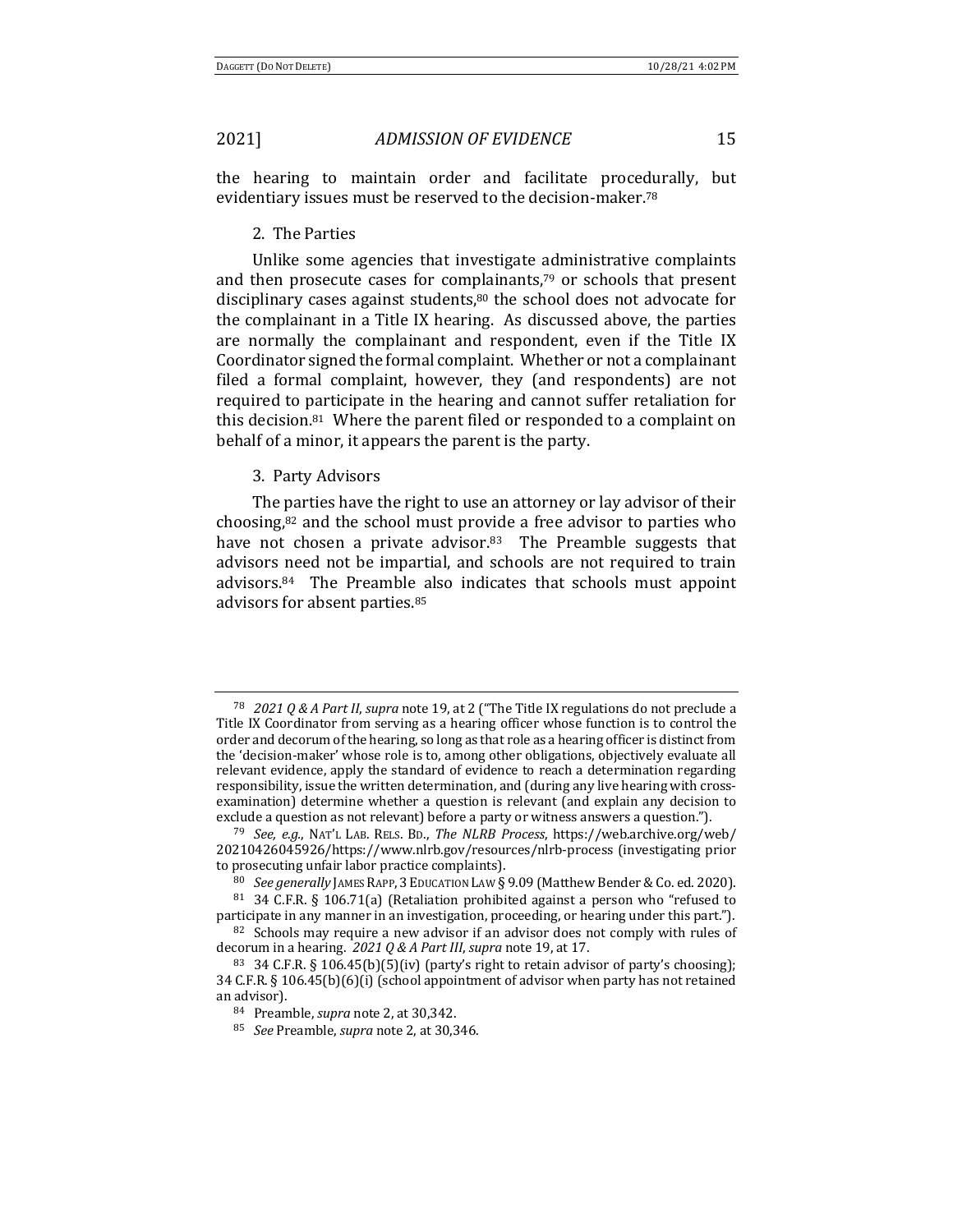#### 4. Presumption of Innocence and Burden of Proof

Respondents must be presumed innocent.<sup>86</sup> Schools cannot impose sanctions on respondents who have not yet been found responsible; recent non-binding guidance from the agency suggests that even a temporary hold on graduation or a transcript will generally not be permitted. $87$  Schools choose whether to use the preponderance of evidence standard that normally governs administrative hearings and civil litigation, or a higher "clear and convincing evidence" standard.<sup>88</sup> But the burden of proof for student respondents cannot be lower than that for faculty respondents. $89$  For example, if a school's faculty handbook, staff collective bargaining agreement, or tenure contract requires clear and convincing evidence for employee discipline, that must be the burden of proof for the school's Title IX student hearings.

<sup>&</sup>lt;sup>86</sup> 34 C.F.R. § 106.45(b)(1)(iv) (Grievance process must "[i]nclude a presumption that the respondent is not responsible for the alleged conduct until a determination regarding responsibility is made at the conclusion of the grievance process."). No disciplinary or punitive consequences may be imposed on respondents prior to a determination of responsibility.  $34$  C.F.R. §  $106.45(b)(1)(vi)$ . Schools can do interim emergency removal of respondents, but only when there is an "immediate threat to the physical health or safety of any student or other individual."  $34$  C.F.R. § 106.44(c).

<sup>87</sup> *2021 Q & A Part II, supra* note 19, at 9-10 ("The Title IX regulations prohibit a recipient from imposing 'any disciplinary sanctions or other actions that are not supportive measures as defined in  $34$  C.F.R. § 106.30, against a respondent' without following the  $34$  C.F.R. § 106.45 grievance process.  $34$  C.F.R. §§ 106.44(a),  $106.45(b)(1)(i)$ . Even a temporary 'hold' on a transcript, registration, or graduation will generally be considered to be disciplinary, punitive, and/or unreasonably burdensome, and appropriate supportive measures cannot be disciplinary, punitive, or unreasonably burdensome. In the Preamble to the regulations at, e.g., 30,182, the Department stated: '[r]emoval from sports teams (and similar exclusions from school-related activities) also require a fact-specific analysis, but whether the burden is "unreasonable" does not depend on whether the respondent still has access to academic programs; whether a supportive measure meets the  $\S 106.30(a)$  definition also includes analyzing whether a respondent's access to the array of educational opportunities and benefits offered by the recipient is unreasonably burdened. Changing a class schedule, for example, may more often be deemed an acceptable, reasonable burden than restricting a respondent from participating on a sports team, holding a student government position, participating in an extracurricular activity, and so forth.<sup>""</sup>).

<sup>88</sup> 34 C.F.R. § 106.45(b)(1)(vii).

<sup>89</sup> *Id.*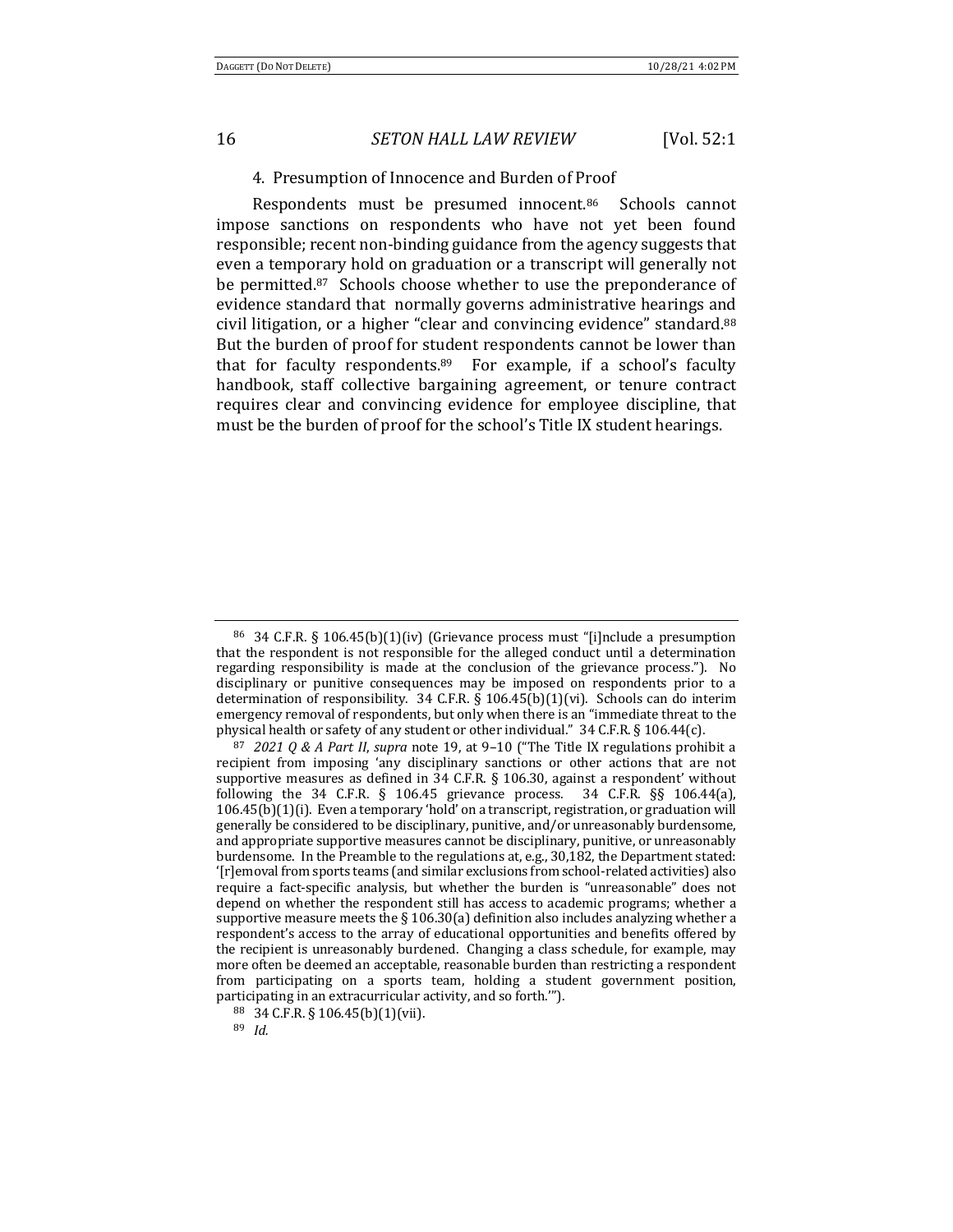## 5. Witnesses and Cross-Examination

The investigator may be a witness.<sup>90</sup> The decision-maker will have the investigation report and any party responses, $91$  but the report is not evidence.92

There is a right to full and live cross-examination of anyone who makes a statement, including persons who made statements outside of the hearing.<sup>93</sup> Witnesses may appear remotely for cross-examination,<sup>94</sup> which advisors perform and not the parties.<sup>95</sup> However, the Preamble indicates that direct examination is not limited to advisors.<sup>96</sup> The Preamble indicates that schools have discretion as to who conducts direct examination. $97$  Schools may want to enact rules providing that only advisors may conduct direct examination, to prevent parties from calling hostile witnesses in order to conduct direct examination themselves.

<sup>92</sup> *2021 Q & A Part II, supra* note 19, at 8 ("The Title IX regulations do not deem the investigative report itself, or a party's written response to it, as relevant evidence that a decision-maker must consider, and the decision-maker has an independent obligation to evaluate the relevance of available evidence, including evidence summarized in the investigative report, and to consider all other relevant evidence. The decision-maker may not, however, consider evidence that the regulations preclude the decision-maker from considering. (For instance, the regulations preclude a recipient from using in a Title IX grievance process information protected by a legally recognized privilege, a party's treatment records, or (as to postsecondary institutions) a party or witness's statements, unless the party or witness has submitted to cross-examination. 34 C.F.R.  $\S\S106.45(b)(1)(x)$ , 106.45(b)(5), 106.45(b)(6)(i).)").

<sup>93</sup> 34 C.F.R. § 106.45(b)(6)(i). The agency suggests that school policy could limit the role of advisors and thereby enhance party participation and autonomy in a variety of ways: providing that advisors do not represent parties, providing that parties may prevent advisors from asking their own questions and limit advisors to asking questions provided by the party, or providing that advisors may not make objections or arguments, leaving those matters for the parties. 2021 Q & A Part III, supra note 19, at 34.<br><sup>94</sup> *Id.* (providing for the possibility of remote testimony and cross-examination).

<sup>95</sup> *Id.*

<sup>97</sup> *Id.*

<sup>&</sup>lt;sup>90</sup> Preamble, *supra* note 2, at 30,314;  $20210 & A$  Part II, *supra* note 19, at 4 (noting, however, that the investigator cannot testify to statements by persons who do not submit to cross-examination).

<sup>91</sup> Preamble, *supra* note 2, at 30,309; 2021 Q & A Part II, *supra* note 19, at 6-7 ("The Title IX regulations  $\dots$  do not prescribe how or when the investigative report should be given to the decision-maker. Because the purpose of this requirement, found at 34 C.F.R. §  $106.45(b)(5)(vii)$ , is to ensure that the parties are prepared for a hearing or, if no hearing is required or otherwise provided, that the parties have the opportunity to have their views of the evidence considered by the decision-maker, the decision-maker will need to have the investigative report and the parties' responses to same, prior to reaching a determination regarding responsibility, but the timing and manner of transmitting the investigative report to the decision-maker is within the recipient's discretion.").

<sup>&</sup>lt;sup>96</sup> Preamble, *supra* note 2, at 30,342.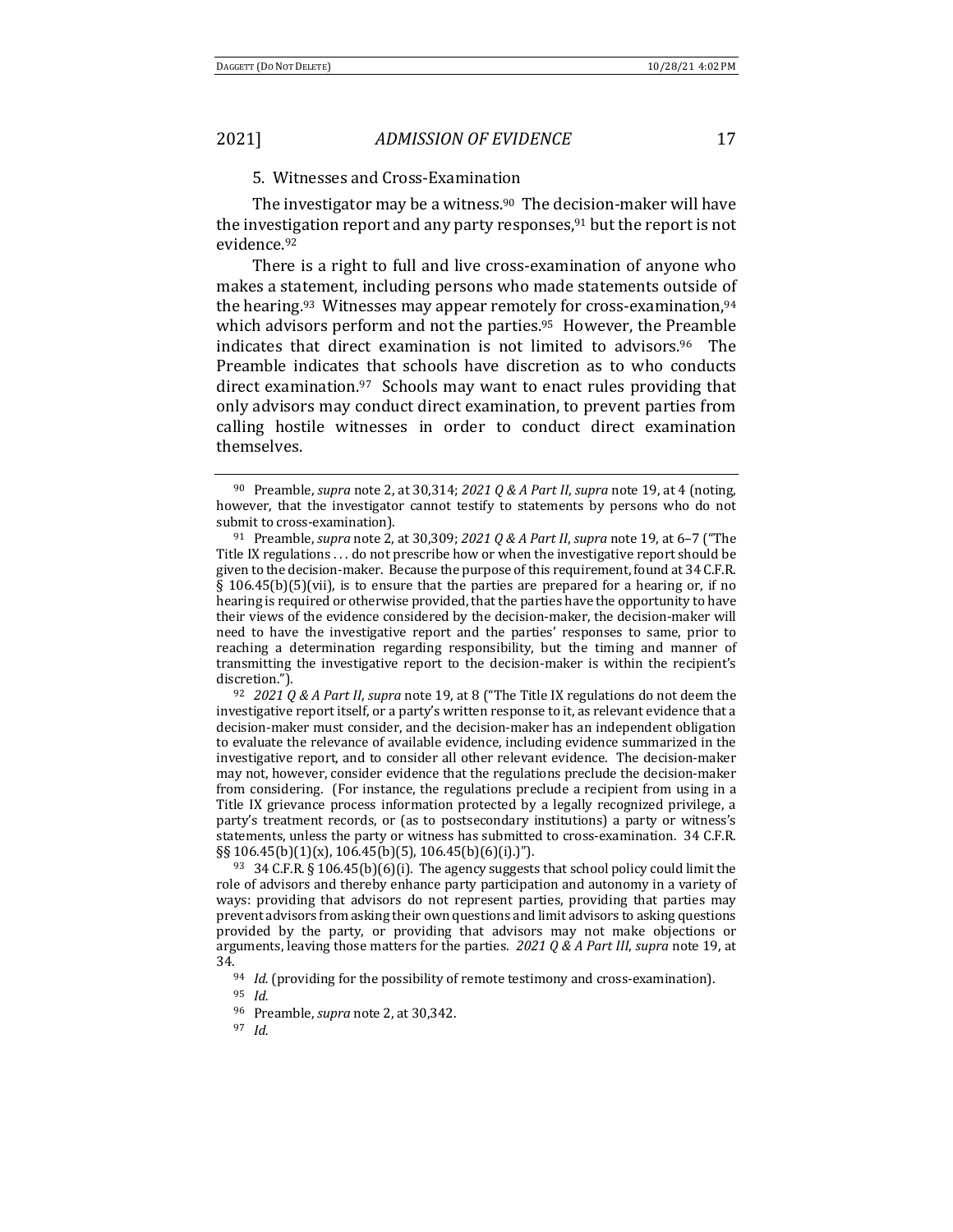#### 6. Decision

The decision-maker must issue a detailed written decision that the school must share with the parties.<sup>98</sup> FERPA permits colleges to publicly disclose the names of students found to commit certain violent or sex offenses.<sup>99</sup> The new Title IX regulations generally forbid disclosure of respondents' names but allow release when permitted by FERPA.<sup>100</sup> Recent nonbinding guidance from the agency indicates that names of respondents found responsible cannot be publicly disclosed for retaliatory reasons.<sup>101</sup>

#### C. *Admissibility of Evidence at the Hearing*

The parties may not be limited in presenting evidence, including expert witnesses.<sup>102</sup> The Preamble indicates that schools may enact rules of decorum to "forbid badgering a witness" or to "prohibit any party advisor or decision-maker from questioning witnesses in an abusive, intimidating, or disrespectful manner."103 Schools should consider adopting rules of this type. The Preamble, however, forbids

<sup>98 34</sup> C.F.R. § 106.45(b)(7).

<sup>&</sup>lt;sup>99</sup> 20 U.S.C. § 1232g(b)(6)(B), (C) ("(B) Nothing in this section shall be construed to prohibit an institution of postsecondary education from disclosing the final results of any disciplinary proceeding conducted by such institution against a student who is an alleged perpetrator of any crime of violence (as that term is defined in section 16 of title 18), or a nonforcible sex offense, if the institution determines as a result of that disciplinary proceeding that the student committed a violation of the institution's rules or policies with respect to such crime or offense.

<sup>(</sup>C) For the purpose of this paragraph, the final results of any disciplinary proceeding: (i) shall include only the name of the student, the violation committed, and any sanction imposed by the institution on that student; and

<sup>(</sup>ii) may include the name of any other student, such as a victim or witness, only with the written consent of that other student.").

<sup>100 34</sup> C.F.R. § 106.71(a).

<sup>101</sup> *2021 Q & A Part I, supra* note 19, at 7.

 $102$  34 C.F.R. § 106.45(b)(5)(iii) (Recipients must not restrict parties' ability "to gather and present evidence."); Preamble, *supra* note 2, at 30,432 ("These final regulations do not allow a Title IX Coordinator to restrict a party's ability to provide evidence. If a Title IX Coordinator restricts a party from providing evidence, then the Title IX Coordinator would be violating these final regulations and may even have a conflict of interest or bias, as described in §  $106.45(b)(1)(iii)$ ."); 34 C.F.R. §  $106.45(b)(5)(ii)$  (Schools must "[p]rovide an equal opportunity for the parties to present witnesses, including fact and expert witnesses, and other inculpatory and exculpatory evidence.").

<sup>103</sup> Preamble, *supra* note 2, at 30,248, 30,319.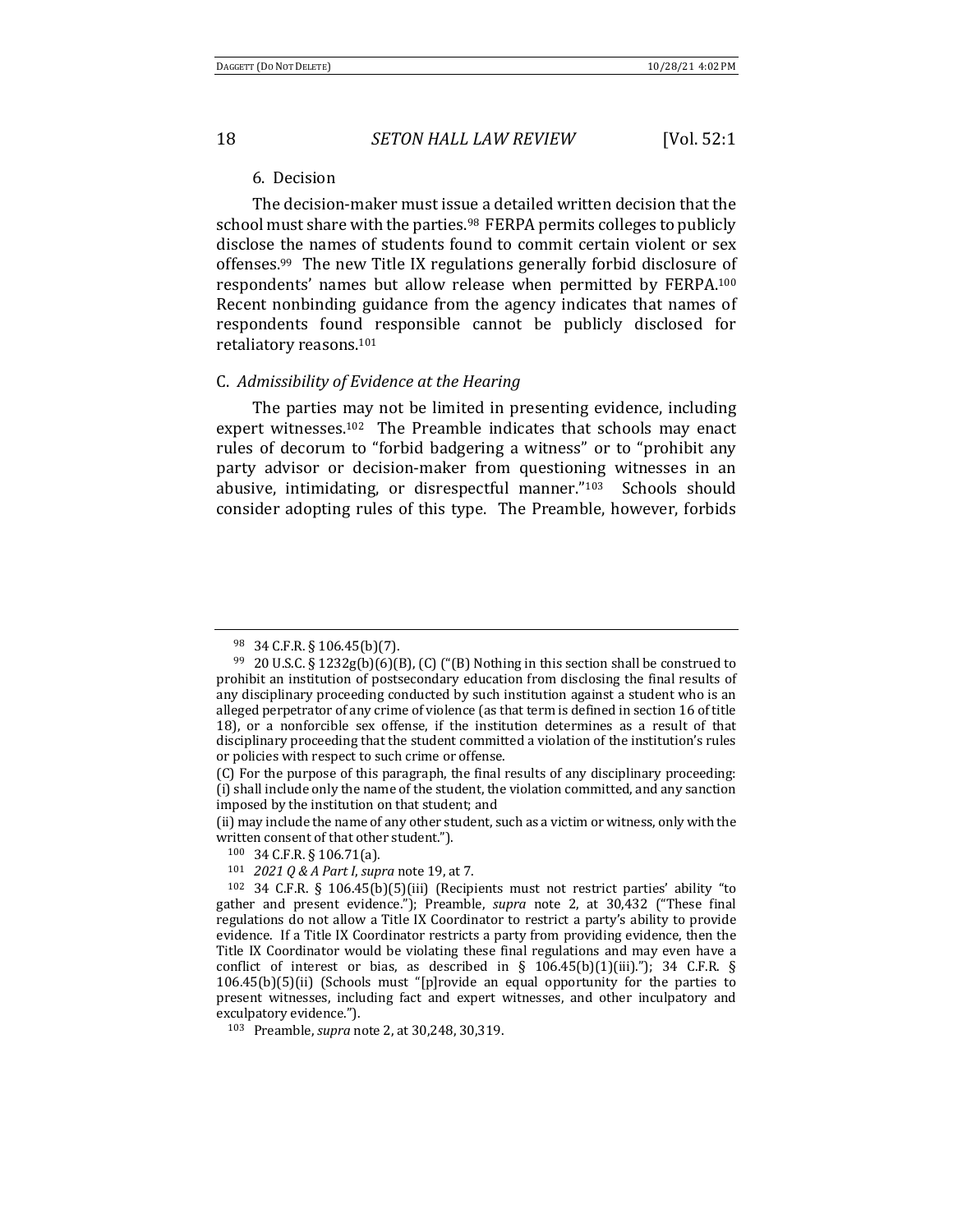schools from adopting rules of evidence.<sup>104</sup> Admitted evidence must be objectively evaluated.<sup>105</sup>

The new regulations leave many gaps and open issues concerning admissible evidence in Title IX hearings. As noted above, the nonbinding Preamble purports to resolve some issues at least partially. Further complicating matters, schools are forbidden from adopting their own rules for admission of evidence in Title IX hearings, $106$ whether to address these gaps and omissions or for other reasons. But the Preamble indicates that schools may adopt rules about the weight given to certain categories of evidence.<sup>107</sup>

The parties may raise alleged evidence errors in internal school appeals, external Title IX complaints, and Title IX and other litigation.<sup>108</sup>

1. Relevance

i. Live Rulings and On-the-Record Reasoning

Whether or not a dispute or objection exists, the decision-maker must determine the relevance of each question before it is answered and offer reasoning for any determination that a question lacks relevance.<sup>109</sup> This contrasts with the approach for trials where judges need not offer live or post hoc reasoning for their evidentiary rulings.<sup>110</sup> Schools must provide training to decision-makers on relevance.<sup>111</sup> It is unclear what the appeal standard will be for on-the-record decision-maker reasoning in Title IX hearings. Courts find no error if the trial judge comes to the right result, even if they used faulty extant supporting reasoning.<sup>112</sup> The same approach seems appropriate here, with the caveat that some decision-maker reasoning may constitute actionable evidence of bias. The requirement for contemporaneous reasoning when a question is

<sup>104</sup> Preamble, *supra* note 2, at 30,336-37.

<sup>&</sup>lt;sup>105</sup> 34 C.F.R. § 106.45(b)(1)(ii) (requiring "an objective evaluation of all relevant evidence—including both inculpatory and exculpatory evidence" not related to complainant or other status).

<sup>106</sup> Preamble, *supra* note 2, at 30,294.

<sup>107</sup> Preamble, *supra* note 2, at 30,248, 30,294.

<sup>108</sup> *See infra* Section II.D*.*

 $109$  34 C.F.R. § 106.45(b)(6)(i) ("Before a complainant, respondent, or witness answers a cross-examination or other question, the decision-maker(s) must first determine whether the question is relevant and explain any decision to exclude a question as not relevant."). The agency suggests this will slow down the pace of crossexamination and thereby lessen pressure on the witness. 2021 Q & A Part III, supra note 19, at 19.

<sup>&</sup>lt;sup>110</sup> *Cf.* FED. R. EVID.  $103(c)$  ("The court *may* make any statement" about rulings) (emphasis added).

<sup>111 34</sup> C.F.R. § 106.45(b)(1)(iii).

<sup>&</sup>lt;sup>112</sup> *Cf.* FED. R. EVID. 103(a) (error must affect a substantial right of the parties).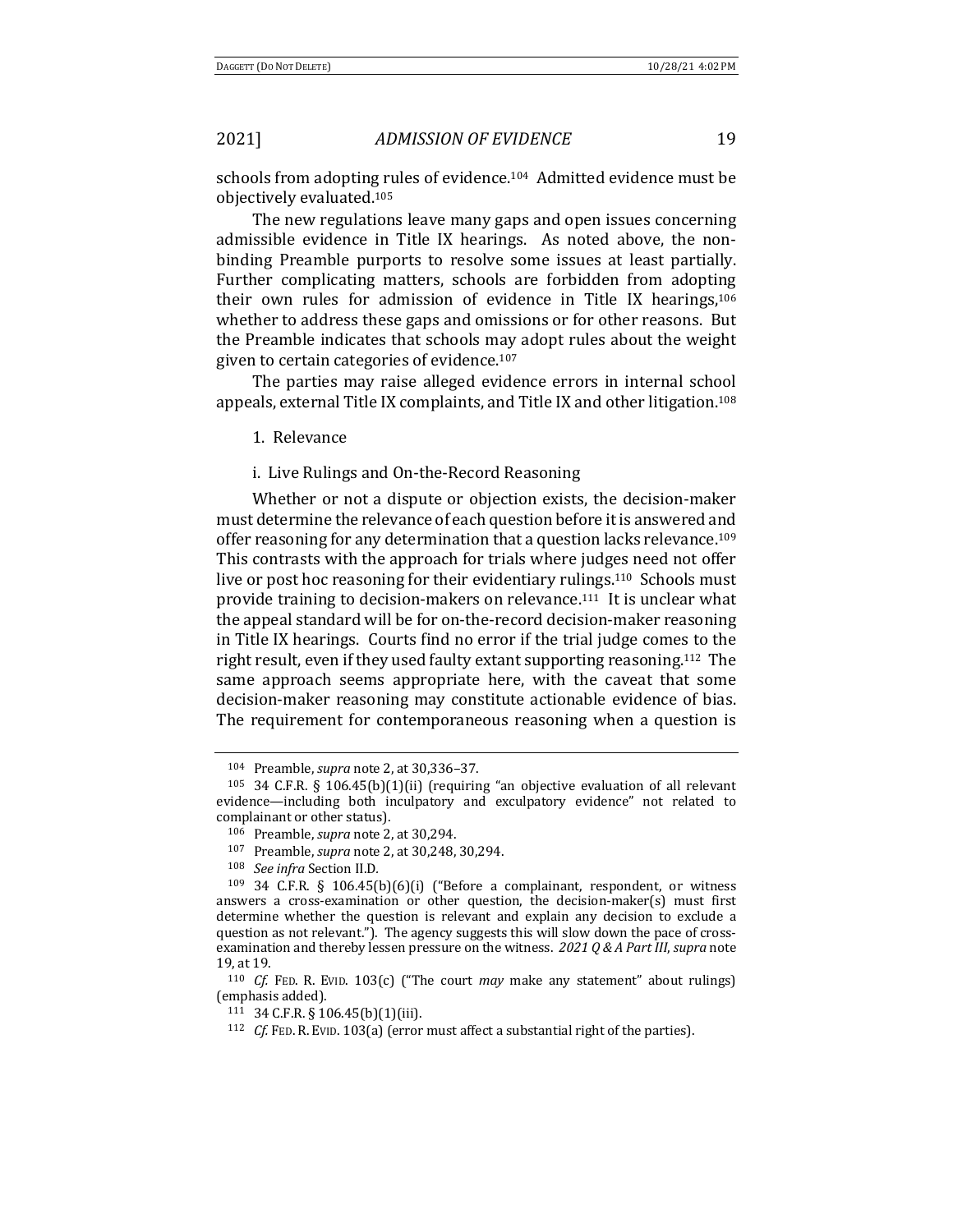excluded as irrelevant would seem to incentivize decision-makers to find questions relevant. A finding of relevance avoids the requirement of putting reasoning on the record and may also avoid claims of bias against the decision-maker.

ii. Relevance Generally

The new regulations exclude certain evidence as irrelevant,<sup>113</sup> but do not define relevance generally. Presumably, since the decisionmaker will often be a school official who is not an attorney, the term is not used in a hyper-technical sense. On its face, Title IX relevance might reasonably be interpreted to refer to "logical" relevance<sup>114</sup> as in Federal Rules of Evidence Rule 401 (the evidence adds something to a fact at issue in the hearing, such as: whether and what sexual misconduct happened; witness credibility; the impact of any misconduct on the complainant, such as mental trauma, physical injury, or academic difficulty; and what sanctions or remedies might be appropriate). Alternatively, Title IX relevance might reasonably be interpreted as "practical" relevance<sup>115</sup> as in Federal Rules of Evidence Rule  $403$  (what the evidence adds to the case is not greatly outweighed by unfair prejudice, unnecessary delay, or confusing or misleading the factfinder).

As noted above, however, the Preamble indicates schools may not adopt their own rules of evidence and specifically forbids adoption of a Federal Rules of Evidence Rule 403-type practical relevance standard: "a recipient may not adopt a rule excluding relevant evidence because such relevant evidence may be unduly prejudicial, concern prior bad acts, or constitute character evidence."<sup>116</sup> The Preamble does indicate that decision-makers "may fairly deem repetition of the same question to be irrelevant,"<sup>117</sup> suggesting some support for the concept of marginal relevance (i.e., looking at what a piece of evidence adds over and above the other admitted evidence), but does not endorse a marginal relevance approach more generally. The Preamble reasons that decision-makers in Title IX hearings are generally not attorneys and thus are unfamiliar with evidence rules for trials.<sup>118</sup> The agency's guidance is consistent with understanding the decision-maker to be a trained person more akin to a judge in a bench trial—who can appropriately weight evidence with low-level practical relevance—than

<sup>113</sup> *See infra* Section II.C.1.

<sup>114</sup> FED. R. EVID. 401.

<sup>115</sup> FED. R. EVID. 403.

<sup>116</sup> Preamble, *supra* note 2, at 30,248; see also *id.* at 30,294.

<sup>&</sup>lt;sup>117</sup> *Id.* at 30,248.

<sup>118</sup> *See id.* at 30,347.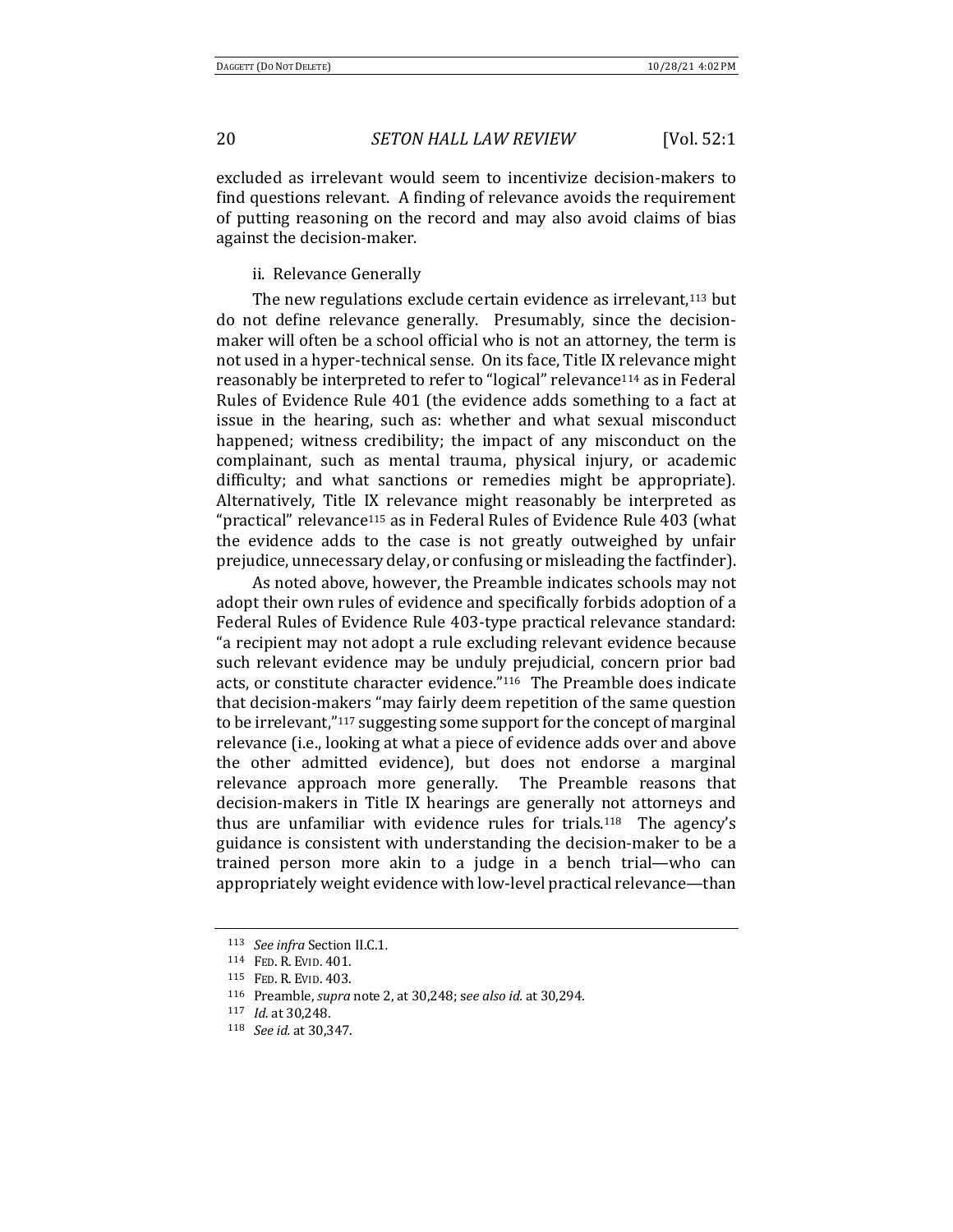to a lay juror. Hence, perhaps practical relevance concerns need not weigh heavily at the admissibility level in Title IX hearings. As discussed above, however, the combination of requiring on-the-record reasoning when a question is excluded and rejecting a practical relevance standard for admissibility likely means that decision-makers cannot and do not often find evidence irrelevant. This reluctance may result in lengthy and inefficient hearings.

The Preamble also indicates that schools cannot enact rules that make categories of evidence inadmissible, offering examples of lie detector test results and rape kits.<sup>119</sup> The Preamble suggests, however, that the

grievance process does not prescribe rules governing how admissible, relevant evidence must be evaluated for weight or credibility by a recipient's decision-maker, and recipients thus have discretion to adopt and apply rules in that regard, so long as such rules do not conflict with [the regulation] and apply equally to both parties.<sup>120</sup>

Perhaps, for example, a school could adopt a rule that notes the unreliability of lie detector test results and their subsequent inadmissibility in trials, $121$  and provides that such results should therefore be given little weight in Title IX hearings.

2. Barred Evidence-Party Treatment Records, Privileged Information, Rape Shield

i. Party Treatment Records

Schools may not access or use a party's medical or psychological treatment records without voluntary written consent.<sup>122</sup> The Preamble

<sup>119</sup> *Id.* at 30,294.

<sup>120</sup> *Id.*

<sup>&</sup>lt;sup>121</sup> *See generally* CHRISTOPHER B. MUELLER & LAIRD C. KIRKPATRICK, FEDERAL EVIDENCE § 7:21 (4th ed. 2009 & May 2020 update) (noting unreliability of lie detector tests, resulting in the inadmissibility of their results).

 $122$  34 C.F.R. § 106.45(b)(5) ("When investigating a formal complaint and throughout the grievance process, a recipient  $must[:]$  (i) Ensure that the burden of proof and the burden of gathering evidence sufficient to reach a determination regarding responsibility rest on the recipient and not on the parties provided that the recipient cannot access, consider, disclose, or otherwise use a party's records that are made or maintained by a physician, psychiatrist, psychologist, or other recognized professional or paraprofessional acting in the professional's or paraprofessional's capacity, or assisting in that capacity, and which are made and maintained in connection with the provision of treatment to the party, unless the recipient obtains that party's voluntary, written consent to do so for a grievance process under this section (if a party is not an 'eligible student,'... then the recipient must obtain the voluntary, written consent of a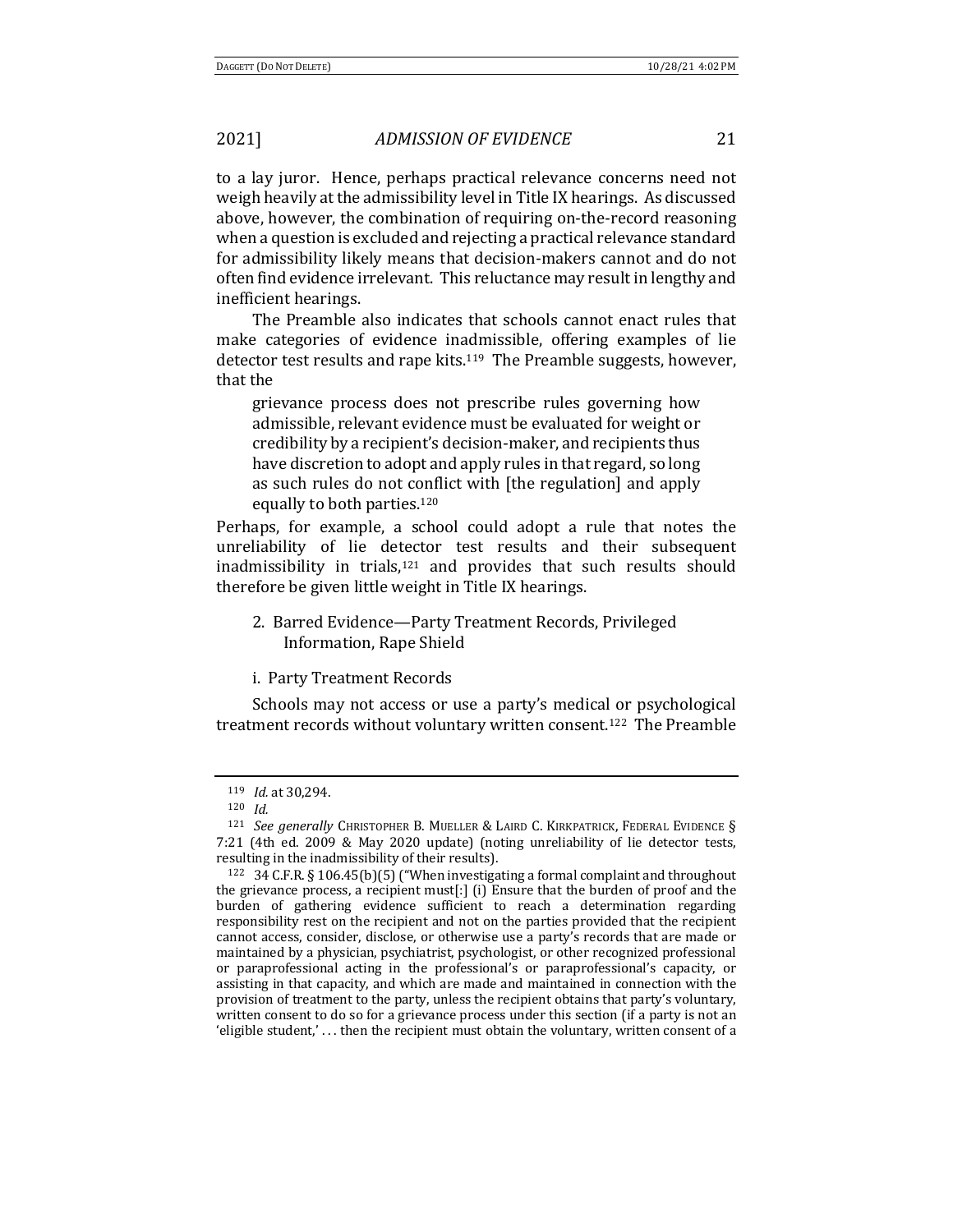suggests this provision covers records of all treatment—by private offcampus providers, by on-campus providers in school health clinics, and by on-campus providers outside of a school health clinic, such as a nurse or counselor employed by a K-12 school.<sup>123</sup> The provision, however, is explicitly limited to the treatment records of parties. Schools are not banned from non-consensual access to treatment records of nonparties—such as treatment records of pattern witnesses, other witnesses such as friends of the parties—as perhaps bearing on the credibility of the parties, $124$  or to establish a pattern of sexual misconduct by the respondent. As discussed above, the school shares the evidence gathered with the parties and advisors. Thus, when a party consents to release of treatment records, normally both parties and their advisors will have full access to those records.<sup>125</sup>

Since schools are forbidden from non-consensually accessing party treatment records, it seems that such records will not commonly be offered in the hearing. But it is possible treatment records will be available because the opposing party independently accessed them, or a party consented to disclosure, or a school investigation erroneously included them. Portions of available party treatment records may nonetheless be irrelevant because the party did not provide consent, because they are protected by a privilege, $126$  such as those for therapists and physicians (or in the case of pastoral counseling, for clergy) that has not been waived, or because they are protected by the rape shield.<sup>127</sup> In the case of privilege, whether a privilege exists and whether it was waived may need to be decided.

Moreover, to the extent a party treatment record contains statements of another person, those statements must be excluded

<sup>&#</sup>x27;parent' . . .)"). Thus for minor students not yet in college, the parent consents rather than the student.

<sup>123</sup> The Preamble suggests schools must comply with state and federal laws concerning treatment records. Preamble, *supra* note 2, at 30,434 ("Medical records may be subject to other Federal and State laws that govern recipients, and recipients should comply with those laws."). However, the regulations themselves state that "[t]o the extent of a conflict between State or local law and Title IX as implemented by  $\S$ § 106.30, 106.44, and 106.45, the obligation to comply with §§ 106.30, 106.44, and 106.45 is not obviated or alleviated by any State or local law."  $34$  C.F.R. § 106.6(h).

 $124$  The new regulations require an opportunity to cross-examine witnesses, including attacking credibility.  $34$  C.F.R. § 106.45(b)(6)(i) ("At the live hearing, the  $decision\text{-}maker(s) must permit each party's advisor to ask the other party and any$ witnesses all relevant questions and follow-up questions, including those challenging credibility.").

<sup>125</sup> Preamble, *supra* note 2, at 30,434.

<sup>126</sup> *See infra* Section II.C.2.ii.

<sup>127</sup> *See infra* Section II.C.2.iii*.*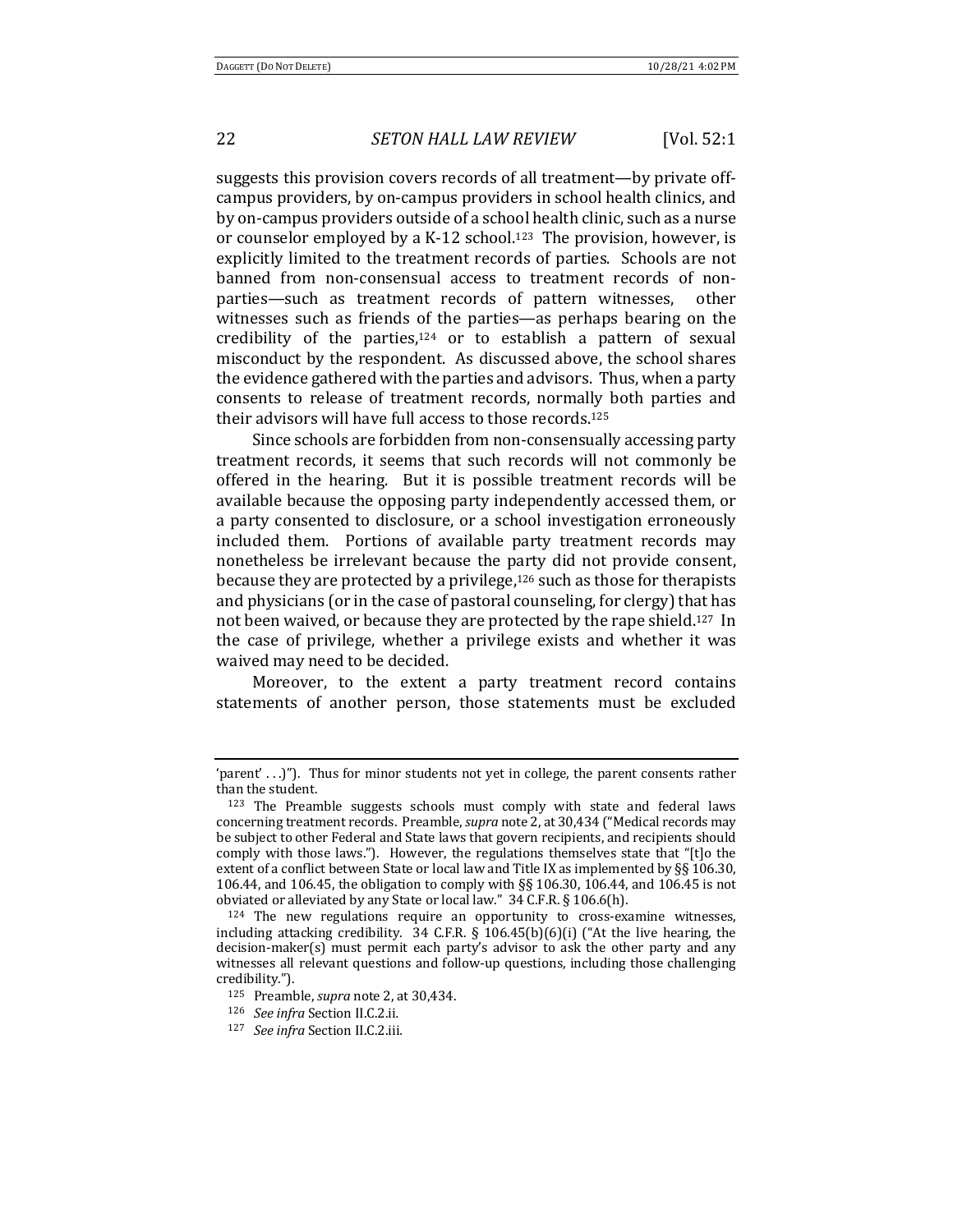unless that other person submits to live cross-examination.<sup>128</sup> For example, if a complainant went to therapy and the therapist diagnosed PTSD, or a complainant went for a physical exam and the doctor noted bruising and other injuries, those statements need to be redacted from medical records unless the therapist or doctor, respectively, submitted to full cross-examination at the hearing.

#### ii. Privileged Information

Use of privileged information is also forbidden unless waived.<sup>129</sup> The regulation does not set out a list of applicable privileges or address whether state or federal privilege rules apply. The Preamble mentions attorney-client, spousal, and doctor-patient privileges.<sup>130</sup> Notably, there is a federal therapist privilege but not a federal doctor-patient privilege.<sup>131</sup> The Preamble also notes that respondents may assert their Fifth Amendment privilege against self-incrimination, in which case the Preamble indicates the respondent's statements would be inadmissible and no inference from failure to testify could be drawn.<sup>132</sup> The new regulations include this bar on inferences from failure to testify, $133$ which is the approach in criminal but not civil trials.<sup>134</sup> Where the contours of the relevant federal and state privilege differ (perhaps, for example, about which "therapist" credentials qualify for the privilege), $135$  the regulations provide no guidance on which privilege

<sup>128</sup> *See infra* Section II.C.3*.*

<sup>&</sup>lt;sup>129</sup> 34 C.F.R. § 106.45(b)(1)(x) (Schools may "[n]ot require, allow, rely upon, or otherwise use questions or evidence that constitute, or seek disclosure of, information protected under a legally recognized privilege, unless the person holding such privilege has waived the privilege.").

<sup>130</sup> Preamble, *supra* note 2, at 30,277.

<sup>131</sup> *See generally MUELLER & KIRKPATRICK, supra note* 121, §§ 5:42, 5:43.

<sup>&</sup>lt;sup>132</sup> Preamble, *supra* note 2, at 30,352 ("As discussed above, we have revised §  $106.45(b)(6)(i)$  to direct a decision-maker who must not rely on the statement of a party who has not appeared or submitted to cross-examination not to draw any inference about the determination regarding responsibility based on the party's absence or refusal to be cross-examined (or refusal to answer other questions, such as those posed by the decision-maker). This modification provides protection to respondents exercising Fifth Amendment rights against self-incrimination (though it applies equally to protect complainants who choose not to appear or testify).").

<sup>&</sup>lt;sup>133</sup> 34 C.F.R. § 106.45(b)(6)(i) ("[T]he decision-maker(s) cannot draw an inference about the determination regarding responsibility based solely on a party's or witness's absence from the live hearing or refusal to answer cross-examination or other questions.").

<sup>&</sup>lt;sup>134</sup> Baxter v. Palmigiano, 425 U.S. 308, 318 (1976) (holding that invocation of Fifth Amendment privilege is subject to comment, and an adverse inference may be drawn in civil lawsuits); Griffin v. California, 380 U.S. 609, 615 (1965) (determining no comment permitted about criminal defendant's decision not to testify).

<sup>&</sup>lt;sup>135</sup> *See* Jaffee v. Redmond, 518 U.S. 1, 15 (1996) (exploring this issue, and finding federal therapist privilege includes licensed social workers).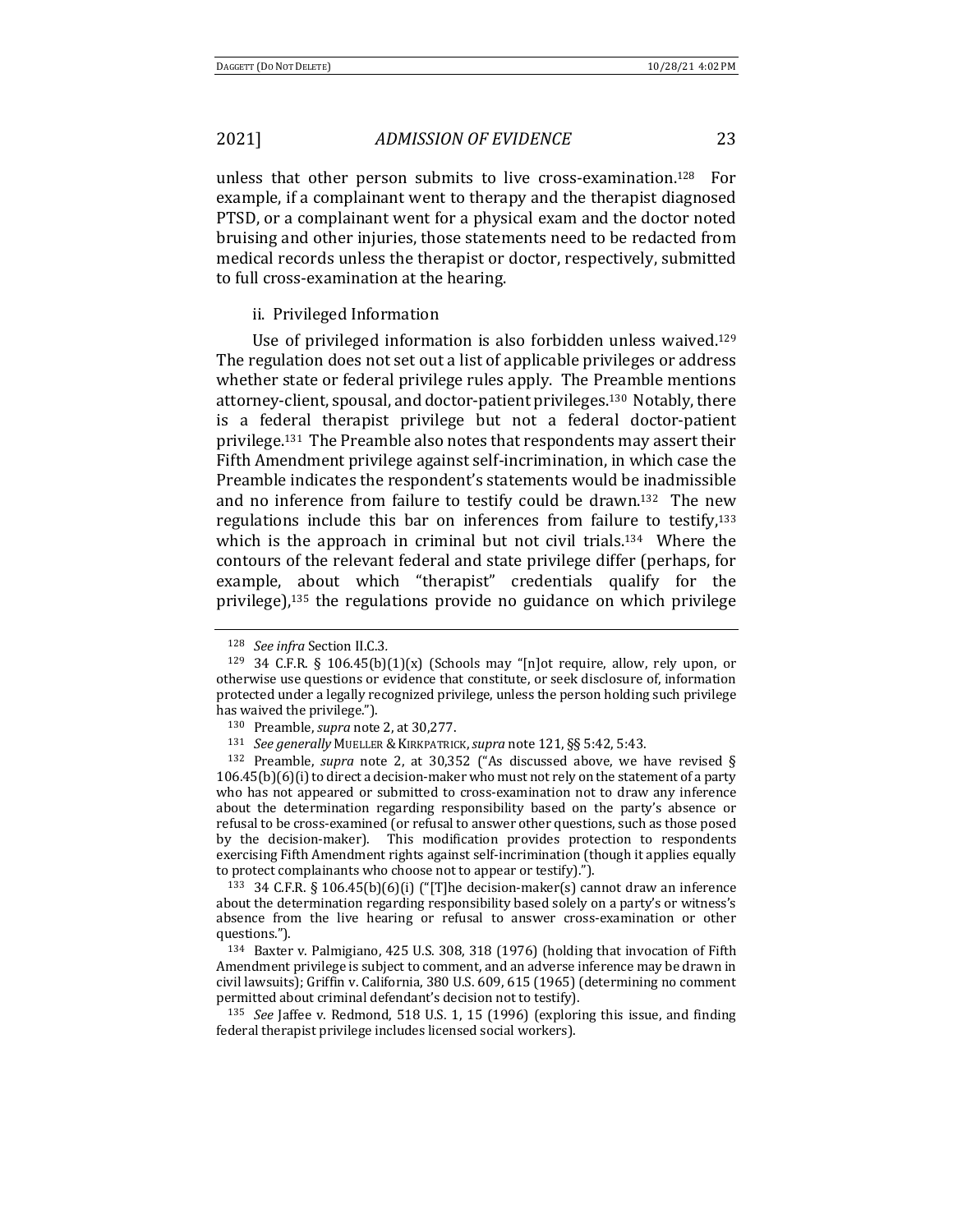applies. Since the regulation refers to "a legally recognized privilege,"<sup>136</sup> the best approach seems to be to protect information covered by either a federal privilege (since these hearings are conducted pursuant to federal statute) or a privilege of the applicable state (which may include additional privileges, such as physicians-patients and journalistsconfidential sources). Moreover, and as with the approach for relevance, since the decision-maker is often not an attorney, a hypertechnical approach does not seem realistic or appropriate. The privileges most likely at issue regarding evidence at these hearings seem to be attorney-client and related work product privileges, therapist<sup>137</sup> and physician<sup>138</sup> privileges, and the constitutional Fifth Amendment privilege against self-incrimination. Occasionally, a party may claim the clergy privilege, the journalist privilege, or one of the two spousal privileges (spousal testimonial privilege and marital communications privilege). State law may include other privileges, such as a privilege for communications with sexual assault support staff or lay advocates.<sup>139</sup>

Some privileges listed above apply to "confidential" "communications." $140$  As to confidentiality, conversations in public or under other circumstances where it is reasonably foreseeable that third persons may hear information likely are not privileged. In a recent Title IX case, a federal court found that attorney-client privilege had been waived for several student plaintiffs' emails to their attorney.<sup>141</sup> Analogizing from case law concerning employee emails, the court held that using the school email system, which had "terms and conditions" available to (although perhaps not read by) students stating that there was no privacy in school emails, amounted to a waiver of any privilege.142

External law also limits reasonable expectations of privacy and "confidentiality." Courts have held that the parameters of "confidential" medical information in disclosure claims are determined by looking to

<sup>136 34</sup> C.F.R. § 106.45(b)(1)(x).

<sup>&</sup>lt;sup>137</sup> *Jaffee*, 518 U.S. at 10 (recognizing a federal therapist-patient privilege, in part because "[e]ffective psychotherapy ... depends upon an atmosphere of confidence and trust in which the patient is willing to make a frank and complete disclosure of facts, emotions, memories, and fears.").

<sup>138</sup> In federal court there is no doctor-patient privilege to protect communications for physical health treatment, but many states recognize such a privilege for trials in their courts. See generally MUELLER & KIRKPATRICK, supra note 121, § 5:42.

<sup>&</sup>lt;sup>139</sup> *See generally* MUELLER & KIRKPATRICK, supra note 121, § 5:43.

<sup>140</sup> *See, e.g.*, MUELLER & KIRKPATRICK, *supra*  note 121, §§ 5:17, 5:18 (examining confidentiality and communications elements for attorney-client privilege).

<sup>141</sup> Doe 1 v. Geo. Wash. Univ., 480 F. Supp. 3d 224, 229–30 (D.D.C. 2020).

<sup>142</sup> *Id.* at 227-28.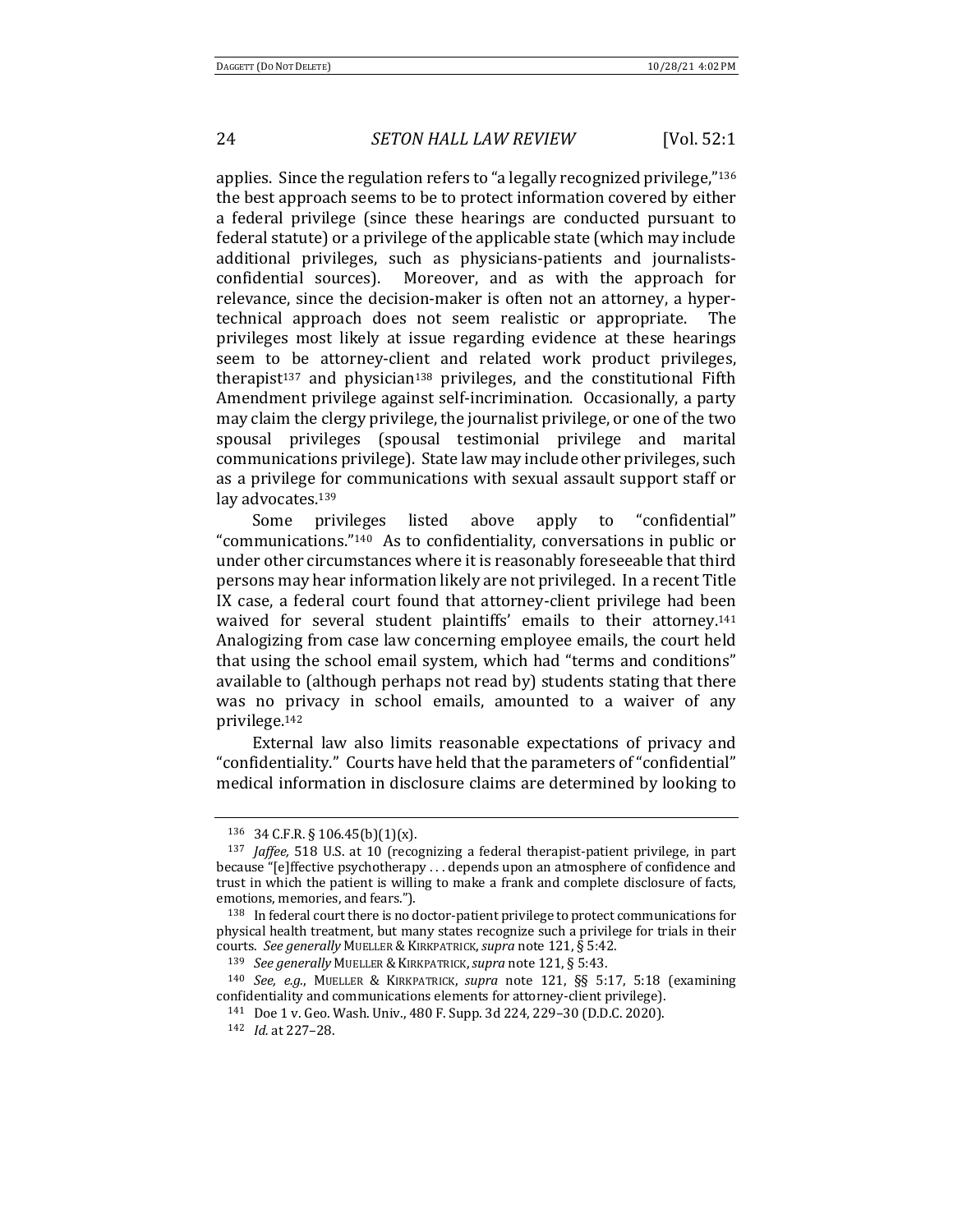an external legal source.<sup>143</sup> For example, school health clinic records are subject to FERPA and not the HIPAA Privacy Rule. FERPA does not itself create a privilege, so disclosure of school health clinic records within the school to the extent permitted by FERPA may be outside of therapist and physician privileges.144 State law, however, may add further confidentiality requirements to these records.<sup>145</sup> Also, "communications" do not include observations. For example, a witness's testimony that a party had (or did not have) defensive wounds or other injuries to their person is an observation, not a communication, and hence may be outside an otherwise applicable privilege.

As the provision states, privileges may be waived.<sup>146</sup> Waiver can occur through: (1) intentional sharing of information (even if it is not understood that the sharing waives the privilege), such as deliberate sharing of otherwise privileged treatment records; (2) inadvertent disclosure (for example, during formal discovery prior to litigation, accidentally sharing privileged information with the other party); and (3) implied waiver (for example, suing for medical and mental harm damages sustained in a car accident likely waives privilege as to relevant medical and therapy records, respectively). Generally, the scope of the waiver is not a blanket one, but instead is limited either to only what was actually disclosed, or in the case of implied waiver, to information relevant to the matter at hand.<sup>147</sup> In Title IX hearings, the complainant does not seek damages from the respondent, so filing the complaint likely does not amount to an implied waiver. But an implied waiver may occur when a witness uses privileged notes to refresh memory or otherwise assist with hearing testimony.<sup>148</sup> In the event of waiver, the decision-maker will also need to determine its scope.

<sup>143</sup> Humphers v. First Interstate Bank, 696 P.2d 527, 534 (Or. 1985).

<sup>144</sup> *See* Doe v. N. Ky. Univ., No. 16-CV-28, 2016 WL 6237510, at \*1–2 (E.D. Ky. Oct. 24, 2016) (imposing sanctions for refusing to answer deposition questions on grounds of FERPA protection because FERPA does not create a privilege). See generally Lynn M. Daggett, Female Student Patient "Privacy" at Campus Health Clinics: Realities and *Consequences*, 50 U. BALT. L. REV. 79 (2020) (exploring privacy in school health clinic records).

<sup>&</sup>lt;sup>145</sup> *See, e.g.*, WASH. REV. CODE §§ 70.02.005-905 (2020) (adopting Uniform Health Care Information Act, which creates confidentiality with no exclusion of student records).

<sup>&</sup>lt;sup>146</sup> *See, e.g.*, FED. R. EVID. 502 (setting out types of waivers and their respective scope for attorney-client and work product privileges).

<sup>147</sup> *See, e.g.*, State ex rel. Dean v. Cunningham, 182 S.W.3d 561, 567 (Mo. 2006).

<sup>148</sup> *See generally* MUELLER & KIRKPATRICK, *supra* note 121, § 6:97.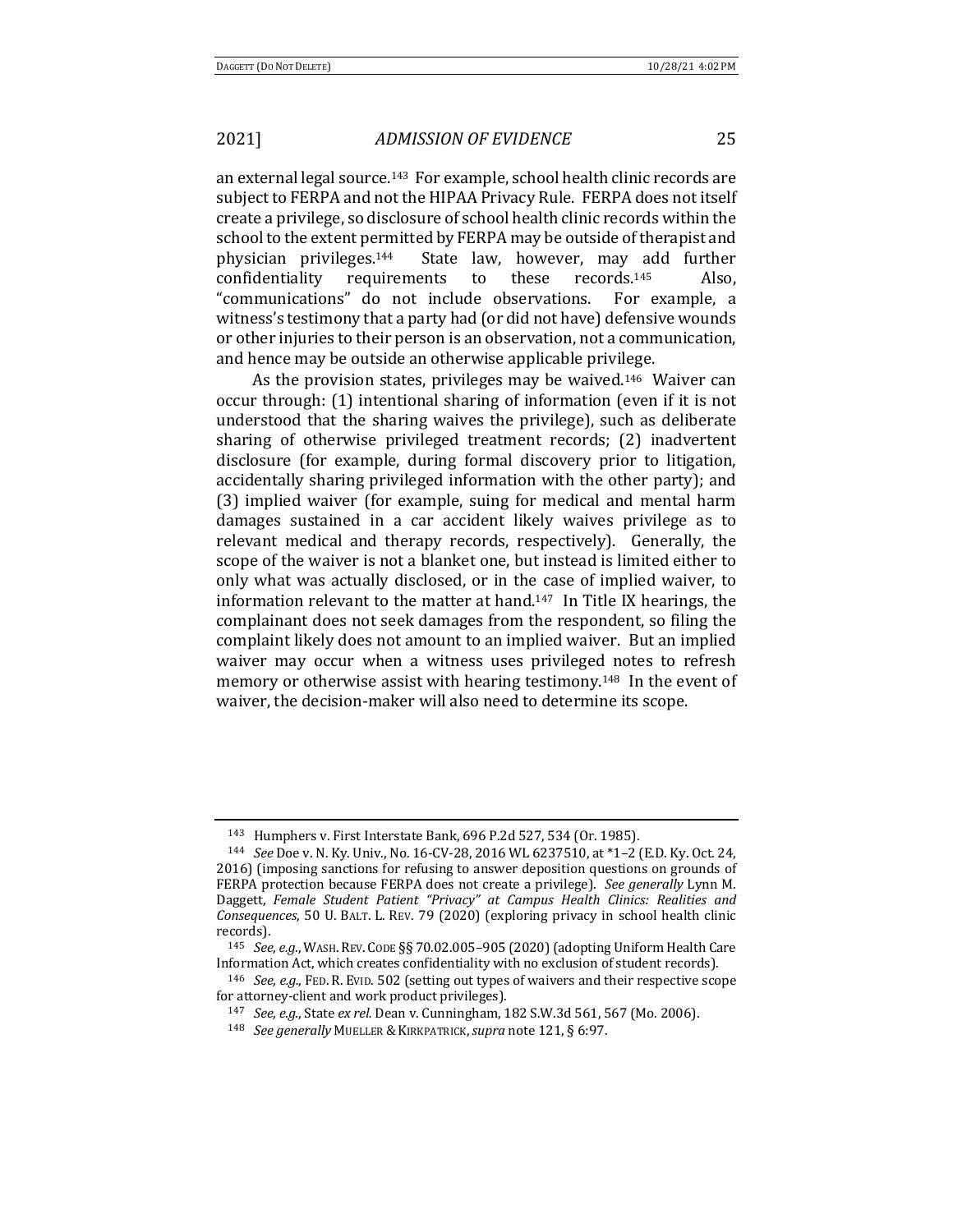iii. Rape Shield

The new Title IX regulations create a rape shield<sup>149</sup> for complainants modeled on the approach to criminal trials under the federal evidence rule.<sup>150</sup> This provision renders most evidence of the complainant's sexual history and sexual character/disposition irrelevant and thus inadmissible in the hearing. The rape shield does not apply to the voluntary informal resolution process, although presumably the parties could agree that it applies.<sup>151</sup> According to the Preamble, the Title IX rape shield does not bar schools from gathering protected information in the school's investigation, which is shared with the parties and their advisors.<sup>152</sup> Thus, a respondent may know about and try to admit such evidence in the hearing.

Title IX's rape shield<sup>153</sup> includes two exceptions, both modeled on the federal evidentiary rape shield for criminal<sup>154</sup> trials:  $(1)$  evidence "offered to prove that someone other than the respondent committed the conduct alleged by the complainant"<sup>155</sup> (for example, sexual activity

<sup>150</sup> *See* FED. R. EVID. 412 (creating an exception for constitutionally required evidence, such as prior false allegations of sexual assault by the victim, or a motive to label consensual sexual contact with the defendant as rape (for example, to preserve the victim's marriage or other relationship)).

<sup>151</sup> 34 C.F.R. § 106.45(b)(9).

<sup>152</sup> Preamble, *supra* note 2, at 30,352 ("The Department disagrees that the evidence exchange provision in § 106.45(b)(5)(vi) negates the rape shield protections in  $§106.45(b)(6)(i)–(ii)$ . As noted by the Supreme Court, rape shield protections generally are designed to protect complainants from harassing, irrelevant inquiries into sexual behavior *at trial*.").

<sup>153</sup> 34 C.F.R. § 106.45(b)(6)(i) (Regarding grievance hearings in higher education: "Questions and evidence about the complainant's sexual predisposition or prior sexual behavior are not relevant, unless such questions and evidence about the complainant's prior sexual behavior are offered to prove that someone other than the respondent committed the conduct alleged by the complainant, or if the questions and evidence concern specific incidents of the complainant's prior sexual behavior with respect to the respondent and are offered to prove consent."); *id*.  $\S$  106.45(b)(6)(ii) (grievance adjudication procedures in K-12 schools).

<sup>154</sup> The rape shield approach in civil trials was not adopted. *See* FED. R. EVID.  $412(b)(2)$  ("In a civil case, the court may admit evidence offered to prove a victim's sexual behavior or sexual predisposition if its probative value substantially outweighs the danger of harm to any victim and of unfair prejudice to any party. The court may admit evidence of a victim's reputation only if the victim has placed it in controversy."). 155 34 C.F.R. § 106.45(b)(6)(i), (ii).

<sup>&</sup>lt;sup>149</sup> 34 C.F.R. § 106.45(b)(6)(i) (Regarding grievance hearings in higher education: "Questions and evidence about the complainant's sexual predisposition or prior sexual behavior are not relevant, unless such questions and evidence about the complainant's prior sexual behavior are offered to prove that someone other than the respondent committed the conduct alleged by the complainant, or if the questions and evidence concern specific incidents of the complainant's prior sexual behavior with respect to the respondent and are offered to prove consent."); *id*. § 106.45(b)(6)(ii) (grievance adjudication procedures in K-12 schools).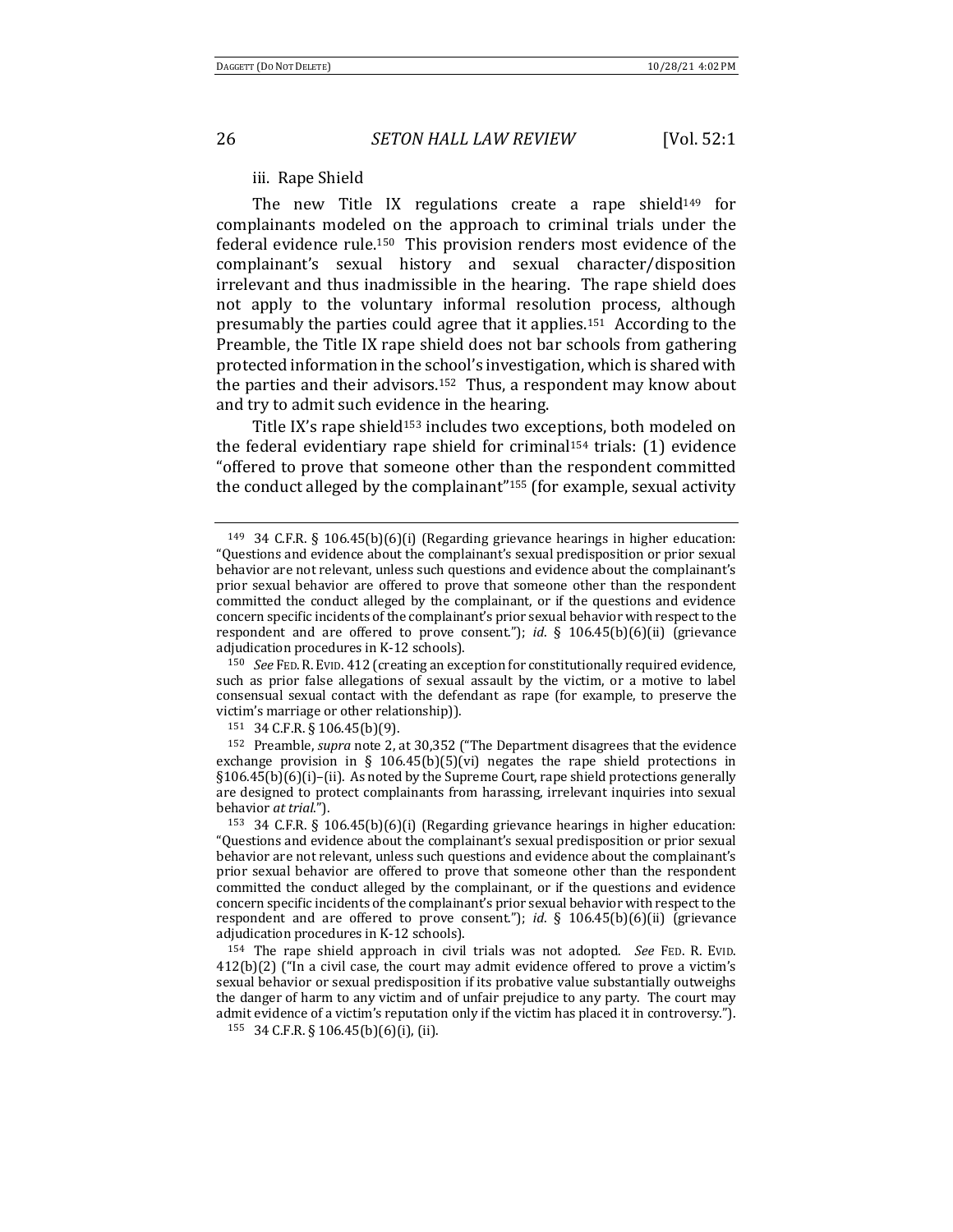with someone other than the respondent close to the time of the alleged sexual assault by the respondent to explain the complainant's injuries or physical evidence), and (2) "evidence concern[ing] specific incidents of the complainant's prior sexual behavior with respect to the respondent ... to prove consent"<sup>156</sup> (prior consensual activity between the parties as evidence that the complained of conduct was consensual). The federal rape shield evidence rule for criminal trials also contains an exception for evidence that is constitutionally required,<sup>157</sup> for example, prior false allegations of sexual assault by the victim, or a motive to label consensual sexual contact with the defendant as rape (perhaps to preserve the victim's marriage or other relationship). The Preamble indicates this evidence is not truly sexual history or sexual predisposition evidence, implying it is outside the rape shield and would thus not be barred by it.<sup>158</sup>

There is no indication in the new regulations or Preamble that the rape shield can be waived. Thus, the rape shield arguably bars admission of parts of some treatment records. For example, even if a student complainant shared details of sexual history in counseling and consented to school access of those records, which were then shared with the respondent, the records may not be relevant and admissible in the hearing.

The Title IX rape shield is explicitly limited to complainants. It thus does not bar evidence of the respondent's sexual history and character, including the respondent's sexual assault or harassment of other persons, who may testify as pattern witnesses. This approach also mirrors federal rules of evidence for trials, which expressly make some prior sexual misconduct of defendants admissible in some civil and criminal sexual misconduct trials.<sup>159</sup> But the Title IX rape shield appears not to apply to pattern witnesses who are not parties in the hearing; in contrast to the federal evidence rule for trials which repeatedly refers to evidence concerning "a victim," $160$  the new Title IX regulations reference "the complainant."161

<sup>&</sup>lt;sup>156</sup> *Id.* The parameters of the consent exception may depend on the school's definition of consent. 2021 Q & A Part III, supra note 19, at 24-25.

<sup>157</sup> FED. R. EVID. 412(b)(1)(c).

<sup>&</sup>lt;sup>158</sup> Preamble, *supra* note 2, at 30,351.

<sup>159</sup> FED. R. EVID. 413-415.

<sup>&</sup>lt;sup>160</sup> FED. R. EVID. 412 advisory committee's note to 1994 amendment (stating that this rule "extends to 'pattern' witnesses in both criminal and civil cases whose testimony about other instances of sexual misconduct by the person accused is otherwise admissible").

<sup>161</sup> *See* 34 C.F.R. § 106.45(b)(6)(i).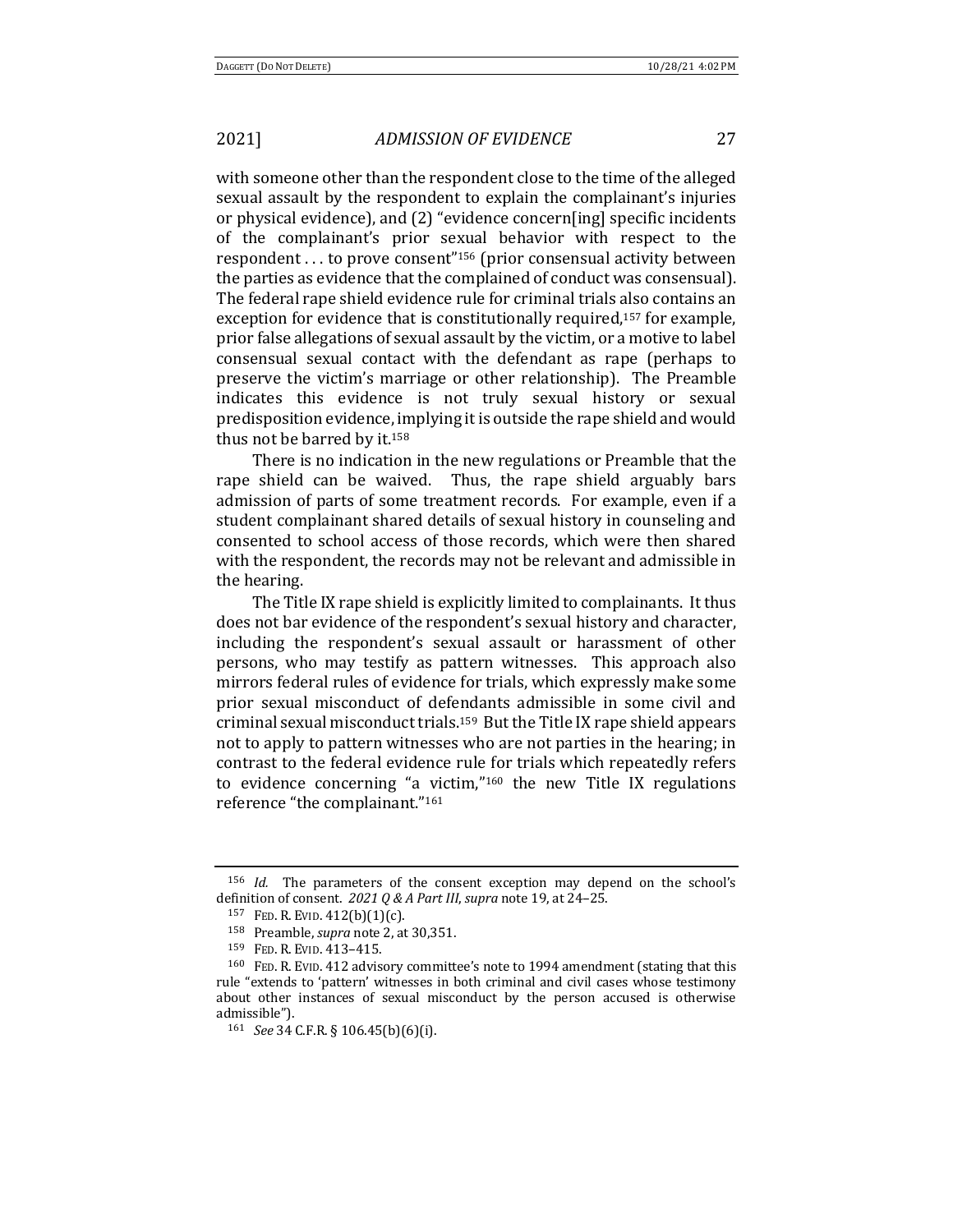## 3. Banned Evidence in Higher Education Hearings Statements by Persons Who Do Not Submit to Cross-Examination

While the Clery Act allows statements in hearings that are not cross-examined, $162$  the new Title IX regulations provide that, at the college level, statements of persons who do not submit to live crossexamination at the hearing *must* be excluded: "If a party or witness does not submit to cross-examination at the live hearing, the decisionmaker(s) must not rely on any statement of that party or witness in reaching a determination regarding responsibility."<sup>163</sup>

One federal trial court found this complete "ban" on uncrossexamined statements to be arbitrary and capricious in violation of the Administrative Procedure Act (APA).<sup>164</sup> Subsequently, the DOE issued a non-binding guidance letter indicating it will not administratively enforce the ban,<sup>165</sup> and so it seems that DOE will not include the ban in its present form in the proposed revised regulations it plans to issue. Schools may choose to revise their Title IX policies to allow some or all cross-examined statements. Schools can do so without worry that DOE will find this change violates Title IX in the context of Title IX OCR complaints and compliance audits. In the context of Title IX litigation, however, other courts may view the ban as not arbitrary and capricious and determine that schools must continue to follow it.

This ban explicitly applies to both parties and nonparty witnesses.<sup>166</sup> As a result, either party can prevent their interview or other statements from being admitted at the hearing by refusing to submit to cross-examination. Witnesses also have this option. Neither schools nor parties have obligations to attempt to secure attendance by

<sup>162</sup> *See* 34 C.F.R. § 668.46(k).

<sup>&</sup>lt;sup>163</sup> 34 C.F.R. § 106.45(b)(6)(i) (providing also that "the decision-maker(s) cannot draw an inference about the determination regarding responsibility based solely on a party's or witness's absence from the live hearing or refusal to answer crossexamination or other questions").

<sup>164</sup> Victim Rts. L. Ctr. v. Cardona, No. 20-cv-11104, 2021 WL 3185743, \*16 (D. Mass. July 28, 2021). The court later clarified that it was vacating the ban generally, and not only with regard to the parties. Order, Victim Rts. L. Ctr. v. Cardona, No. 20-cv-11104 (D. Mass. Aug. 10, 2021), https://cases.justia.com/federal/district-courts/massachusetts/madce/1:2020cv11104/222276/186/0.pdf.

<sup>&</sup>lt;sup>165</sup> U.S. DEP'T OF EDUC., OFFICE FOR CIVIL RIGHTS, Dear Students, Educators, and Other Stakeholders Letter re Victim Rights Law Center et al. v. Cardona (Aug. 24, 2021), https:/ /www2.ed.gov/about/offices/list/ocr/docs/202108-titleix-VRLC.pdf (indicating that colleges are free to admit and consider statements by persons who have not submitted to cross-examination).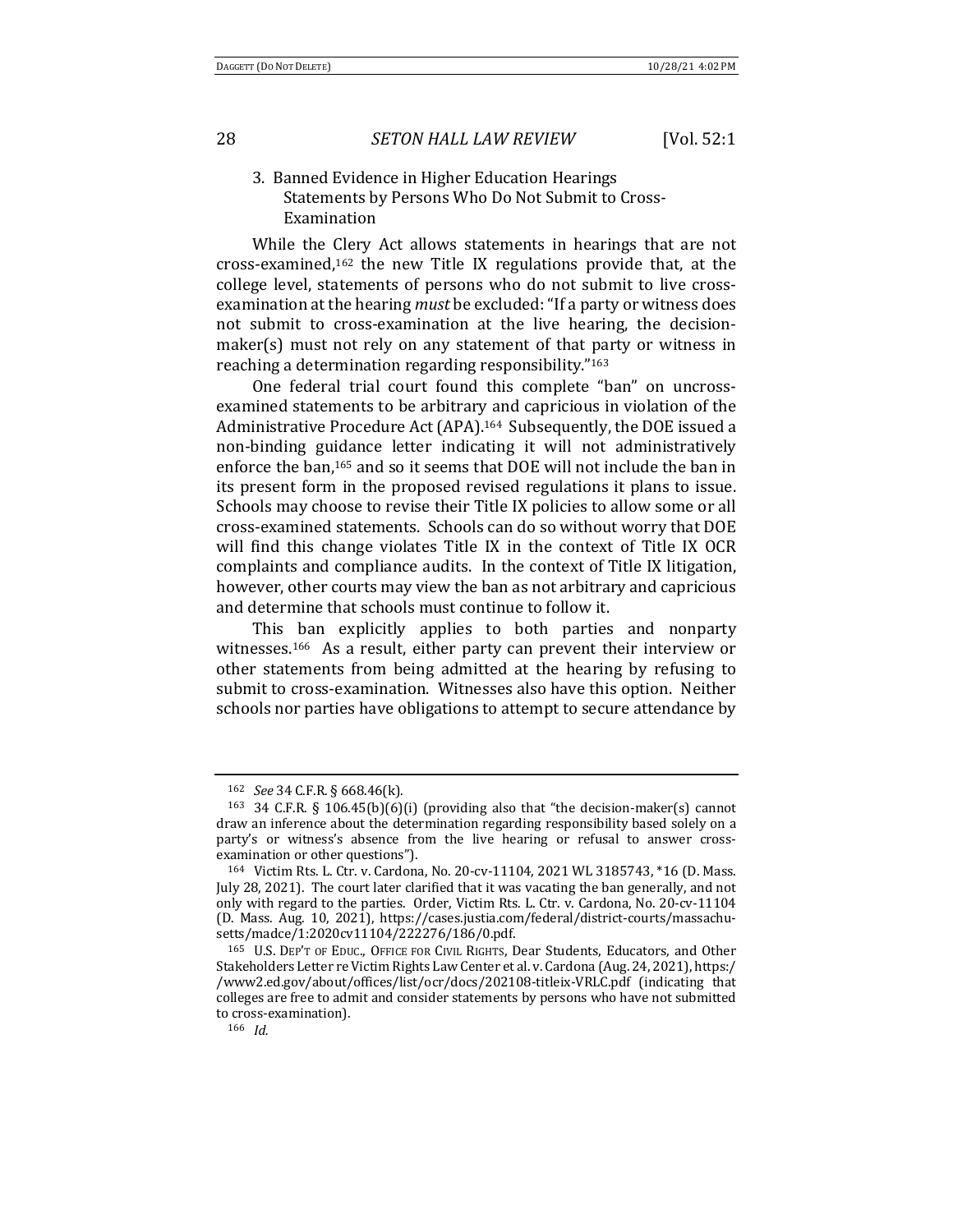witnesses.<sup>167</sup> Some witnesses may be unavailable to testify at the hearing; their statements would also be excluded. As discussed above, the new regulations provide that inferences may not be drawn from a failure or refusal to submit to cross-examination.<sup>168</sup> According to the Preamble, this ban cannot be waived by agreement of the parties.<sup>169</sup> The Preamble suggests that witnesses are not required to answer questions posed by the decision-maker, and a witness's failure to answer a question from the decision-maker would not render their statements inadmissible.170

#### i. Ban Limited to Determination of Responsibility

The ban is limited to the determination of responsibility. Thus, it does not appear to bar evidence offered regarding sanctions against respondents found responsible, $171$  nor to the impact of misconduct on the victim as relevant to determine appropriate remedies for the complainant. Less clear is whether it applies to the impact of misconduct on the victim to determine whether the misconduct caused denial of equal access to the educational program.<sup>172</sup> For example, a complainant's academic transcript showing a decline in grades coinciding with misconduct seems relevant to both academic remedies and whether misconduct caused denial of equal access to the educational program, and as to the latter, is likely subject to the ban.

### ii. "Submitting" to Cross-Examination

The Preamble indicates that a party advisor might decide not to cross-examine a witness; only an opportunity to do so is required.<sup>173</sup>

<sup>&</sup>lt;sup>167</sup> *Cf.* 34 C.F.R. § 106.71 (defining prohibited retaliation to include school "coerc[ion]" involving Title IX rights, including refusing to participate in a Title IX investigation or hearing).

 $168$  34 C.F.R. § 106.45(b)(6)(1).

<sup>169</sup> Preamble, *supra* note 2, at 30,349.

<sup>170</sup> *Id.*

 $^{171}\,$  Recent agency guidance indicates hearings may be bifurcated for responsibility and sanctions, perhaps with different decision-makers.  $2020 Q \& A$ , supra note 19, at 10–11.

<sup>&</sup>lt;sup>172</sup> *See* 34 C.F.R. § 106.30(a)(1)-(3) (defining sexual harassment to require effective denial of access to the educational program).

<sup>&</sup>lt;sup>173</sup> Preamble, *supra* note 2, at 30,349 ("Probing the credibility and reliability of statements asserted by witnesses contained in such evidence requires the parties to have *the opportunity* to cross-examine the witnesses making the statements. The Department appreciates the opportunity to clarify here that to 'submit to crossexamination' means answering those cross-examination questions that are relevant; the decision-maker is required to make relevance determinations regarding crossexamination in real time during the hearing in part to ensure that parties and witnesses do not feel compelled to answer irrelevant questions for fear of their statements being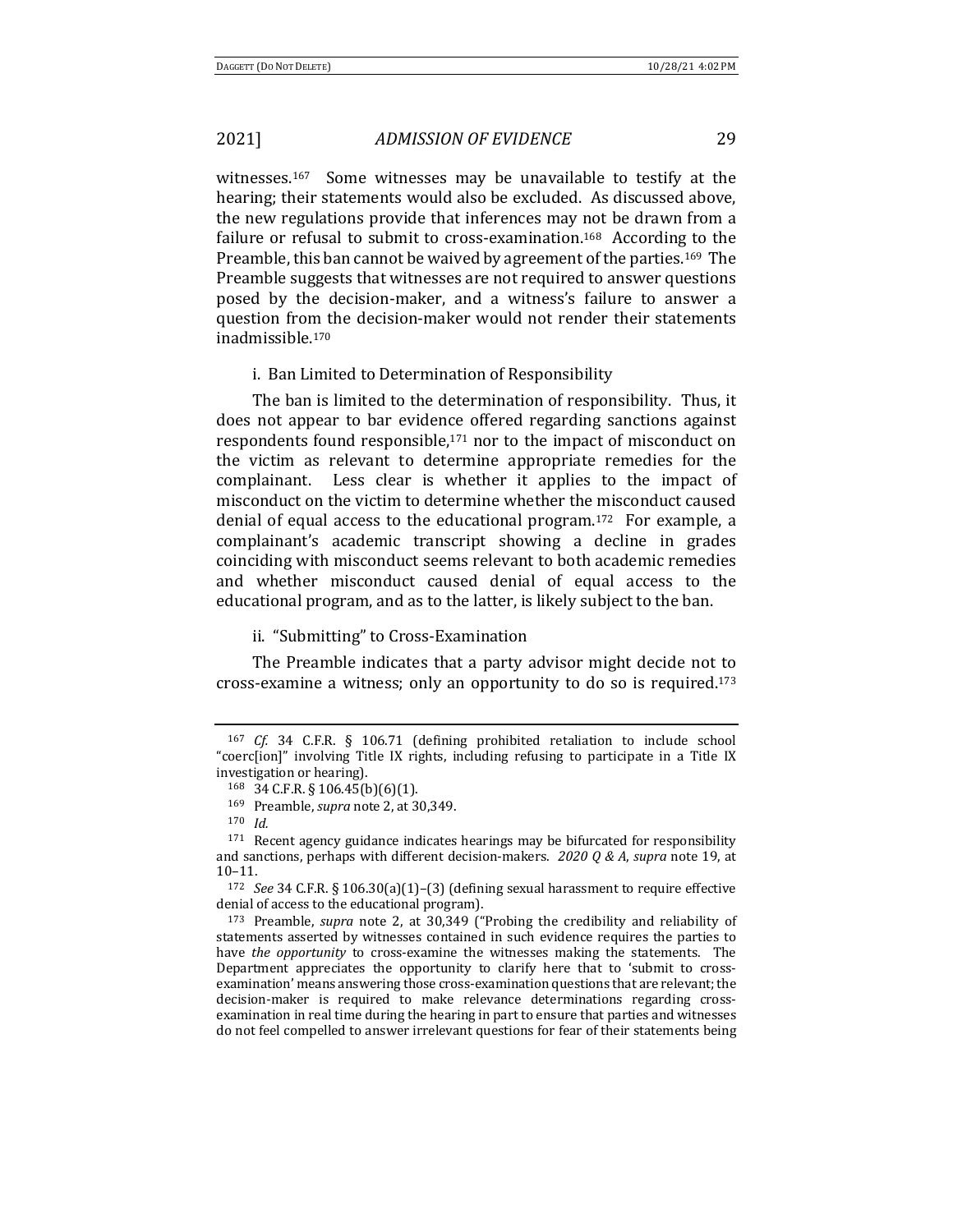This suggests a possible workaround in some cases: making a record at the hearing that a declarant is available for cross-examination, but the opposing party indicates that they do not wish to cross-examine. Otherwise, "submitting" is undefined. Two primary issues here include:  $(1)$  witnesses who willingly answer questions but assert a (real or feigned) lack of memory, and (2) witnesses who answer most questions on cross-examination but refuse to answer one or more specific questions. As to the latter issue, on its face, it seems appropriate for the decision-maker to reflect on whether a witness offers an adequate basis to evaluate demeanor and credibility and whether the opposing party had a fair opportunity to cross-examine. However, non-binding agency guidance suggests the witness must answer all relevant questions.<sup>174</sup> As to lack of memory, guidance from case law involving these issues in trials may be helpful. For example, under federal evidence rules governing hearsay in trials, a witness is not "unavailable" when they are willing to answer questions, even if most of the witness's answers report a lack of memory, and whether or not the lack of memory appears real.175

## iii. The Approach to Hearsay of the Rules of Evidence for Trials

The Federal Rules of Evidence generally ban hearsay, $176$  but also create limits on what is actually hearsay, as well as several dozen

<sup>174</sup> *2020 Q & A, supra* note 19, at 9 ("Conversely, if a party or witness answers one, or some, but not all, relevant cross-examination questions asked by a party's advisor at the live hearing, then that party or witness has not submitted to cross-examination and that party's or witness's statements cannot be relied on by the decision-maker."). See Preamble, *supra* note 2, at 30,349 ("[T]he Department declines to allow a party or witness to 'waive' a question because such a rule would circumvent the benefits and purposes of cross-examination as a truth-seeking tool for postsecondary institutions' Title IX adjudications.").

<sup>176</sup> FED. R. EVID. 802.

excluded.") (emphasis added and omitted from original);  $2020 Q & A$ , *supra* note 19, at 9 ("Thus, the decision-maker is obligated to 'permit' each party's advisor to ask all relevant questions. However, this provision provides only an 'opportunity' for each party (through an advisor) to conduct cross-examination; this provision does not purport to require that each party conduct cross-examination or will conduct crossexamination to the fullest extent possible. If a party chooses not to conduct crossexamination of another party or witness, that other party or witness cannot 'submit' or 'not submit' to cross-examination. Accordingly, the decision-maker is not precluded from relying on any statement of the party or witness who was not given the opportunity to submit to cross-examination. The same is true if a party's advisor asks some crossexamination questions but not every possible cross-examination question; as to crossexamination questions *not asked* of a party or witness, that party or witness cannot be said to have submitted or not submitted to cross-examination, so the decision-maker is not precluded from relying on that party's or witness's statements.").

<sup>175</sup> *See generally* MUELLER &KIRKPATRICK,*supra* note 121, § 8:112.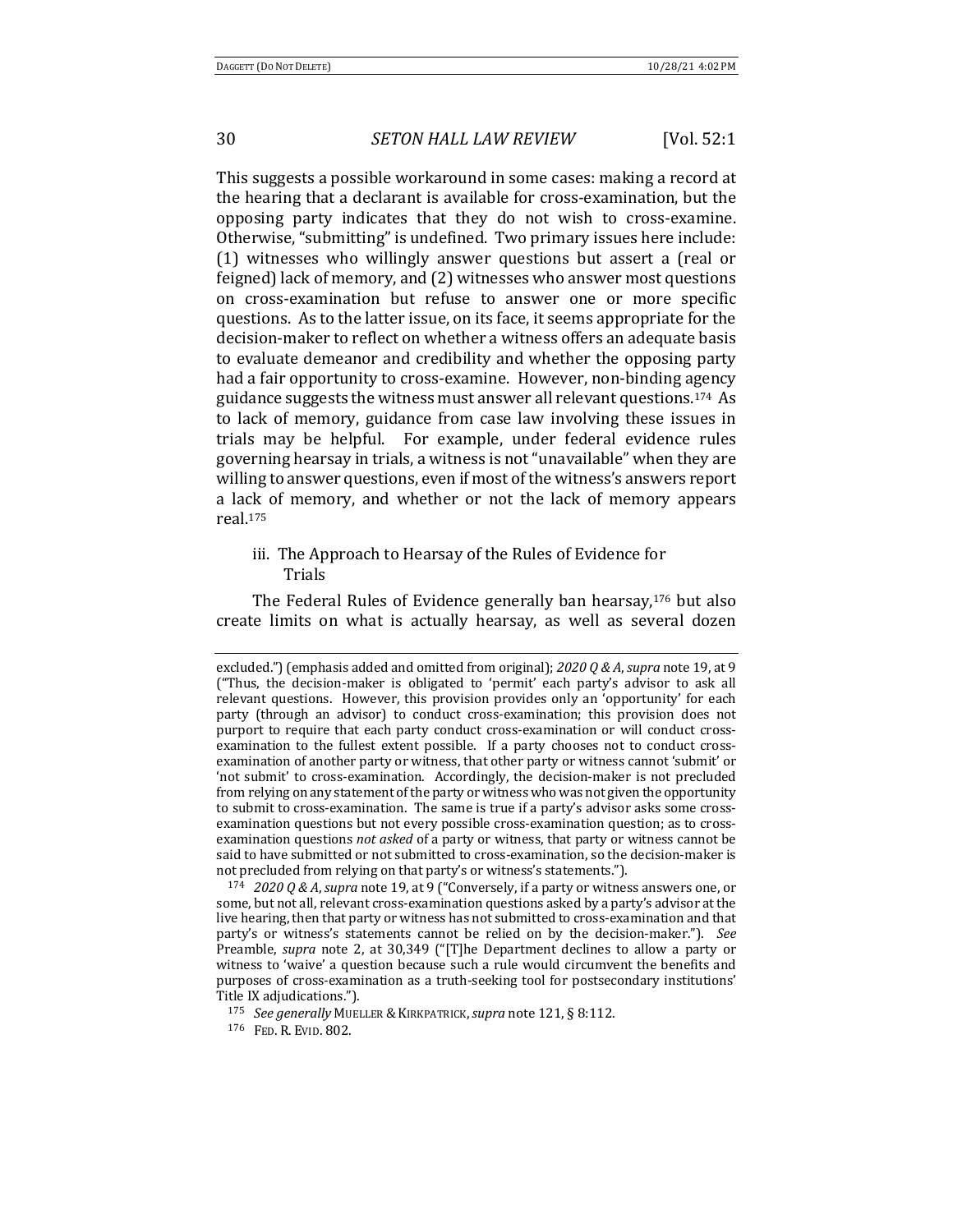exceptions to the ban. The Federal Rules of Evidence limit hearsay to "statements,"<sup>177</sup> an approach that appears to have been adopted by the new Title IX regulations, as discussed below.<sup>178</sup> Under the Federal Rules of Evidence, evidence offered for a nontruth purpose is not hearsay, $179$ an issue that is unclear under the new regulations. The Federal Rules of Evidence for trials also make the statements of opposing parties and their agents and co-conspirators admissible nonhearsay<sup>180</sup> on the theory that they are important evidence, and the parties have a fair opportunity to testify, present other evidence to put their statement in context, explain, or deny it.<sup>181</sup> The new Title IX regulations do not adopt this approach. The Federal Rules of Evidence for trials create a long list of admissible categories of hearsay, such as business records and other generally reliable categories of statements,<sup>182</sup> and other exceptions when the declarant is unavailable for testimony and cross-examination, including statements against interest.<sup>183</sup> The new Title IX regulations adopt no hearsay exceptions. When prosecutors offer evidence against criminal defendants, the Constitution's Confrontation Clause limits admission of certain hearsay.<sup>184</sup> The new Title IX regulations reject this approach. Title IX's unprecedented and complete ban on uncrossexamined statements in hearings exists despite the lack of power of schools, parties, and advisors to subpoena witnesses for crossexamination. Moreover, even if school conduct codes or workplace rules require cooperation by student or employee witnesses, in Title IX formal complaint proceedings there is a right not to participate.<sup>185</sup> In many cases, the ban on uncross-examined statements will make it very difficult to admit sufficient evidence for the decision-maker to find the respondent responsible.

<sup>177</sup> FED. R. EVID. 801(a).

<sup>&</sup>lt;sup>178</sup> 34 C.F.R. § 106.45(b)(6)(i) (ban on uncross-examined evidence limited to "statements").

<sup>179</sup> FED. R. EVID. 801(c)(2).

<sup>180</sup> FED. R. EVID. 801(d)(2).

<sup>181</sup> *See generally* MUELLER & KIRKPATRICK, supra note 121, § 8:44.

<sup>&</sup>lt;sup>182</sup> *See generally* FED. R. EVID. 803.

<sup>183</sup> *See generally* FED. R. EVID. 804.

<sup>&</sup>lt;sup>184</sup> *See generally* MUELLER & KIRKPATRICK, supra note 121, §§ 8:26-8:34 (surveying the Court's past and current approach to the Confrontation Clause); Crawford v. Washington, 541 U.S. 36, 68 (2004) (setting forth the Court's current Confrontation Clause analysis).

<sup>185</sup> 34 C.F.R. § 106.45(b)(6)(1).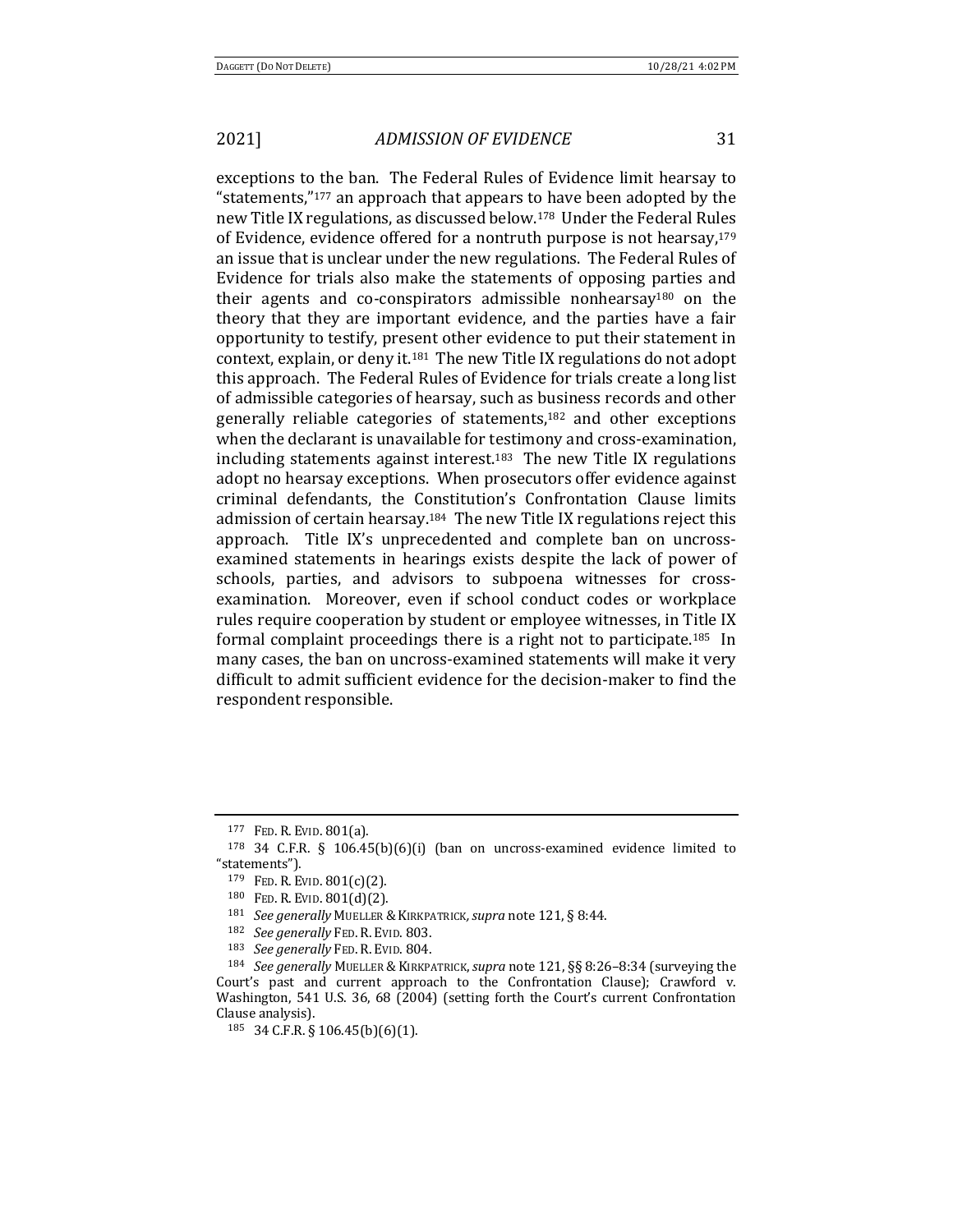#### a. Statements

The scope of the Title IX hearing ban on uncross-examined "statements" is not certain. "Statements" under the Federal Rules of Evidence for trials are limited to verbal or nonverbal assertions.<sup>186</sup> Under those rules, a true question is not a statement, nor is conduct a statement, unless the actor intends the conduct to express a message. For example, a classmate asking a complainant "Why are you shaking and crying?" would not be a statement by the classmate, nor would the shaking and crying behavior be a statement by the complainant, unless they made themself shake and cry for the purpose of expressing a message. The Preamble suggests that "statement" should be used in its ordinary sense and would not include behavior not intended to express a message.<sup>187</sup> For example, the Preamble indicates that a video recording of actions (perhaps even of the alleged sexual misconduct) would not normally be a statement.<sup>188</sup> In a non-binding blog, the agency also indicates that statements of verbal sexual harassment such as, "If you go on a date with me, I'll give you a higher grade in my class," is also not an excluded "statement" because it does not make a factual assertion.<sup>189</sup> The Federal Rules of Evidence for trials also limit hearsay to assertions by human declarants. Presumably, a machine or animal does not make a statement, and so a dog barking, or a time display on a clock, or an automated store receipt dated at the time of the alleged misconduct would not be barred. The new Title IX regulations and Preamble do not explicitly address this issue, but it seems reasonable to interpret the Preamble's limitation of statements to assertions made by human declarants.

The Federal Rules of Evidence for trials also exclude statements that are offered for purposes other than truth from hearsay.<sup>190</sup> For example, if a witness testifies they saw the respondent harass the complainant at a basketball game, repetition at trial of a statement by someone who was present at the game that they saw no harassment would be admissible in court for the nontruth purpose of impeaching

<sup>186</sup> FED. R. EVID. 801(a).

<sup>&</sup>lt;sup>187</sup> Preamble, *supra* note 2, at 30,349 ("Statements' has its ordinary meaning, but would not include evidence (such as videos) that do not constitute a person's intent to make factual assertions, or to the extent that such evidence does not contain a person's statements.").

<sup>188</sup> *Id.*

<sup>&</sup>lt;sup>189</sup> Dep't of Educ., *The New Title IX Rule: Excluding Reliance on a Party's "Statements" When the Sexual Harassment at Issue Consists of Verbal Conduct*, OFFICE FOR CIVIL RIGHTS BLOG (May 22, 2020), https://www2.ed.gov/about/offices/list/ocr/blog/ 20200522.html.

 $190$  FED. R. EVID.  $801(c)(2)$ .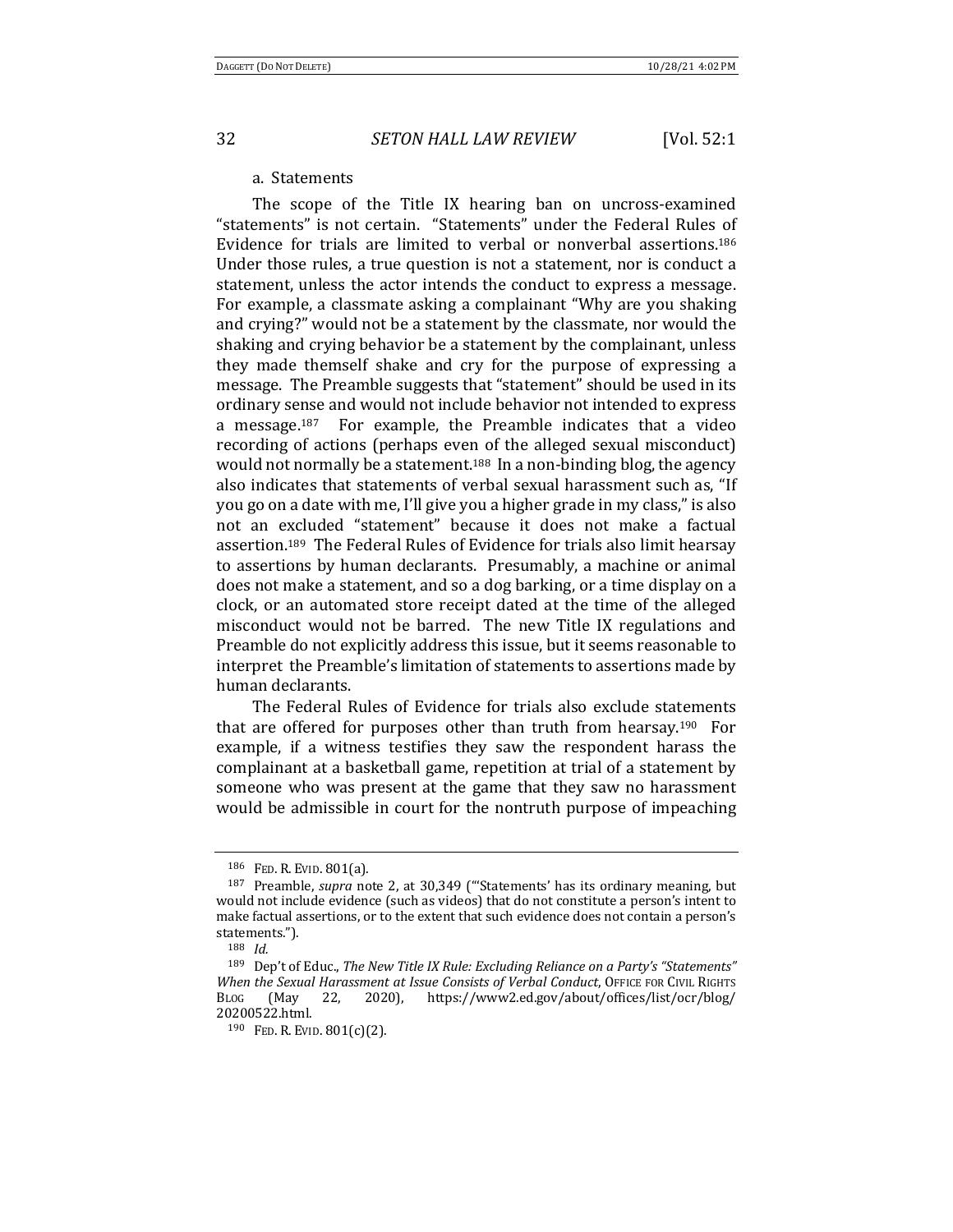the first witness with evidence that contradicts their testimony. The new Title IX regulations do not address this issue. On the one hand, the ban on uncross-examined statements is phrased absolutely. On the other hand, the new Title IX regulations require opportunities to impeach and emphasize the importance of assessing credibility, and the agency might characterize such statements as not factual assertions and thus outside of the  $ban.191$  The emphasis on credibility evidence arguably supports admission of uncross-examined statements for impeachment purposes. It is difficult, however, to keep the purposes of evidence separate. In the example above, it is difficult not to consider the statement of the second witness as evidence of its truth (no harassment occurred at the basketball game), for which purpose it is completely barred unless the second witness submits to crossexamination. 

### b. Hearsay Exceptions

The Federal Rules of Evidence for trials also include dozens of categories of hearsay evidence that may be admitted because they are generally reliable.<sup>192</sup> These rules of evidence allow for testing a hearsay declarant's credibility by permitting impeachment of their credibility to the same extent as testifying witnesses.<sup>193</sup> For example, the "business" records" exception<sup>194</sup> permits admission of evidence such as transcripts (which might show academic impact of misconduct on the complainant and therefore whether the respondent's behavior is prohibited sexual misconduct because it deprived the complainant of equal access to the educational program), and other routine school records. The new Title IX regulations reject this approach. The Preamble specifically mentions police records and medical records, indicating that statements in such records are admissible only if the maker(s) submit(s) to live crossexamination at the hearing.<sup>195</sup> Technically, an academic transcript

<sup>&</sup>lt;sup>191</sup> *See* 34 C.F.R. § 106.45(b)(6)(i). A more accurate characterization might be that these words are not offered as an assertion, but as words with special legal significance (they are the alleged harassment) offered for a nonhearsay purpose.

<sup>192</sup> *See, e.g.*, FED. R. EVID. 803, 804, 807.

<sup>193</sup> FED. R. EVID. 806.

<sup>194</sup> *See* FED. R. EVID. 803(6).

<sup>195</sup> Preamble, *supra* note 2, at 30,349 ("Thus, *police reports, SANE reports, medical* reports, and other documents and records may not be relied on to the extent that they *contain the statements of a party or witness who has not submitted to cross-examination.* While documentary evidence such as police reports or hospital records may have been gathered during investigation and, if directly related to the allegations inspected and reviewed by the parties, and to the extent they are relevant, summarized in the investigative report, the hearing is the parties' first opportunity to argue to the decisionmaker about the credibility and implications of such evidence. Probing the credibility and reliability of *statements* asserted by witnesses contained in such evidence requires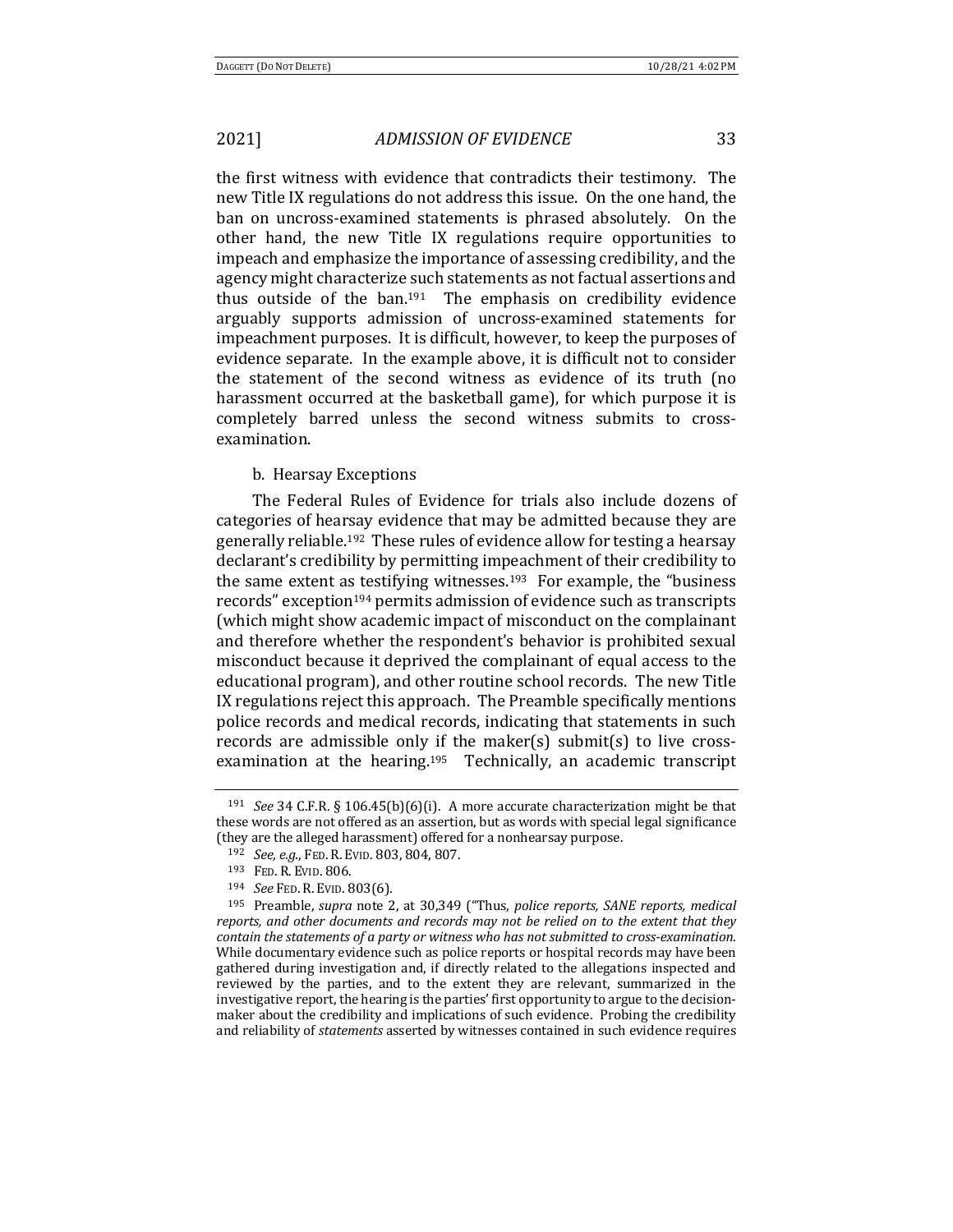includes "statements" of many persons, such as the faculty who submitted the individual grades recorded on the transcript. It may be that each faculty member must be willing to submit to crossexamination to admit the transcript. Yet, as it is only the *opportunity* to cross that is required, a workaround might be to make a record at the hearing that the faculty are available for cross-examination, and the opposing party indicates that they do not wish to cross-examine these faculty. 

c. Party Wrongdoing Causing Unavailability for Cross-Examination 

The Federal Rules of Evidence for trials also deal with situations where a party's wrongdoing causes unavailability of testimony, such as threatening or even harming a prospective witness. In such a case, the trial rules provide that the prospective witness's out of court statements may be admitted, $196$  reasoning that otherwise the wrongdoer benefits from the misconduct. This approach also complies with Confrontation Clause requirements when hearsay is admitted against criminal defendants.197

The Preamble mentions wrongful procurement of absence, indicating that schools "must remedy" this retaliation, and suggesting schools could do so by rescheduling the hearing after taking safety precautions.<sup>198</sup> The Preamble does not address admissibility of evidence in this situation. Again, there are arguments both for and against admission. The ban on statements without opportunity for cross-examination is phrased absolutely. On the other hand, the regulation on retaliation<sup>199</sup> clearly bans interference with witness availability and testimony, and it seems inappropriate to reward retaliatory conduct by banning out of court statements by prospective witnesses who are not available due to party wrongdoing.

iv. Constitutional Requirements in Criminal Trials

In criminal trials, the Confrontation Clause operates as a constitutional bar on prosecutor admission of "testimonial" hearsay against criminal defendants unless there is an opportunity for crossexamination.<sup>200</sup> Testimonial hearsay is a statement made for the

the parties to have the opportunity to cross-examine the witnesses making the statements.") (emphasis added).

<sup>196</sup> FED. R. EVID.  $804(b)(6)$ .

<sup>197</sup> *See generally* MUELLER & KIRKPATRICK, *supra* note 121, § 8:31.

<sup>198</sup> Preamble, *supra* note 2, at 30,346-47.

<sup>199</sup> *See* 34 C.F.R. § 106.71.

<sup>200</sup> *See generally* MUELLER &KIRKPATRICK,*supra* note 121, § 8:27.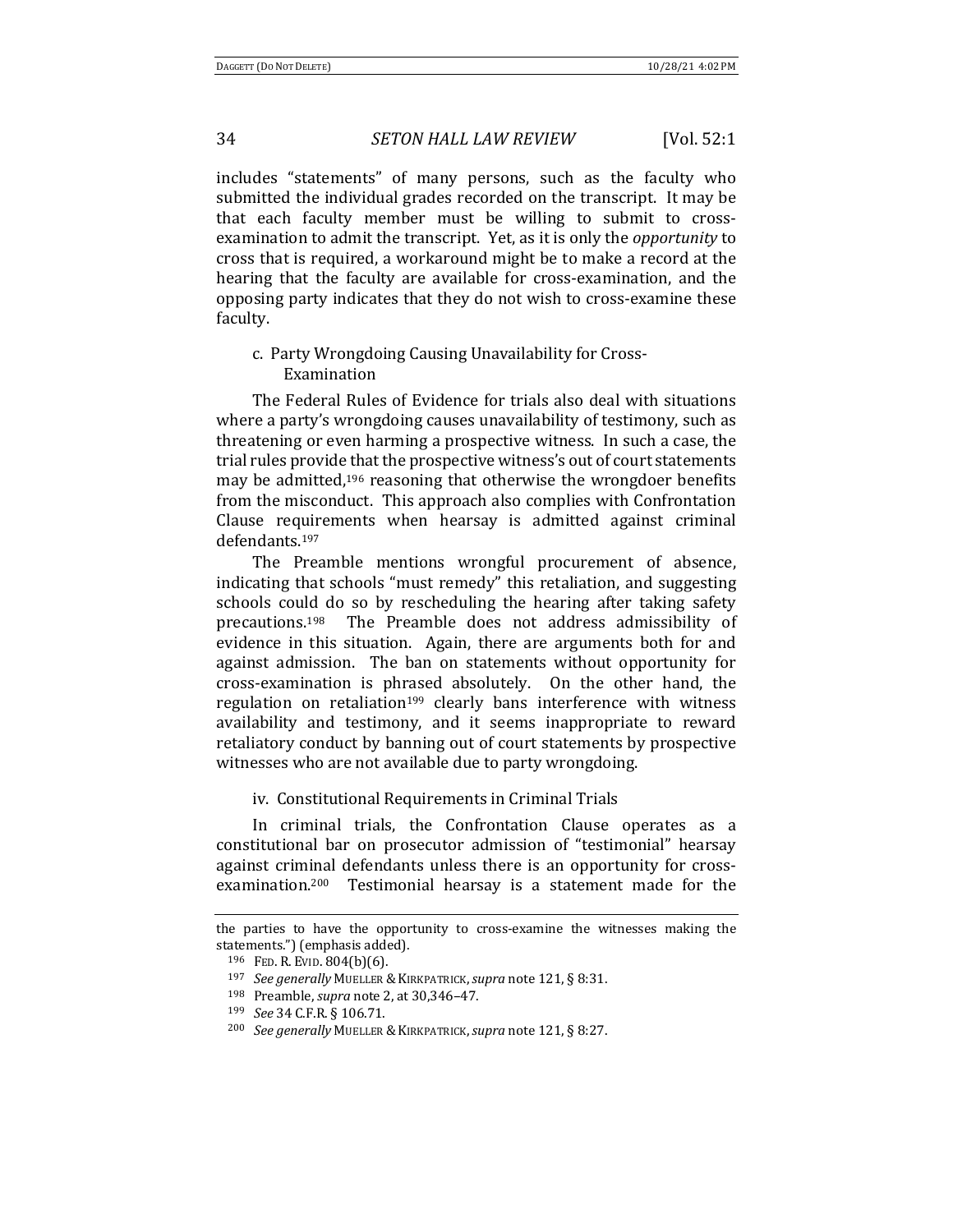primary purpose of establishing facts for use in later proceedings.<sup>201</sup> While Title IX hearings are not criminal proceedings, statements made to the investigator during a Title IX investigation arguably are "testimonial." On the other hand, a party or witness statement to a friend or parent about what happened is not testimonial and is not constitutionally barred in a criminal prosecution, even if there was no opportunity to cross-examine.<sup>202</sup> Moreover, the Confrontation Clause has exceptions, notably including the statements of defendant parties and their agents and co-conspirators, and situations where the defendant's misconduct caused the witness's unavailability for testimony and cross-examination.<sup>203</sup> The new Title IX regulations do not adopt this approach. As comments on the proposed regulations noted, much evidence that would be admissible in a criminal prosecution of a respondent is not admissible in the school Title IX hearing.<sup>204</sup> The Preamble recognizes this reality as well.<sup>205</sup>

#### v. Impact of the Ban

Inadmissibility of uncross-examined evidence likely makes proving or defending responsibility quite difficult for the parties and, given the presumption of innocence and burden of proof, especially challenging for complainants.<sup>206</sup> If a respondent confessed outside of the hearing and then refused to submit to live cross-examination at the hearing, their confession must be excluded.<sup>207</sup> This creates many strategic options for respondents, for example to: "further a disruptive agenda—e.g., at an inopportune time for third-party witnesses[,].... [and to] speak freely to his or her peers about the investigation to collect

<sup>201</sup> *Id.*

<sup>202</sup> *See generally* MUELLER &KIRKPATRICK,*supra* note 121, § 8:30.

<sup>203</sup> *See generally* MUELLER &KIRKPATRICK,*supra* note 121, § 8:31.

<sup>204</sup> *See, e.g.*, Preamble, *supra* note 2, at 30,344.

<sup>&</sup>lt;sup>205</sup> Preamble, *supra* note 2, at 30,313.

 $206$  A federal district court has noted the near-impossibility to prove responsibility with the ban. Victim Rts. L. Ctr. v. Cardona, No. 20-cv-11104, 2021 WL 3185743,  $at*47-$ 48 (D. Mass. July 28, 2021) ("When ... the school has elected to apply the clear and convincing evidence standard given the 'high stakes and potentially life-altering consequences for both parties,' ... this Court is hard pressed to imagine how a complainant reasonably could overcome the presumption of non-responsibility to attain anything beyond the supportive measures that he or she is offered when they first file the formal complaint.").

<sup>&</sup>lt;sup>207</sup> *See* Aaron Bayer et al., *Conducting a Live Hearing with Cross-Examination Under the New Title IX Rules*, NAT'L L. REV. (May 26, 2020), https://www.natlawreview.com/ article/conducting-live-hearing-cross-examination-under-new-title-ix-rules; Nicole Bedera et al., *A New Title IX Rule Essentially Allows Accused Sexual Assailants to Hide Evidence Against Them*, TIME (Aug. 14, 2020), https://time.com/5879262/devos-title-ixrule/.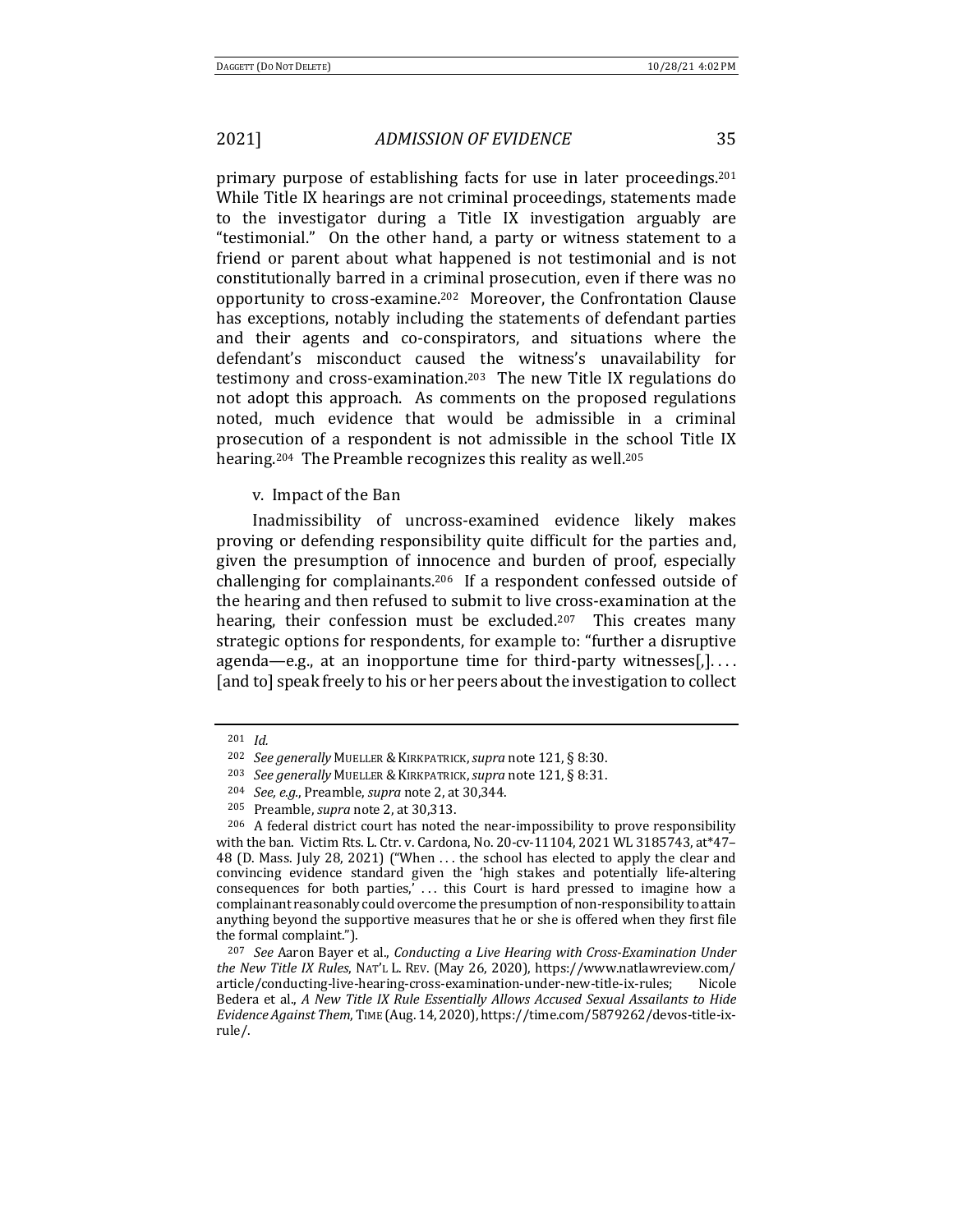evidence or even to persuade other witnesses not to attend the hearing."<sup>208</sup> It also suggests an approach for respondents' attorneys: "No attorney worth her salt, recognizing that—were her client simply not to show up for the hearing—an ironclad bar would descend, suppressing any inculpatory statements her client might have made to the police or third parties, would hesitate so to advise." $209$  Similarly, a complainant who confided outside of the hearing that they were not sure what happened, or not sure who did it, can also keep that statement from admission at the hearing by not submitting to cross-examination. In both instances, one party may not know whether the other will testify prior to the hearing, which makes it difficult to prepare. Moreover, statements by eyewitnesses who will not or cannot testify, even perhaps because of death, are excluded. And as discussed earlier, the school and decision-maker cannot compel testimony.<sup>210</sup>

4. Impeachment Evidence

Cross-examination questions to impeach witnesses are clearly relevant.<sup>211</sup> The Preamble notes that impeachment of witnesses must be permitted: "the decision-maker(s) must permit each party's advisor to ask the other party and any witnesses all relevant questions and follow-up questions, including those challenging credibility." $212$  The new regulations ban one method of credibility assessment by decisionmakers; they may not evaluate credibility due to a witness's status, such as complainant or respondent, and associated general beliefs about credibility.213

#### i. Impeachment Techniques

In litigation, the main impeachment approaches include:  $(1)$  bias<sup>214</sup> (a witness may have reason not to offer impartial testimony; for example, an eyewitness for the complainant or an alibi witness for the respondent may be a friend, or an expert witness may have ideological bias or a party has paid them for their testimony); (2) capacity<sup>215</sup> (a witness's ability to perceive or remember is limited; for example, an eyewitness was standing far away in poor lighting, was not wearing

<sup>212</sup> *Id.*

<sup>&</sup>lt;sup>208</sup> *Victim Rts. L. Ctr.*, 2021 WL 3185743, at \*15.

<sup>209</sup> *Id.* at \*16.

<sup>&</sup>lt;sup>210</sup> *Cf.* 34 C.F.R. § 106.45(b)(6)(1).

<sup>211</sup> *See* 34 C.F.R. § 106.45(b)(6)(i).

<sup>&</sup>lt;sup>213</sup> 34 C.F.R. § 106.45(b)(1)(ii) ("[C]redibility determinations may not be based on a person's status as a complainant, respondent, or witness.").

<sup>&</sup>lt;sup>214</sup> *See generally* MUELLER & KIRKPATRICK, *supra* note 121, §§ 6:26, 6:75-79.

<sup>215</sup> *See generally id.* §§ 6:26, 6:75, 6:80.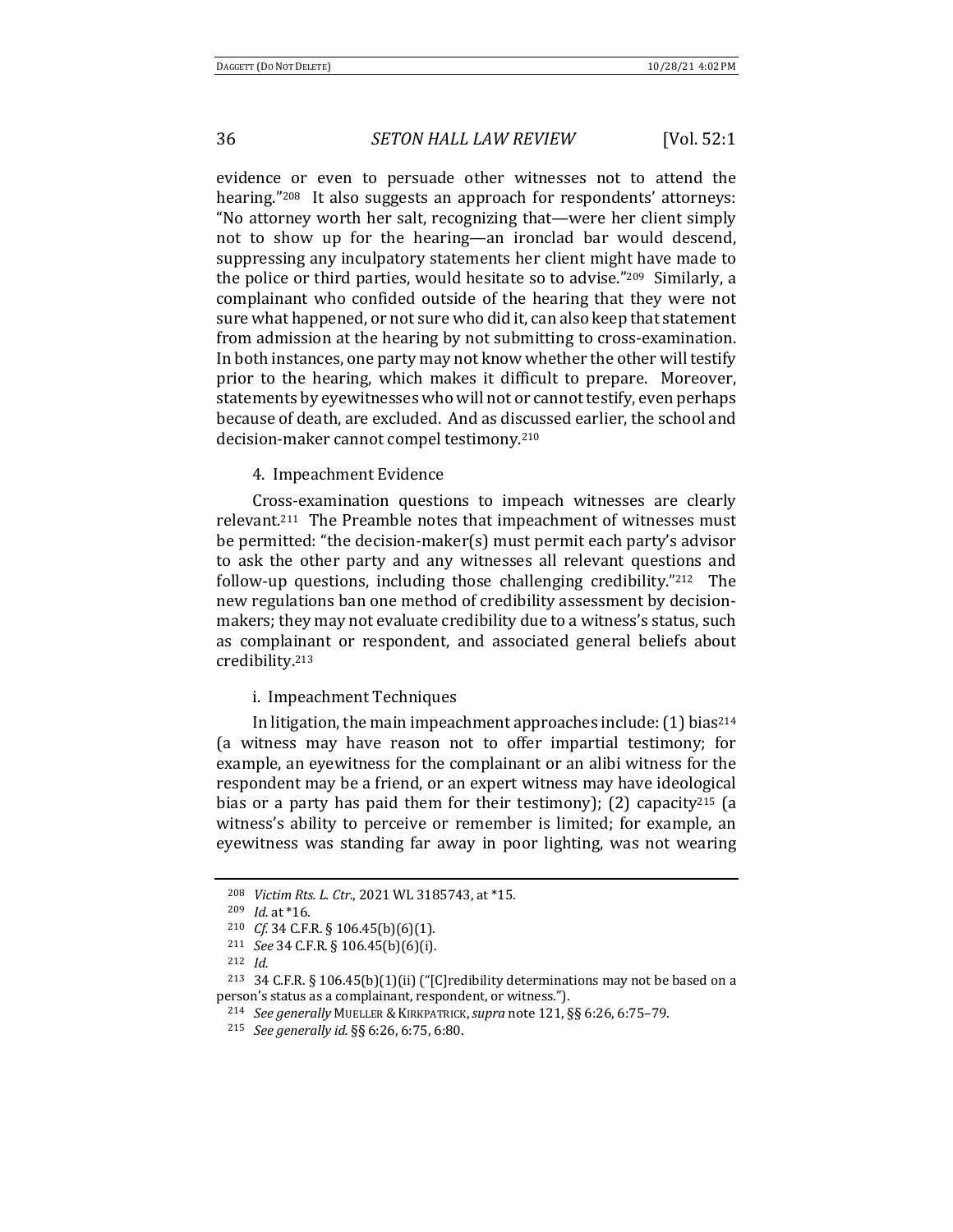their eyeglasses, or was intoxicated);  $(3)$  contradiction of a witness's testimony by other evidence<sup>216</sup> (for example, after the complainant testifies they tore the respondent's shirt, the untorn shirt is offered as evidence, or after the complainant testifies the assault caused academic difficulty, a transcript is offered showing no decline in grades); (4) prior inconsistent statements by the witness<sup>217</sup> (the witness told a story shared outside of the hearing—perhaps in the school interview, in a police statement, or talking to a friend—that is different from their testimony in the hearing); and  $(5)$  a witness's poor character for truthfulness (for example, the witness has a perjury or fraud conviction, or is known to be dishonest, or has lied or otherwise been dishonest in the past).<sup>218</sup> Presumably, questions aimed to impeach in each of these ways would be admissible in Title IX hearings.

ii. Extrinsic Impeachment Evidence

Impeachment may involve not only cross-examination of a witness, but also other "extrinsic" or independent evidence—whether physical (such as the torn shirt), documentary (such as the transcript), or witnesses called to impeach (such as a friend to whom a witness told a story that differs from testimony or who can offer an opinion about the witness's character for truthfulness). The new regulations only mention questions to the witness about "credibility," $^{219}$  and the Preamble does not address extrinsic impeachment evidence. Given the focus on the importance of challenging credibility, the low standard of relevance, and the mention in the Preamble of admission of character evidence in various forms, such as prior bad acts, it seems appropriate to admit extrinsic evidence to impeach in Title IX hearings. The Federal Rules of Evidence for trials establish limits for extrinsic evidence depending on the type of impeachment.<sup>220</sup> Given the normal approach of not limiting evidence in school hearings to admissible trial evidence, the reality that decision-makers will often not be attorneys, the importance of credibility, and the low standard for relevance, it would not seem appropriate to import these extrinsic evidence format limits into Title IX hearings.

Much less clear is whether extrinsic impeachment evidence is admissible in a Title IX hearing if its declarant does not submit to live

<sup>216</sup> *See generally id.* §§ 6:26, 6:75, 6:85-6:90.

<sup>&</sup>lt;sup>217</sup> See FED. R. EVID. 613; see generally MUELLER & KIRKPATRICK, supra note 121, §§ 6:98-102.

<sup>&</sup>lt;sup>218</sup> See FED. R. EVID. 608, 609; see generally MUELLER & KIRKPATRICK, supra note 121, §§ 6:29–57.

 $219$  34 C.F.R. § 106.45(b)(6)(i).

<sup>220</sup> *See, e.g.*, FED. R. EVID. 608(b).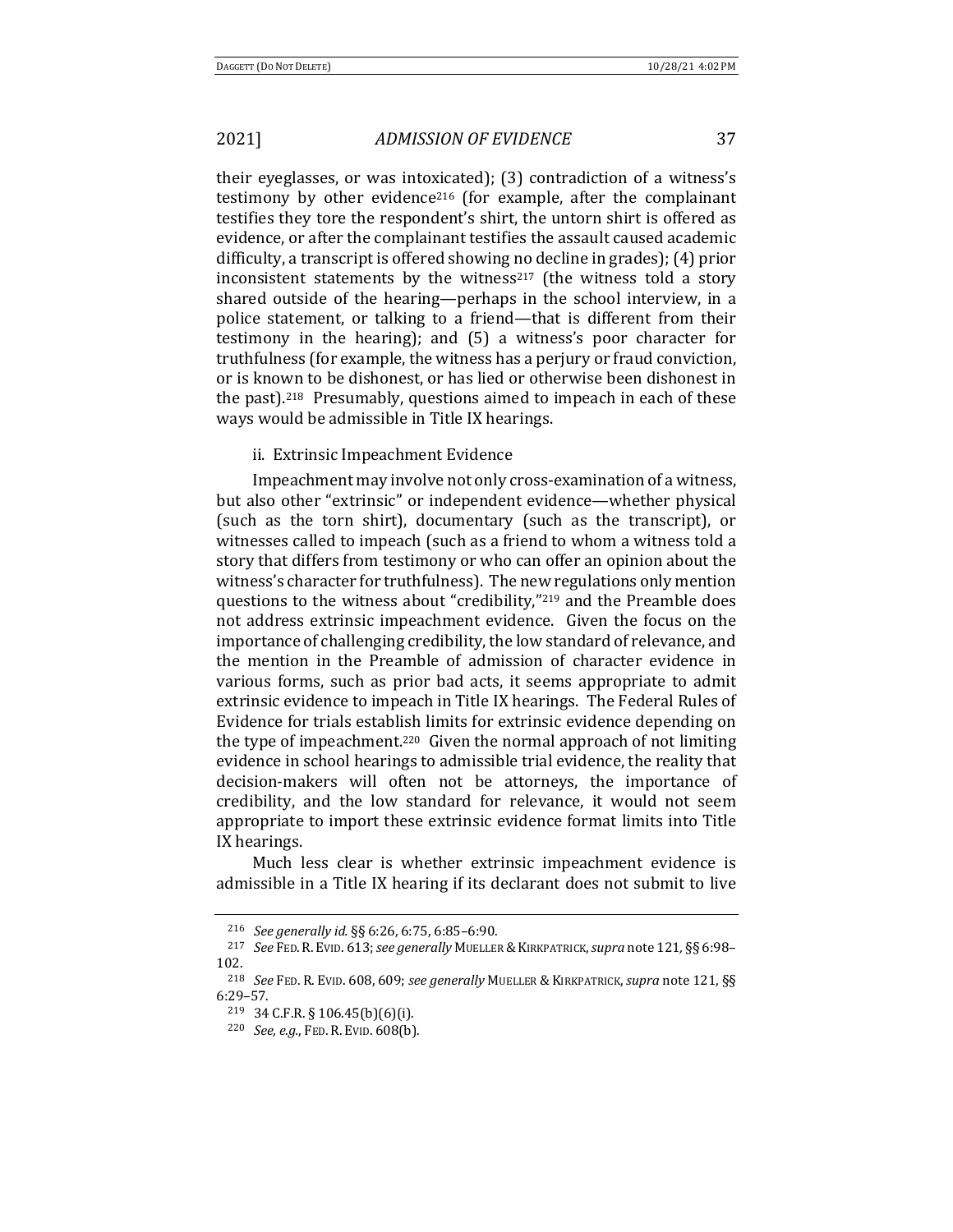cross-examination. For example, it is unclear whether a witness's perjury conviction, or a document reporting a friend of a party was told a story by a party that differs from the party's testimony, would be barred if the declarant (the judge issuing the conviction or the friend, respectively) did not submit to live cross-examination. The competing arguments include the absolute ban on statements made by persons who do not submit to cross-examination, that evidence offered solely to impeach is not a statement offered for its truth and is thus arguably outside the ban as discussed above, $221$  and the new regulations' emphasis on the need to assess credibility.

iii. Bolstering

The new regulations and Preamble also do not address whether questions designed to enhance a witness's credibility can be asked before that witness's credibility has been attacked. The rules of evidence for trials do not allow this "bolstering,"<sup>222</sup> but the lesser formality of Title IX hearings and the new regulations' underlying basis of the essentialness of evaluating witness credibility seem inconsistent with a ban on bolstering.

5. Expert Witnesses

The new regulations note the parties' right to present expert witnesses, $223$  who in trials are allowed to offer opinions on a wide variety of subjects. The school might identify some experts, such as police officers, in its investigation; a party might independently identify others. In trials, experts are generally not allowed to offer opinions about whether a witness is testifying truthfully,<sup>224</sup> nor about the law,<sup>225</sup> because those matters are the province of the fact-finder and trial judge, respectively. As to witness truthfulness, courts sometimes allow expert opinions about general matters, such as reliability of eyewitness identification or perhaps markers of veracity or deception.<sup>226</sup> The new regulations and Preamble do not address these issues, nor other matters, such as sufficient qualifications to testify as an expert.

<sup>221</sup> *See supra* Section II.C.3.iii.a*.*

<sup>&</sup>lt;sup>222</sup> *See generally MUELLER & KIRKPATRICK, supra note* 121, § 6:91.

<sup>223</sup> 34 C.F.R. § 106.45(b)(5)(ii).

<sup>&</sup>lt;sup>224</sup> *See generally MUELLER & KIRKPATRICK, supra note* 121, § 6:32.

<sup>225</sup> *Id.* § 7:12.

<sup>226</sup> *Id.* § 6:82.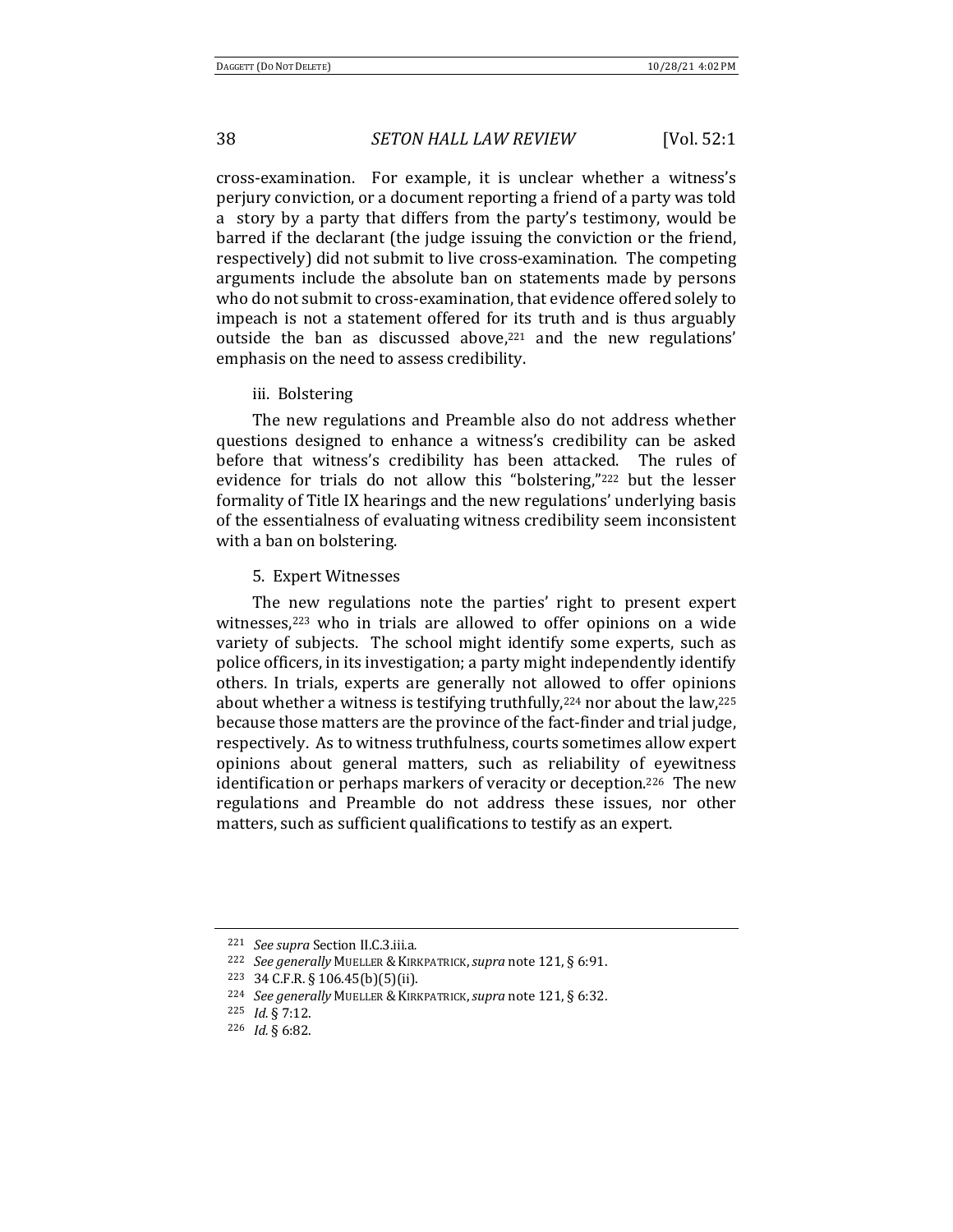### 6. Character Evidence

The rules of evidence for trials generally forbid character evidence in civil trials for propensity purposes.<sup>227</sup> For example, in a car accident negligence case, evidence that the defendant is a poor driver or had prior accidents is inadmissible to show the driver drove negligently at the time of the accident. Courts generally regard the logical relevance of such evidence as low and its potential for unfair prejudice as high. The new Title IX regulations address certain sexual history character evidence with the rape shield and the admissibility of prior sexual misconduct by the respondent.<sup>228</sup> The new regulations are silent about character evidence generally, but the Preamble suggests that schools may not make rules banning character evidence and also suggests that character evidence, including prior bad acts, is admissible.<sup>229</sup> Certainly the respondent's character is relevant to what sanctions may be appropriate if found responsible. The Preamble suggests the parties' character is admissible more generally as to both responsibility (whether the alleged sexual misconduct happened) and credibility (whether a party or key witness is believable).<sup>230</sup> The Federal Rules of Evidence do allow criminal defendants to introduce certain character evidence.<sup>231</sup> Schools may wish to create rules that nonsexual character evidence should be given little weight for propensity purposes to avoid propensity reasoning (such as a respondent is a good person and thus not likely responsible for sexual misconduct or is a bad person and thus likely responsible for sexual misconduct).

The rules of evidence for trials also greatly limit the format for character evidence.<sup>232</sup> Generally, the rules allow character witnesses and certain convictions, but ban evidence of prior bad acts.<sup>233</sup> The Preamble's approval of admission of prior bad acts suggests that these format limits do not apply in Title IX hearings.

<sup>227</sup> *See* FED. R. EVID. 404(a)(1).

<sup>228</sup> 34 C.F.R. § 106.45(b)(6)(i).

<sup>229</sup> Preamble, *supra* note 2, at 30,248, 30,294.

 $230$  *Id.* at 30,248 (stating that schools cannot have rules banning character evidence); *id.* at 30,337 (noting that character evidence may go to witness credibility); *cf. id.* at 30,352 (indicating that respondent's sexual history may be relevant for propensity purposes).

<sup>231</sup> *See* FED. R. EVID. 404(a)(2).

<sup>232</sup> *See* FED. R. EVID. 405.

<sup>&</sup>lt;sup>233</sup> FED. R. EVID. 608, 609, 405(b).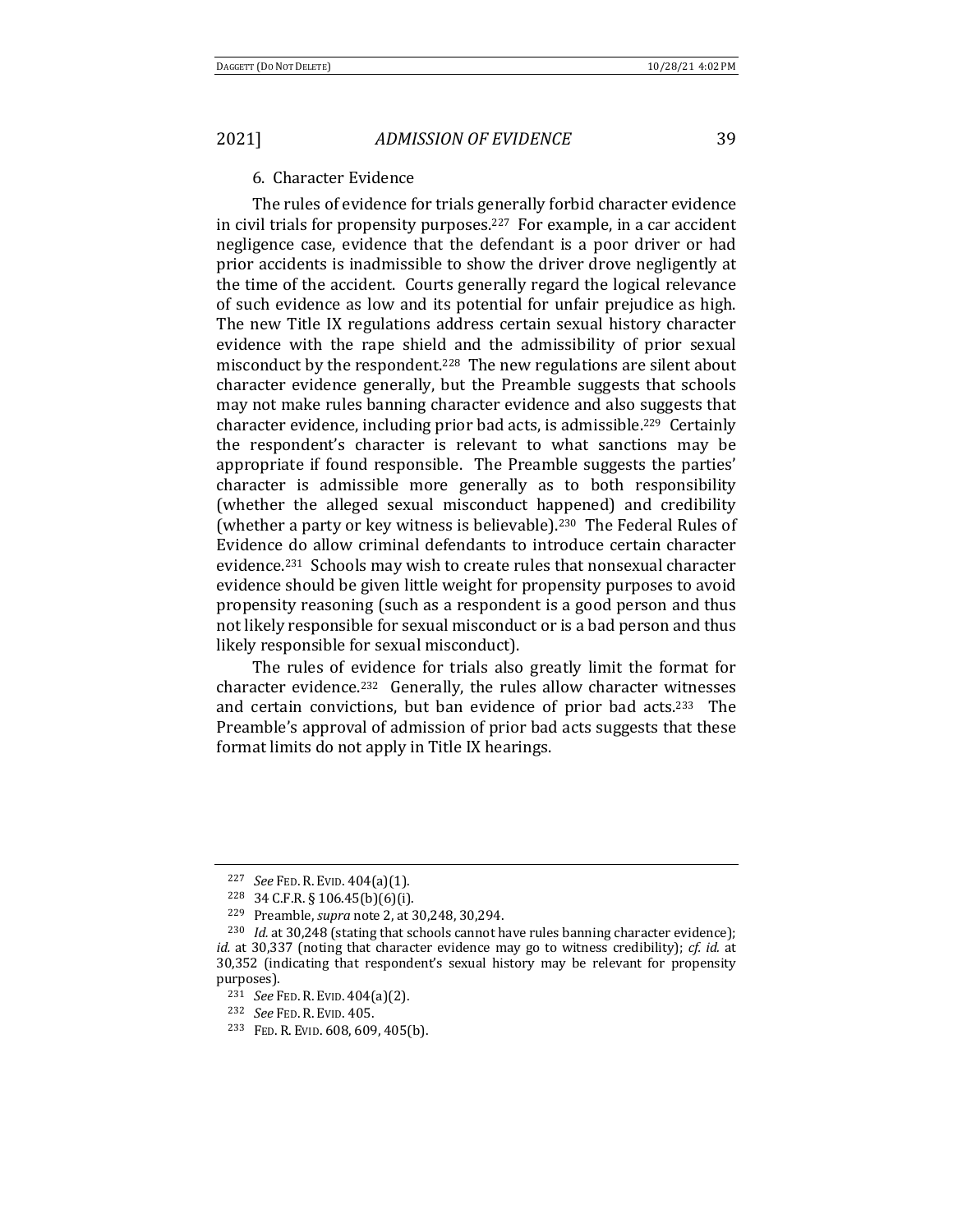#### 7. Stipulations

In school proceedings, agency hearings, and trials, parties may stipulate as to facts.<sup>234</sup> The new regulations and Preamble are silent about stipulation generally. As to uncross-examined statements specifically, the Preamble suggests that there can be no waiver of the requirement of submitting to cross-examination, $235$  implying that the parties could not waive the opportunity for cross-examination of, for example, a therapist who prepared a report about a party. In some circumstances, however, a workaround might be to make a record at the hearing that the therapist is available for cross-examination, and the opposing party indicates that they do not wish to cross-examine.

#### 8. Taking Notice

Courts and other decision makers, such as administrative hearing officers and arbitrators, may "notice" facts that are beyond reasonable dispute.<sup>236</sup> The new regulations and Preamble are silent on this issue. A Title IX decision-maker might decide to notice facts; for example, when an eyewitness testifies that they saw an assault in the middle of the campus quad from their dorm window, the decision-maker might take notice of the distance between the dorm window and the middle of the quad. Doing so on the record at the hearing would give the parties a chance to be heard as to any dispute about the noticed fact.

#### 9. Other Constitutional Admissibility Issues

The new Title IX regulations explicitly provide that they do not require schools to deprive persons of their due process rights.<sup>237</sup> Of course, parties to Title IX hearings in public schools are due some process, which a court may determine to be more than the school provides; some courts have found that Title IX processes alleged at some public colleges would not provide due process to accused students.<sup>238</sup> In a Title IX hearing, a party might argue a due process right to present otherwise inadmissible evidence, such as an uncross-examined statement. In an older case, the U.S. Supreme Court held that a criminal defendant has a due process right to offer a third-party's reliable confession to committing the crime the defendant is being prosecuted

<sup>&</sup>lt;sup>234</sup> *See generally MUELLER & KIRKPATRICK, supra note* 121, § 4:67.

<sup>&</sup>lt;sup>235</sup> Preamble, *supra* note 2, at 30,349 ("[T]he Department declines to allow a party or witness to 'waive' a question because such a rule would circumvent the benefits and purposes of cross-examination as a truth-seeking tool for postsecondary institutions' Title IX adjudications.").

<sup>236</sup> FED. R. EVID. 201.

 $237$  34 C.F.R. § 106.6(d)(2).

<sup>238</sup> *See infra* Section III.B.2.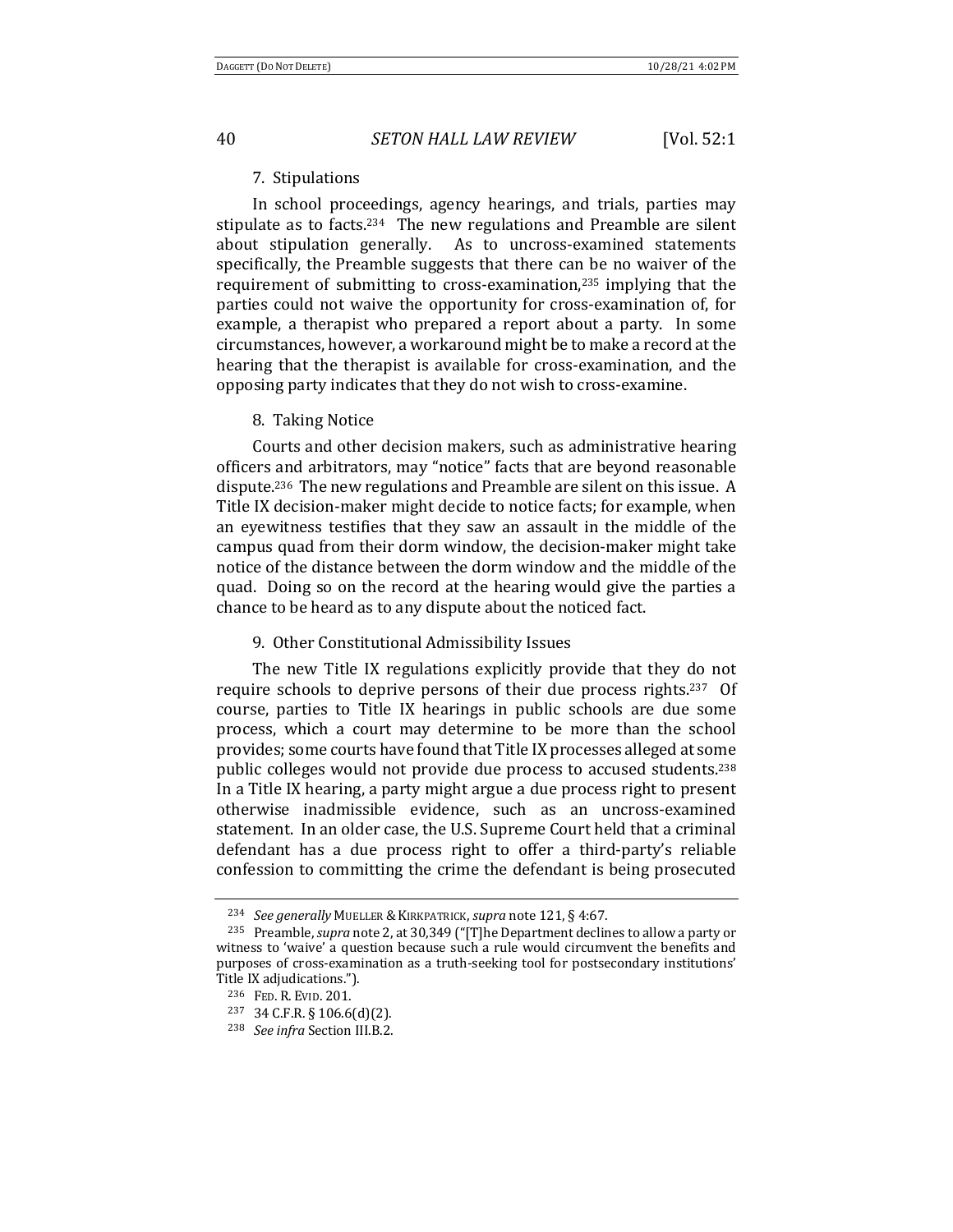for, even if the confession is not otherwise admissible under the evidence rules.<sup>239</sup> A respondent might argue a due process right to introduce a third party confession to the sexual misconduct at issue in the Title IX hearing, even if the third party will not submit to crossexamination. 

On due process more generally, complainants might argue that the new regulations' complete ban on uncross-examined statementscoupled with the lack of subpoena power to compel witnesses to appear and submit to cross-examination and the high burden of proof amounts to a violation of their due process rights. One of the lawsuits challenging the new regulations argues that this combination, in light of the reality that the females are the overwhelming majority of complainants, is unconstitutional gender discrimination in violation of the Equal Protection Clause.<sup>240</sup>

## 10. Argument About Weight to Be Assigned to the Evidence in a Hearing

The Preamble indicates that parties must be given an opportunity to argue the weight that a decision-maker should accord to admitted evidence.<sup>241</sup> The Preamble suggests that this could be accomplished with an opportunity for closing statements.<sup>242</sup>

#### D. *Challenges to Admissibility Determinations*

#### 1. Satellite Title IX Claims

The new regulations assert that Title IX is violated if a school does not follow the required formal complaint procedures for a claimant or respondent.<sup>243</sup> Parties may argue admissibility rulings at hearings violate Title IX. Parties may file lawsuits, complaints with the enforcing Office of Civil Rights, or both.<sup>244</sup>

 $239$  Green v. Georgia, 442 U.S. 95, 97 (1979) (noting, however, the "unique circumstances" of a murder case and suggesting opinion was fact-specific).

<sup>&</sup>lt;sup>240</sup> *See generally* Victim Rts. L. Ctr. v. DeVos, No. 20-cv-11104, 2020 WL 5700819 (D. Mass. Aug. 5, 2020).

<sup>&</sup>lt;sup>241</sup> *2020 Q & A, supra* note 19, at 9-10 (Parties must have "the opportunity to provide input and make arguments about the relevance of evidence and how a decision-maker should weigh the evidence.").

<sup>&</sup>lt;sup>242</sup> Preamble, *supra* note 2, at 30,303 (Parties must be able to make "arguments to the decision-maker regarding the relevance of evidence and the weight or credibility of relevant evidence.").

 $243$  34 C.F.R. § 106.45(a).

<sup>244 34</sup> C.F.R. § 106.81; Franklin v. Gwinnett Cnty. Pub. Sch., 503 U.S. 60, 65 (1992).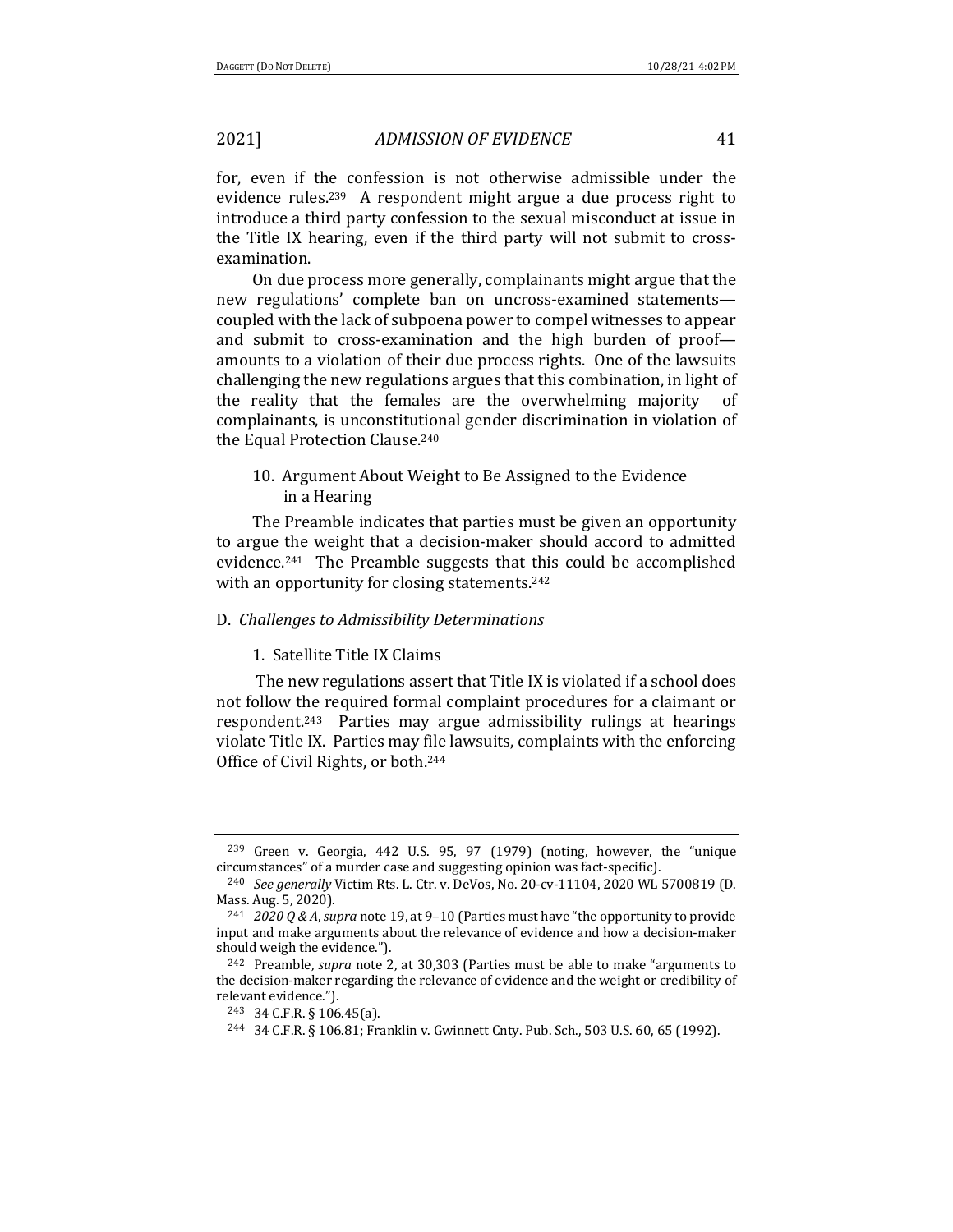#### 2. Internal Appeals

Schools must offer internal hearing appeals on at least some grounds, including a "[p]rocedural irregularity that affected the outcome of the matter,"<sup>245</sup> new evidence not available at the hearing that "could affect the outcome of the matter," $246$  and bias, from a Title IX Coordinator, investigator, or decision-maker, toward a party or toward respondents or complainants generally "that affected the outcome of the matter." $247$  Thus, a party might appeal admissibility rulings as procedural regularities or bias that affected the outcome. Recent nonbinding guidance from the agency suggests that parties may pursue appeals even after their enrollment or employment ends.<sup>248</sup>

#### 3. Non-Title IX Litigation

Parties in public college Title IX hearings might claim that admissibility rules or rulings in their hearings violated their due process, equal protection, or other constitutional rights.<sup>249</sup> Parties in private college Title IX hearings might make analogous breach of contract claims.250

## III. ADMISSION OF EVIDENCE STANDARDS FOR TITLE IX HEARINGS ARE INSUFFICIENTLY CLEAR AND FAIL TO ACHIEVE THE AGENCY'S STATED GOALS

The rules of admission established by the new Title IX regulations are based on public policies identified by the agency: due process and fairness for respondents<sup>251</sup> given the serious consequences of being found responsible for sexual misconduct;<sup>252</sup> the need to treat complainants and respondents equally;<sup>253</sup> the importance of credibility assessment, specifically through the crucible of live crossexamination; $254$  and the reality that schools are not courtrooms and decision-makers in hearings are neither trained judges nor attorneys.<sup>255</sup> Often these policies are in tension with one another, limiting their ability to resolve gaps and omissions in the new standards. Moreover, the

<sup>245</sup> 34 C.F.R. § 106.45(b)(8)(i)(A).

<sup>&</sup>lt;sup>246</sup> *Id.* § 106.45(b)(8)(i)(B).

<sup>247</sup> *Id.* § 106.45(b)(8)(i)(C).

<sup>248</sup> *2021 Q & A Part II, supra* note 19, at 10.

<sup>249</sup> *See infra* Section III.B.2.

 $250$  *See, e.g.*, Doe v. Univ. of Scis., 961 F.3d 203, 215 (3d Cir. 2020) (requiring some form of cross-examination under school policy but reserving details).

<sup>251</sup> *See, e.g.*, Preamble, *supra* note 2, at 30,046–55.

<sup>&</sup>lt;sup>252</sup> *See, e.g.*, Preamble, *supra* note 2, at 30,329, 30,381.

<sup>&</sup>lt;sup>253</sup> *See, e.g.*, Preamble, *supra* note 2, at 30,242-46.

<sup>254</sup> *See, e.g.*, Preamble, *supra* note 2, at 30,311-14.

<sup>255</sup> *See, e.g.*, Preamble, *supra* note 2, at 30,336–38.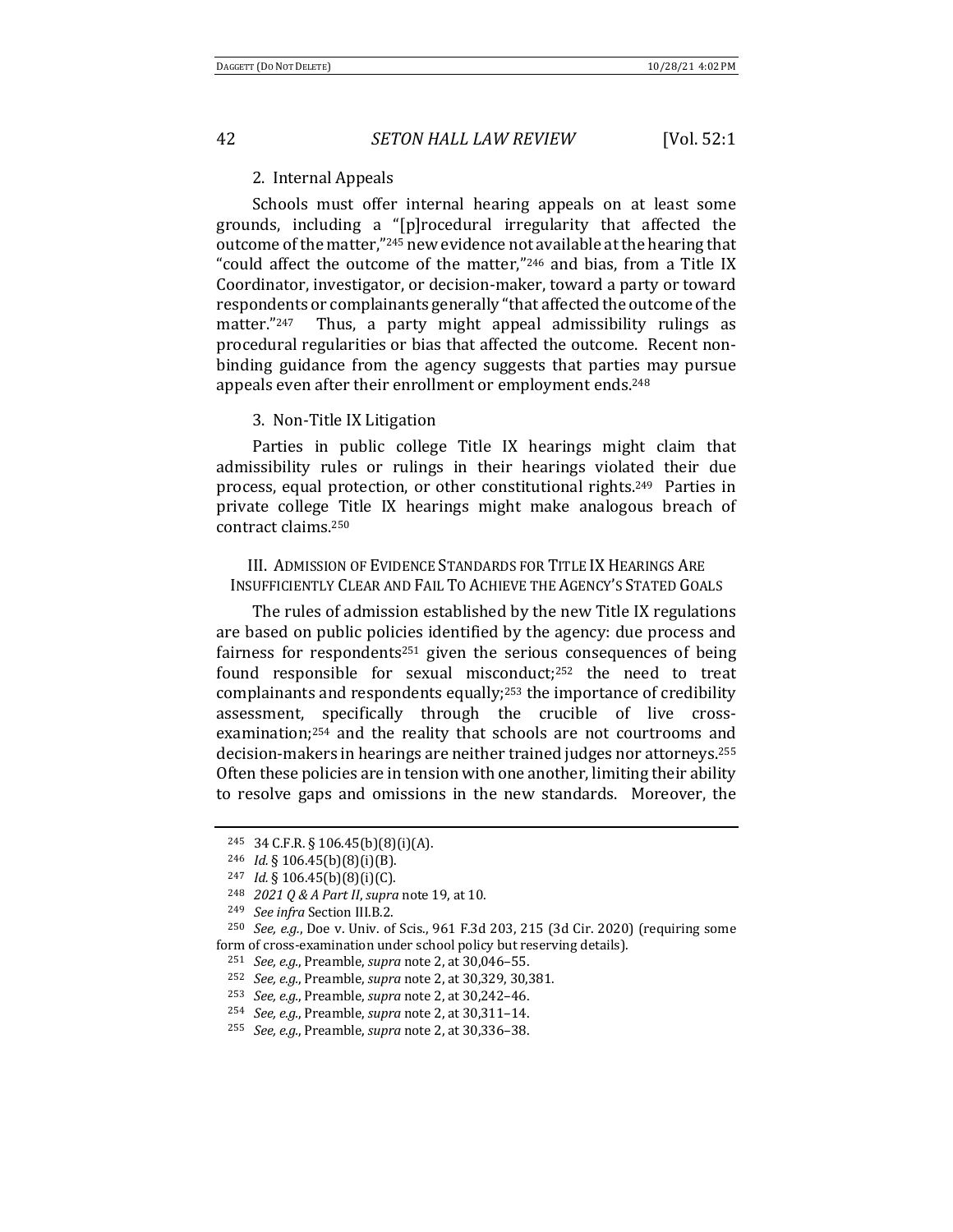approach to evidence in the new regulations is not consistent with the agency's own public policy goals. One court found that the ban on uncross-examined statements, in combination with other protections for respondents, "render the most vital and ultimate hallmark of the investigation—the hearing—a remarkably hollow gesture," $256$ inconsistent with the agency's own goals.<sup>257</sup>

## A. Admission of Evidence Standards for Title IX Hearings Are Not *Sufficiently Clear*

The approach to admissibility of evidence in Title IX hearings leaves many issues partially or fully unresolved. Schools, their Title IX Coordinators, investigators, and decision-makers, and the parties and their advisors have much to learn about and try to puzzle out, and much to argue about in Title IX hearings. Unresolved admissibility issues in Title IX hearings include fundamental ones, such as whether evidence offered for a nontruth purpose is subject to the ban on uncrossexamined statements,<sup>258</sup> whether and under what circumstances extrinsic evidence to impeach is admissible,<sup>259</sup> and whether decisionmakers may admit uncross-examined statements where unavailability for cross-examination resulted from party wrongdoing.<sup>260</sup> While a nonbinding Preamble addresses some unresolved issues, these and others are not addressed. Reviewing the new regulations' varied policy underpinnings often counsels different and inconsistent admissibility standards.<sup>261</sup> Similarly, Title IX admissibility standards in some respects are modeled on the Federal Rules of Evidence for trials and in other respects are not. But the agency is clear that it does not think schools and Title IX hearing decision-makers have the expertise required to implement trial evidence rules. It is thus unclear whether and when the trial rules approach can offer helpful guidance on Title IX issues. 

<sup>&</sup>lt;sup>256</sup> Victim Rts. L. Ctr. v. Cardona, No. 20-cv-11104, 2021 WL 3185743, at \*15 (D. Mass. July 28, 2021).

<sup>&</sup>lt;sup>257</sup> *Id.* at  $*16$  ("The Department goes to great lengths to solidify the hearing as the hallmark of the Title IX process, essential to the goals of fact finding, weighing credibility, and a 'fair grievance process leading to reliable outcomes....' To so carefully balance and craft the respondent's safeguards, the definitions, the burdens, and the policies in the run-up to the hearing, just to have the prohibition and definition of absentee statements render the hearing a hollow exercise  $\dots$ .").

<sup>258</sup> *See supra* Section II.C.3.iii.a.

<sup>259</sup> *See supra* Section II.C.4.ii.

<sup>260</sup> *See supra* Section II.C.3.iii.c.

<sup>&</sup>lt;sup>261</sup> Other examples of this inconsistency include what are banned hearsay "statements," *see supra* Section II.C.3.iii.a, and admissibility of hearsay when witness unavailability is caused by party wrongdoing, *see supra* Section II.C.3.iii.c.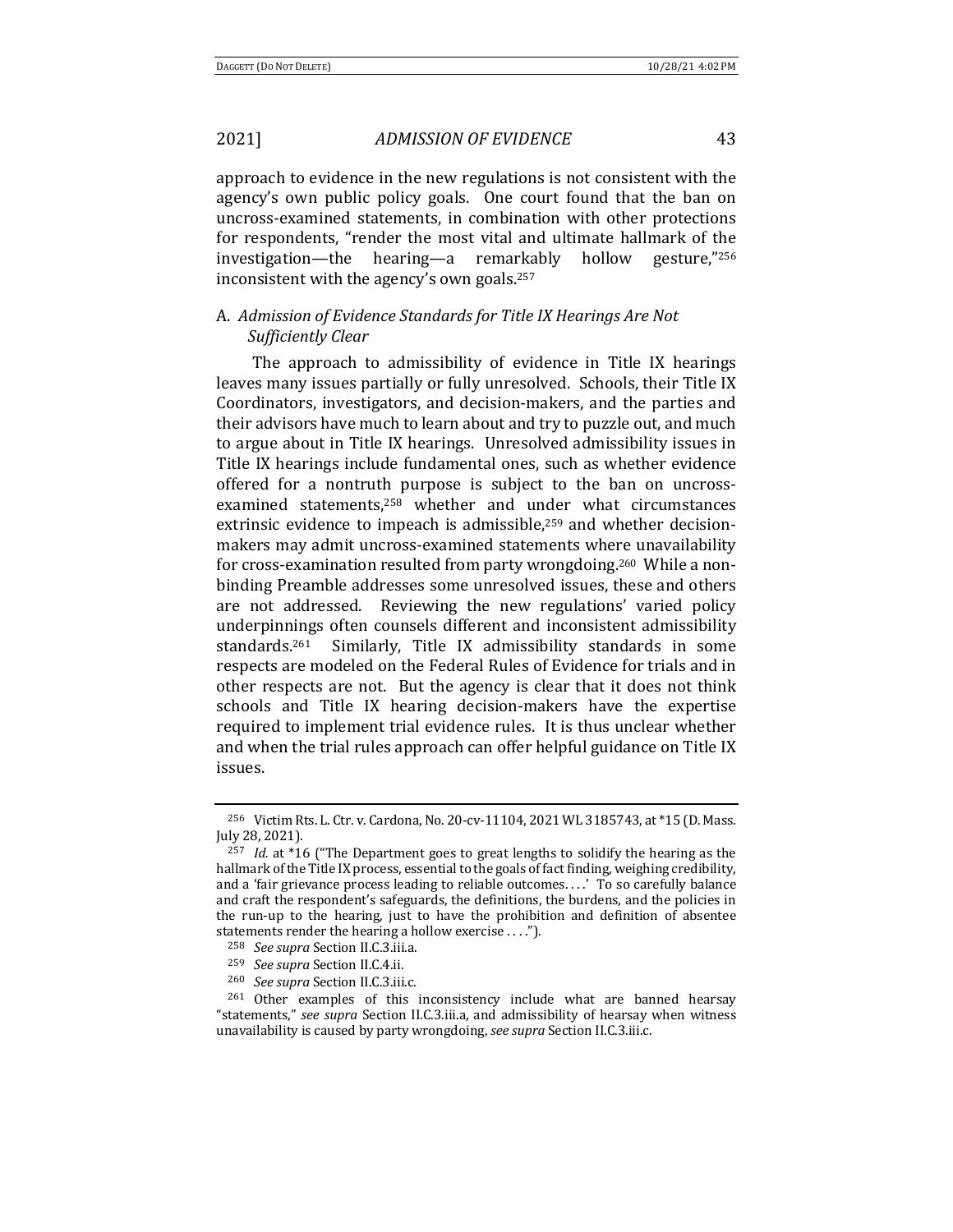### B. The Title IX Hearing Ban on Uncross-Examined Statements Is *Not Required by Due Process*

The new regulations require a very formal adversarial hearing that excludes statements made by persons who do not submit to full crossexamination.<sup>262</sup> This broad ban on uncross-examined statements, which is tantamount to a hearsay ban unless the statement's maker (termed the "declarant" in the rules of evidence for trials) testifies as a witness, is an unprecedented deviation from:  $(1)$  normal practices and public school due process requirements for school discipline generally and Title IX specifically,  $(2)$  the new regulations' approach for K-12 school formal complaints,  $(3)$  the practice in administrative hearings,  $(4)$  the rules of evidence for trials, and (5) even the constitutional limits on admission of hearsay against criminal defendants. And the ban is not required to provide due process to respondents.<sup>263</sup>

Procedural due process and other constitutional rights are rights as to the government and so do not apply to private schools and colleges, but the new regulations apply equally to public and private schools.<sup>264</sup> In public schools and colleges, due process is triggered by a deprivation of life, liberty, or property.<sup>265</sup> In the world of K–12 education, state laws guarantee a right to attend school, and so student suspension or expulsion involves a deprivation of a property right.<sup>266</sup> In higher education, there is no abstract legal right to attend a public college, but admission and payment of tuition may create a property right. Injury to reputation is not facially a due process liberty deprivation.<sup>267</sup> When reputation is damaged, accompanied by concrete consequences such as loss of a job, however, a due process liberty deprivation may be involved.<sup>268</sup> If there is a deprivation, what process is due is sorted out

<sup>262</sup> *See supra* Section II.C.3.

<sup>&</sup>lt;sup>263</sup> *See generally Dowling, supra note 13.* 

<sup>&</sup>lt;sup>264</sup> The Preamble recognizes this limit. Preamble, *supra* note 2, at 30,052.

<sup>&</sup>lt;sup>265</sup> *See generally* ERWIN CHEMERINSKY, CONSTITUTIONAL LAW: PRINCIPLES AND POLICIES §§

<sup>7.3.2-7.3.3 (6</sup>th ed. 2019) (discussing property and liberty deprivations respectively).

<sup>&</sup>lt;sup>266</sup> Goss v. Lopez, 419 U.S. 565, 574 (1975).

<sup>&</sup>lt;sup>267</sup> Paul v. Davis, 424 U.S. 693, 711-12 (1976).

<sup>&</sup>lt;sup>268</sup> *See generally* CHEMERINSKY, *supra* note 265, § 7.3.3 (discussing liberty deprivations involving reputation).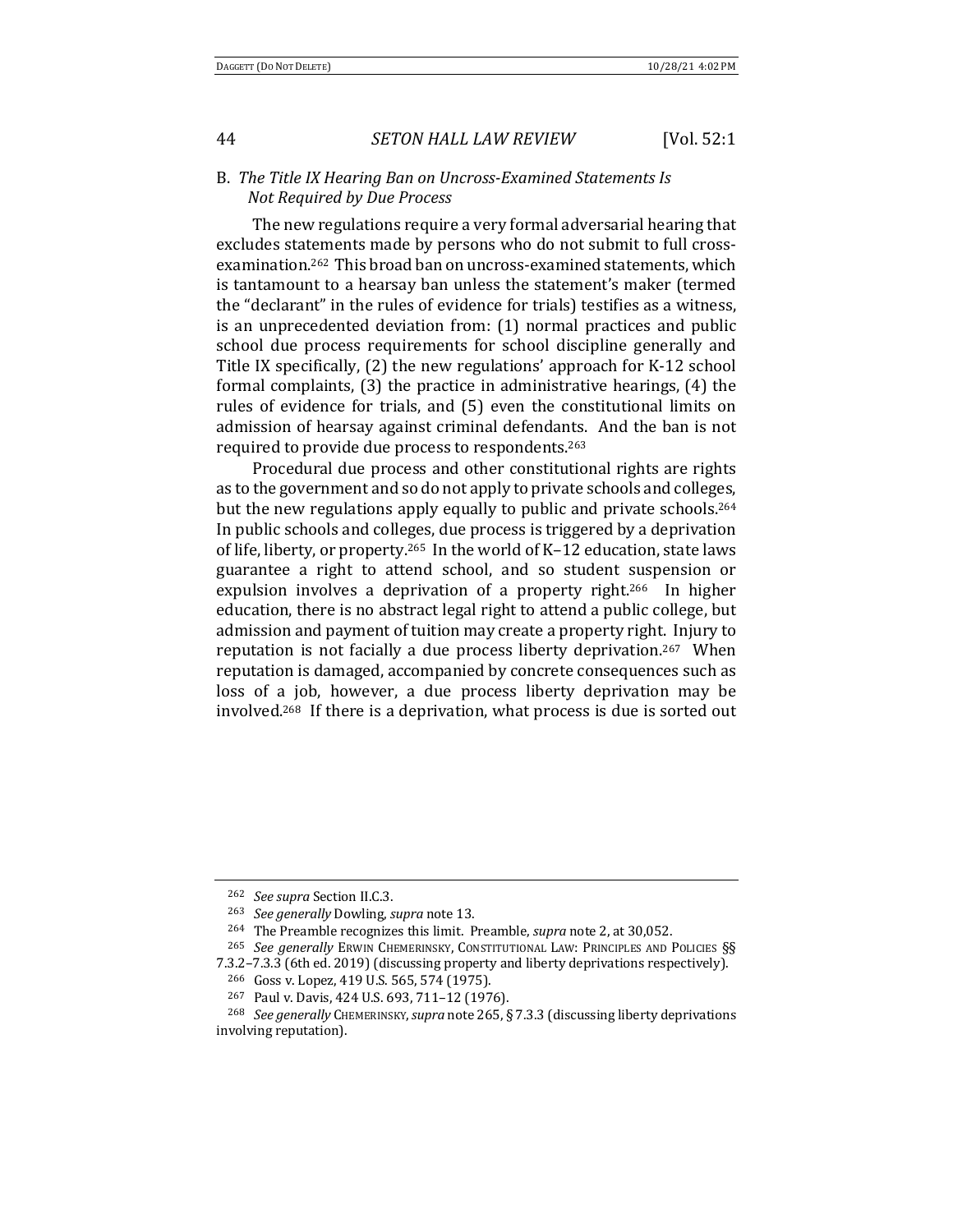by a balancing test weighing the private interests at stake<sup>269</sup> against risk of error<sup>270</sup> and government burdens.<sup>271</sup>

#### 1. Due Process in Public K-12 School Proceedings

The U.S. Supreme Court requires "rudimentary" due process for K-12 student suspensions of ten days or less (a property deprivation of the state law right to attend school).<sup>272</sup> Rudimentary due process requires a short informal meeting with notice of the charges, a general summary of the evidence if the charges are denied, and a chance for the student to tell their side.<sup>273</sup> The student has no right to hear, present, or crossexamine witnesses.<sup>274</sup> The Court found a liberty deprivation involved in student corporal punishment, but held that post-punishment tort claims offer sufficient due process, and hence pre-punishment rudimentary due process is not required.<sup>275</sup> The Court noted that "[h]earings—even informal hearings—require time, personnel, and a diversion of attention from normal school pursuits."276

The Court has not addressed due process requirements for  $K-12$ student expulsions and lengthy suspensions (property deprivations of larger magnitude given the longer exclusion from school). The consensus of the lower courts is that an evidentiary hearing is required.<sup>277</sup> While some courts found that due process requires the accused student in certain school expulsion hearings to have an

<sup>&</sup>lt;sup>269</sup> Mathews v. Eldridge, 424 U.S. 319, 334-35 (1976). Several commentators suggest the interest of the victim and not only the interest of the respondent should be weighed here. See, e.g., Sage Carson & Sarah Nesbitt, Balancing the Scales: Student Survivors' *Interests and the Mathews Analysis*, 43 HARV. J. L. &. GENDER 319, 372–74 (2020); Hannah Walsh, Further Harm and Harassment: The Cost of Excess Process to Victims of Sexual *Violence on College Campuses*, 95 NOTRE DAME L. REV. 1785, 1803-05 (2020).

<sup>&</sup>lt;sup>270</sup> Mathews, 424 U.S. at 334–35. Some commentators suggest the risk of error without cross-examination is low, in light of statistical evidence that there is a low rate of false rape reporting. See, e.g., Hunter Davis, *Symbolism* over Substance: The Role of Adversarial Cross-Examination in Campus Sexual Assault Adjudications and the Legality *of the Proposed Rulemaking on Title IX, 27 MICH. J. GENDER & L. 213, 242-44 (2020).* 

<sup>&</sup>lt;sup>271</sup> Mathews, 424 U.S. at 334–35; see generally CHEMERINSKY, *supra* note 265, § 7.4 (discussing what process is due in education and other contexts).

<sup>&</sup>lt;sup>272</sup> Goss v. Lopez, 419 U.S. 565, 581 (1975).

<sup>&</sup>lt;sup>273</sup> *Id.* at 581-82 ("Students facing temporary suspension have interests qualifying for protection of the Due Process Clause, and due process requires, in connection with a suspension of 10 days or less, that the student be given oral or written notice of the charges against him and, *if he denies them, an explanation of the evidence* the authorities have and an opportunity to present his side of the story.") (emphasis added).

<sup>274</sup> *Id.*

<sup>&</sup>lt;sup>275</sup> *See* Ingraham v. Wright, 430 U.S. 651, 680 (1977).

<sup>276</sup> *Id.* at 680.

<sup>&</sup>lt;sup>277</sup> *See generally* RAPP, *supra* note 80, at § 9.09.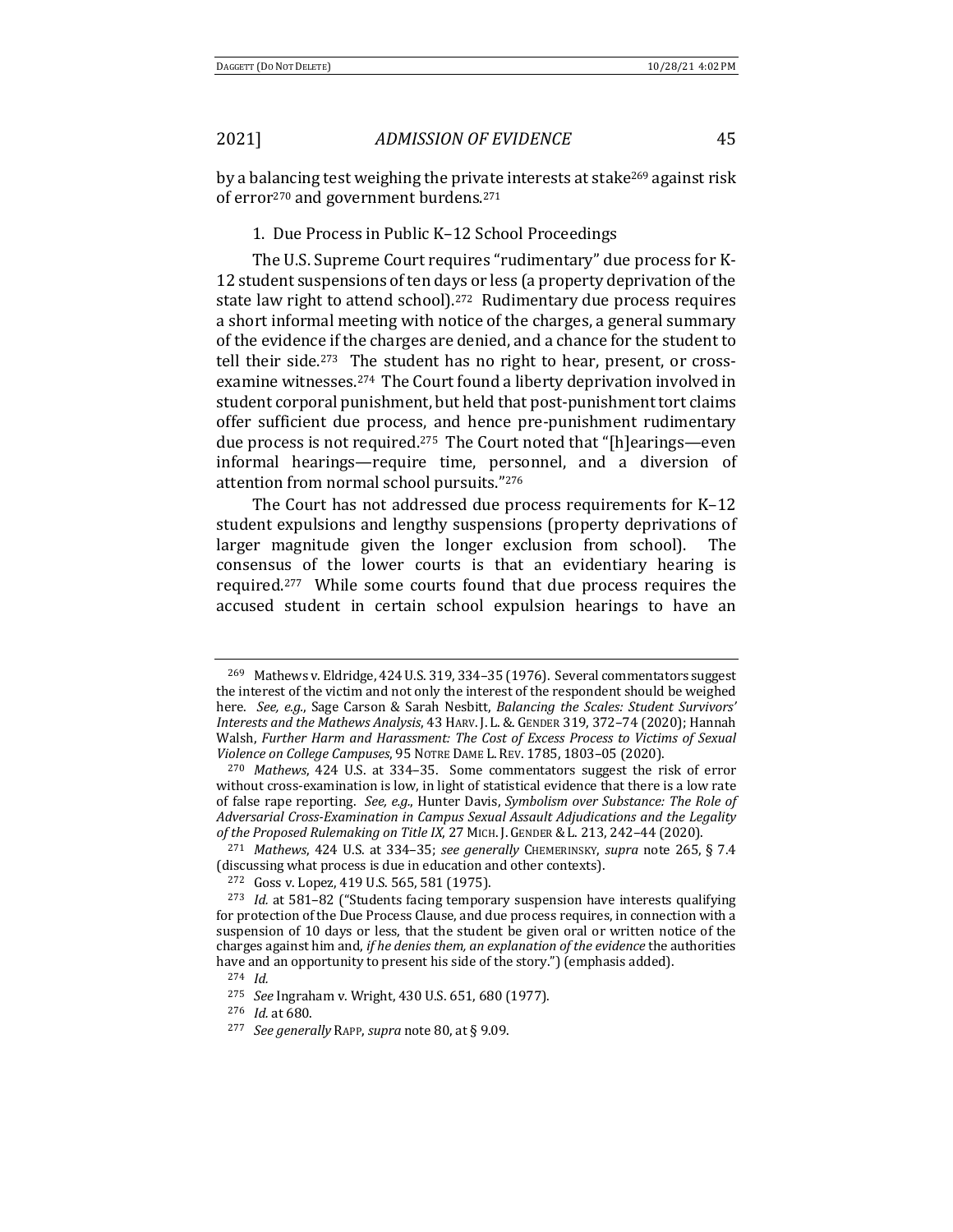opportunity to cross-examine victims,<sup>278</sup> generally courts have allowed hearsay statements of others and have not required an opportunity for cross-examination.<sup>279</sup> Notably, the new Title IX regulations do not ban uncross-examined statements from meetings to resolve formal Title IX complaints at K-12 schools, apparently recognizing that this ban is not a due process requirement.<sup>280</sup>

2. Due Process in Public College Discipline

At the college level, the U.S. Supreme Court found that crossexamination and an evidentiary hearing is not required for academic discipline<sup>281</sup> but has not addressed cross-examination or other due process requirements for misconduct discipline. In an academic discipline case, the Court noted that "[t]he educational process is not by nature adversar[ial]"<sup>282</sup> and declined to "formalize the academic dismissal process by requiring a hearing.... [and] further enlarge the judicial presence in the academic community and thereby risk deterioration of many beneficial aspects of the faculty-student relationship,"<sup>283</sup> suggesting some reluctance to require adversarial school hearings. Some courts have found that expulsion from a public college is a property deprivation.<sup>284</sup> One decision by now-Justice Amy Coney Barrett noted a circuit split on property deprivation in these circumstances.<sup>285</sup> That court found a liberty deprivation in a Title IX case where a student was suspended for a year for sexual misconduct and lost his Reserve Officer Training Corps ("ROTC") scholarship;<sup>286</sup> notably, the opinion does not assert that all Title IX public school formal hearings involve due process liberty or property deprivations.<sup>287</sup>

<sup>&</sup>lt;sup>278</sup> *See, e.g.*, Stone v. Prosser Consol. Sch. Dist., 971 P.2d 125, 127-28 (Wash. Ct. App. 1999) (finding that due process and state statute require a student facing expulsion to be able to question his alleged victims; school administrator's summary of their experiences is insufficient).

<sup>&</sup>lt;sup>279</sup> *See generally* RAPP, *supra* note 80, at § 9.09 (noting that "[a]bsent a statutory requirement that cross-examination be allowed, the decided trend of courts is now to allow the use of written witness reports and statements.").

<sup>280</sup> *See* 34 C.F.R. § 106.45(b)(6)(ii).

<sup>&</sup>lt;sup>281</sup> Bd. of Curators of Univ. of Mo. v. Horowitz, 435 U.S. 78, 85-91 (1978); cf. Regents of Univ. of Mich. v. Ewing, 474 U.S. 214, 227 (1985) (finding no constitutional violation where medical student was academically dismissed without a hearing).

<sup>&</sup>lt;sup>282</sup> *Horowitz*, 435 U.S. at 90.

<sup>283</sup> *Id.*

<sup>&</sup>lt;sup>284</sup> *See, e.g.*, Haidak v. Univ. of Mass.-Amherst, 933 F.3d 56, 65 (1st Cir. 2019).

<sup>285</sup> Doe v. Purdue Univ., 928 F.3d 652, 659 n.2 (7th Cir. 2019).

<sup>&</sup>lt;sup>286</sup> *Id.* at 663.

<sup>287</sup> *Id.* at 659.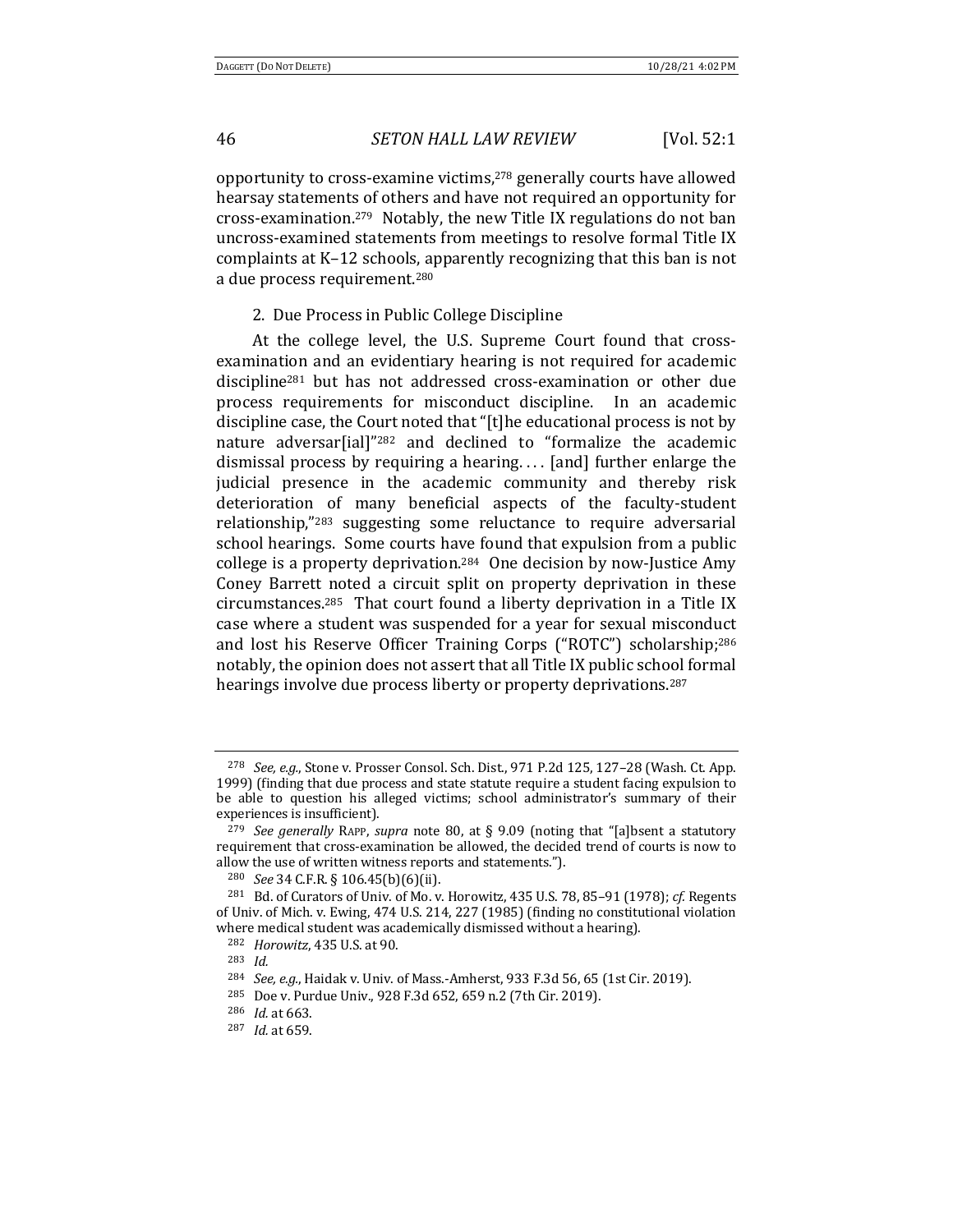A recent wave of cases brought by Title IX respondents examines Title IX due process requirements.<sup>288</sup> Some recent Sixth Circuit and other federal appellate Title IX and other misconduct discipline decisions find that the due process rights of accused students in public colleges require an opportunity for the respondent or their agent to cross-examine the victim and other witnesses under some circumstances.<sup>289</sup> Other decisions hold that questioning by the decisionmaker, after a party has had an opportunity to submit written questions, is sufficient, similar to the approach of the new regulations for  $K-12$ schools.<sup>290</sup> And in contrast to the agency's guidance requiring unlimited cross (all questions on cross must be answered or the witness's testimony is barred), $291$  the Sixth Circuit most recently held that due process does not require a witness to answer every question on cross.<sup>292</sup> Instead, the court found that where credibility is in dispute, some form of cross that allowed the decision-maker to evaluate credibility and assess demeanor was sufficient for due process,<sup>293</sup> noting that unlimited cross could result in harassment of a witness.<sup>294</sup> One federal appeals court found that a private college's student handbook language providing in part for a "fair" and "equitable" disciplinary process

<sup>&</sup>lt;sup>288</sup> For a summary of these cases, see Samantha Harris & KC Johnson, *Campus Courts in Court: The Rise in Judicial Involvement in Campus Sexual Misconduct Adjudications, 22* N.Y.U. J. Legis. & Pub. Pol'y 49, 49 (2019) (noting more than 500 lawsuits since 2011, more than 90 losses by defendant colleges, and more than 70 cases settled).

<sup>&</sup>lt;sup>289</sup> *See, e.g.*, Doe v. Baum, 903 F.3d 575, 581–85 (6th Cir. 2018) (holding that at public college that provides for cross-examination in student misconduct discipline cases generally, in sexual assault case which turns on credibility, cross-examination of victim by accused student or their agent is required); *Haidak*, 933 F.3d at 69 (finding that due process does not require cross of victim by accused student, but due process does require some opportunity to question the victim by the decision-maker; rejecting the *Baum* approach); Doe v. Univ. of Cincinnati, 872 F.3d 393, 401 (6th Cir. 2017). A recent decision by now-Justice Amy Coney Barrett reserves the issue of whether due process requires cross-examination. *Purdue Univ.*, 928 F.3d at 664 n.4. See generally Diane Heckman, The Proliferation of Title IX Collegiate Mishandling Cases Involving Sexual *Misconduct Between* 2016-2018: The March to the Federal Circuit Courts, 358 EDUC. L. REP. 697 (2018); Amy R. LaMendola, *School's or School Official's Liability for Unfair Disciplinary Action Against Student Accused of Sexual Harassment or Assault*, 34 A.L.R. 7th 1 (2017 & Supp.).

<sup>290</sup> *See Haidak*, 933 F.3d at 69–70.

<sup>&</sup>lt;sup>291</sup> *2020 Q & A*, *supra* note 19, at 9 ("Conversely, if a party or witness answers one, or some, but not all, relevant cross-examination questions asked by a party's advisor at the live hearing, then that party or witness has not submitted to cross-examination and that party's or witness's statements cannot be relied on by the decision-maker.").

<sup>292</sup> Doe v. Mich. State Univ., 989 F.3d 418, 427 (6th Cir. 2021).

<sup>&</sup>lt;sup>293</sup> *Id.* at 429-32 (determining that *Mathews v. Eldridge* balancing does not require unlimited cross-examination).

<sup>294</sup> *Id.* at 431-32.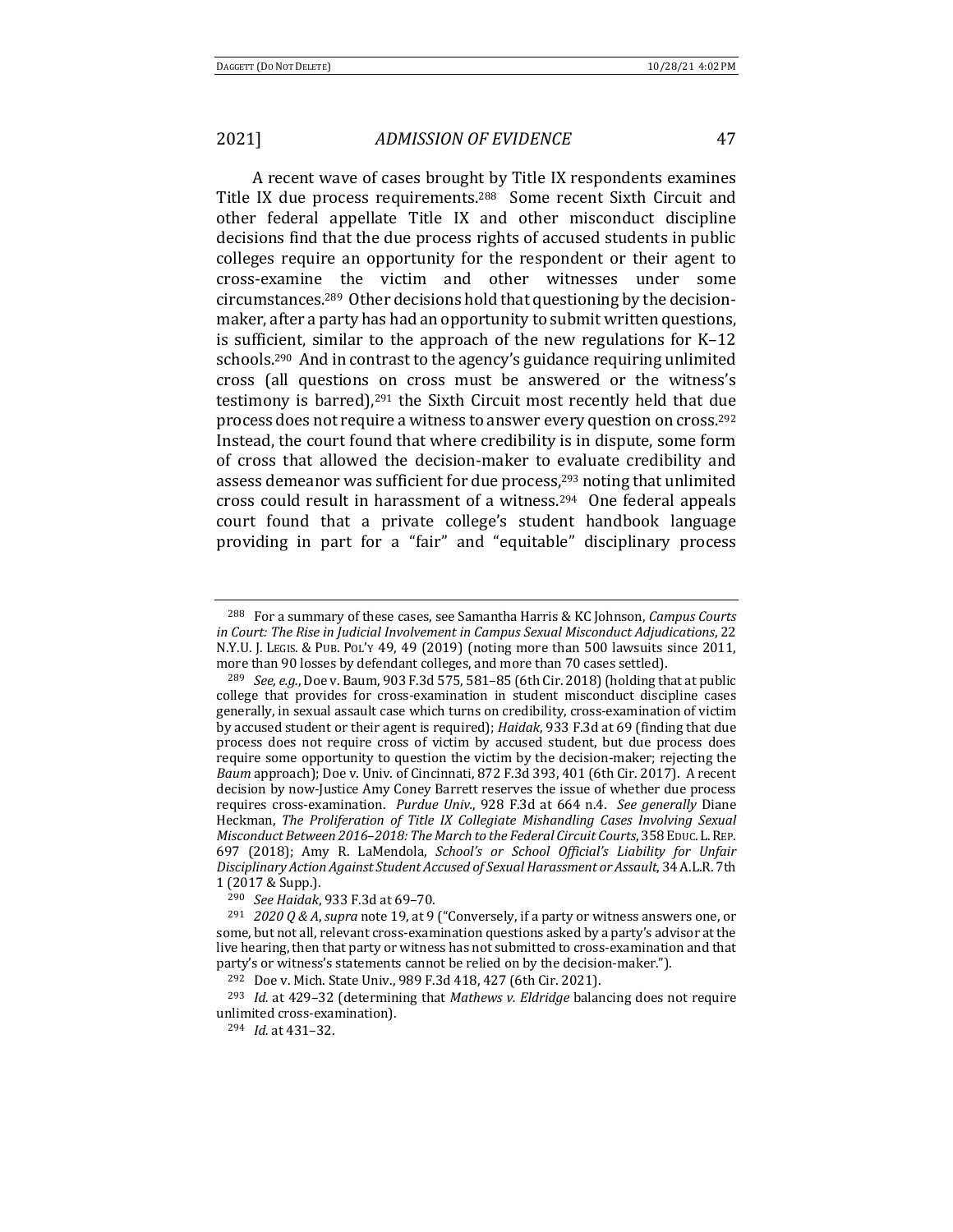required an opportunity to cross-examine witnesses.<sup>295</sup> None of these decisions extended cross-examination requirements to the makers of documents, such as medical records and academic transcripts.

3. Administrative Agency Hearings

In an administrative hearing case, the U.S. Supreme Court determined that due process does not bar the introduction of reliable but uncross-examined hearsay, even approving reliable hearsay as the primary basis for an agency decision. Specifically, the Court upheld an agency determination regarding eligibility for social security disability that was based primarily on the written medical report of a physician who did not appear at the hearing and was not called by the claimant for cross-examination.296 The Court reasoned, in part, that medical reports were generally reliable and admissible in court under the evidence rules as business records exempt from the general ban on hearsay.<sup>297</sup> The Title IX hearing rules reject this approach. The Court, however, has found a right to cross-examine adverse witnesses in a welfare benefits hearing, noting the essential nature of welfare benefits for eligible persons.298

## C. Admission of Evidence Standards for Title IX Hearings Do Not *Treat Complainants and Respondents Equally*

Indisputably, equitable treatment is required of both complainants, who are mostly female, and respondents, who are mostly male. Title IX prohibits gender discrimination and applies to both males and females.<sup>299</sup> The college Title IX cases discussed above address only alleged defects in process; they do not reach the merits of finding the respondent responsible for sexual misconduct, nor make findings about what actual Title IX procedures the defendant-colleges used.<sup>300</sup> The practices alleged at some schools do appear unfair to respondents.<sup>301</sup>

<sup>&</sup>lt;sup>295</sup> Doe v. Univ. of Scis., 961 F.3d 203, 211-12, 215 (3d Cir. 2020) (concluding that some form of cross-examination is required but reserving details).

<sup>&</sup>lt;sup>296</sup> Richardson v. Perales, 402 U.S. 389, 402 (1971).

<sup>&</sup>lt;sup>297</sup> *Id.* at 403-04 (noting reliability of medical reports); *id.* at 405 (referring to admissibility of medical reports at trials although hearsay).

 $298$  Goldberg v. Kelly, 397 U.S. 254, 268–70 (1970) (determining that in welfare benefits context, due process requires opportunity to cross-examine adverse witnesses).

<sup>299</sup> 20 U.S.C. § 1681; *see* RAPP,*supra* note 80, at § 10B.01[5][c].

<sup>&</sup>lt;sup>300</sup> *See supra* Section III.B.2.

<sup>&</sup>lt;sup>301</sup> *See, e.g.*, Doe v. Purdue Univ., 928 F.3d 652, 657-58 (7th Cir. 2019) (alleging college did not provide access to evidence, hearing panel determined complainant who did not appear at the hearing was nonetheless credible, and several hearing panel members did not read the investigation report).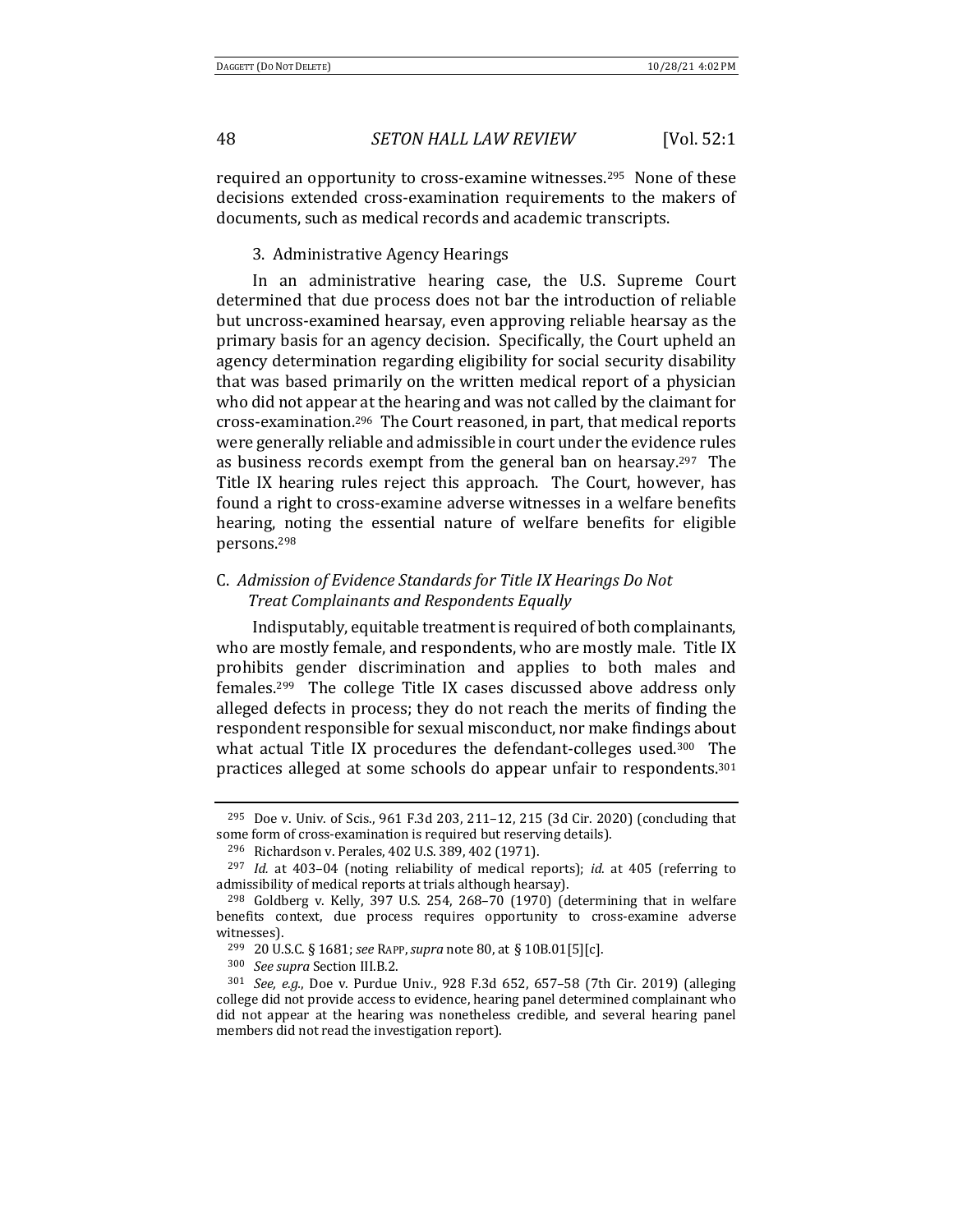This inequity may explain the new regulations as a reaction to alleged procedures at some schools that treated respondents unfairly. If so, the reaction overcompensates in a way substantially unfair to complainants. 

On a facial level, the new approach treats complainants and respondents equally, with limited exceptions and accommodations, such as the presumption of innocence for respondents,<sup>302</sup> creation of a rape shield limited to complainants,<sup>303</sup> potential adoption of a burden of proof that favors respondents, $304$  and having party advisors rather than parties themselves conduct cross-examination (perhaps remotely) to minimize trauma to complainants. $305$  In practice and application, however, treatment is not equal, perhaps resulting in part from the agency's close work with men's rights groups in conceptualizing and drafting the new regulations.<sup>306</sup> A federal district court recognized the reality that complainants and respondents are not treated equally, noting that when a respondent chooses not to testify

the hearing officer is prohibited from hearing any evidence other than the testimony of the complainant, and ... cannot draw a negative inference from the absence of the respondent, .... While the complainant must attend the hearing for his or her evidence to be admitted, he or she can be cross-examined and discredited by the absent respondent's attorney,  $\dots$  with little to no hope of evidentiary rehabilitation. When the foregoing occurs and the school has elected to apply the clear and convincing evidence standard given the 'high stakes and potentially life-altering consequences for both parties,'... this Court is hard pressed to imagine how a complainant reasonably could overcome the presumption of nonresponsibility to attain anything beyond the supportive measures that he or she is offered when they first file the formal complaint.... This is not some extreme outlier or fanciful scenario.<sup>307</sup>

Notably, the new regulations evince a conspicuous pattern of borrowing trial evidence approaches, then modifying them in ways that make the process difficult for complainants. First, although Title IX

<sup>302</sup> *See supra* Section II.B.4*.*

<sup>303</sup> *See supra* Section II.C.2.iii*.*

<sup>&</sup>lt;sup>304</sup> *See supra* Section II.B.4.

<sup>305</sup> *See supra* Section II.B.5*.*

<sup>&</sup>lt;sup>306</sup> *See* Hélène Barthélemy, *How Men's Rights Groups Helped Rewrite Regulations on Campus Rape*, NATION (Aug. 14, 2020), https://thenation.com/article/politics/betsydevos-title-ix-mens-rights/.

<sup>307</sup> Victim Rts. L. Ctr. v. Cardona, No. 20-cv-11104, 2021 WL 3185743, at \*15-16 (D. Mass. July 28, 2021).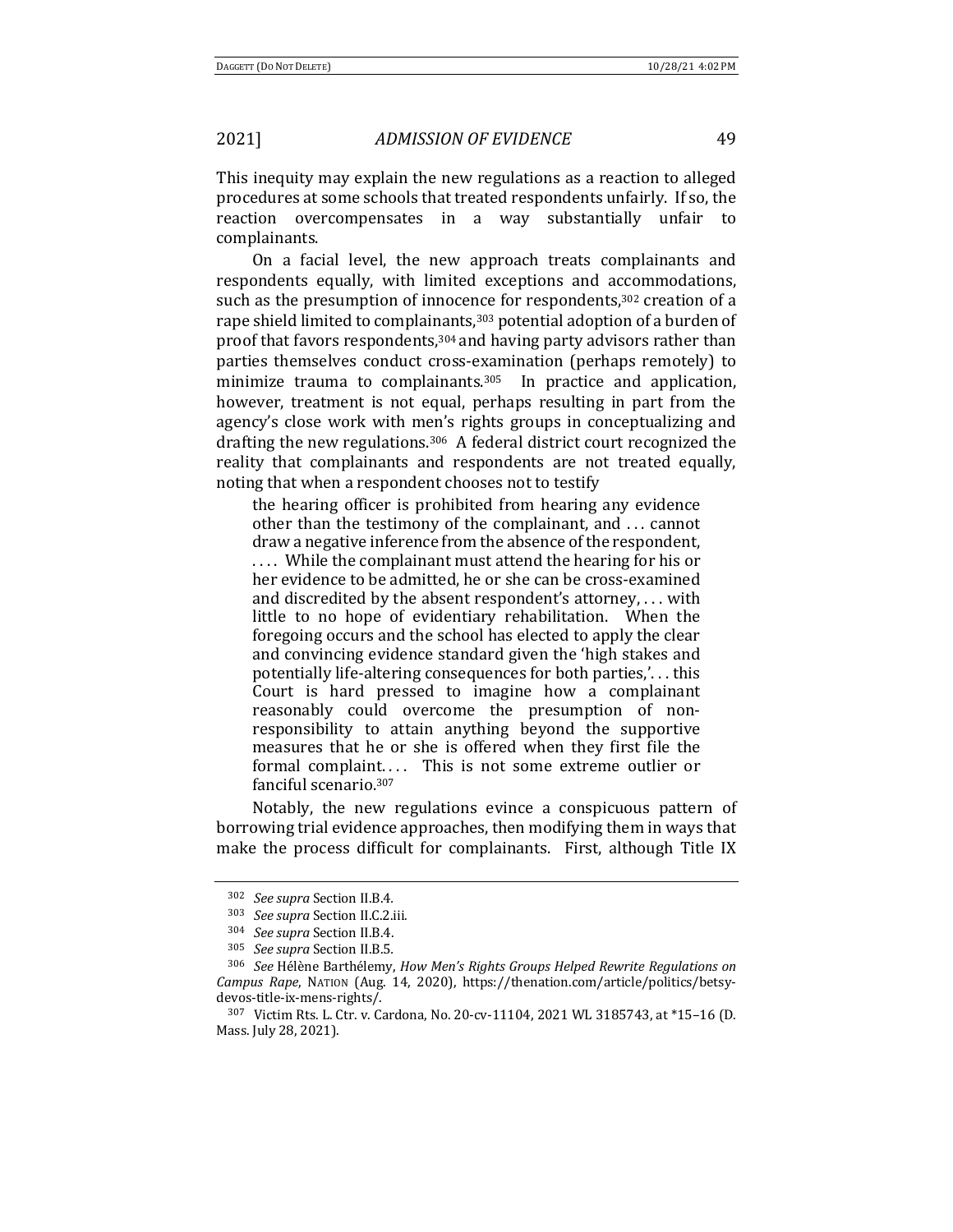hearings are civil, and are not trials, schools may be required to adopt a clear and convincing burden of proof rather than the normal civil standard of preponderance of evidence,<sup>308</sup> making it more difficult to prove a respondent is responsible. Second, the regulations model their newly created rape shield<sup>309</sup> on rules of evidence for criminal trials rather than the provisions for civil trials. But in contrast to the criminal trial provisions, it does not appear to extend to pattern witnesses, making their participation more difficult and perhaps less likely. Moreover, information protected by the rape shield must be disclosed to the respondent, which is also not required in a criminal trial, and invades the privacy of the complainant. Third, the requirement that advisors perform cross-examination rather than parties<sup>310</sup> seems helpful to protect complainants from retraumatization on crossexamination, but failure to bar direct examination by parties means that, for example, a respondent could call a complainant as a witness and themself conduct a potentially traumatizing direct examination. The Preamble suggests school policy could limit direct examination to advisors, but does not require it. $311$  Fourth, the complete ban on uncross-examined statements<sup>312</sup> goes well beyond the hearsay exclusion in trials and even greatly exceeds the Confrontation Clause's ban on prosecutor introduction of hearsay against actual criminal defendants. The ban also ignores the reality that respondents are more likely to have made inculpatory statements outside of the hearing.<sup>313</sup> And of course, that ban on uncross-examined statements, in concert with the burden of proof, makes it difficult to prove responsibility for sexual misconduct. Fifth, the new regulations adopt some of the trial rules' definition of hearsay, $314$  limiting it to assertive statements, but notably do not adopt the trial rules' admission of opposing party statements, allowing respondents full ability to exclude their inculpatory statements, even confessions to sexual misconduct. Sixth, the sensitive nature of the evidence and the privacy interests of both

<sup>308</sup> *See supra* Section II.B.4*.*

<sup>309</sup> *See supra* Section II.C.2.iii*.*

<sup>310</sup> *See supra* Section II.B.5*.*

<sup>311</sup> *Id.*

<sup>312</sup> *See supra* Section II.C.3*.*

<sup>&</sup>lt;sup>313</sup> This reality is discussed in Nicole Bedera et al., *A New Title IX Rule Essentially Allows Accused Sexual Assailants to Hide Evidence Against Them*, TIME (Aug. 14, 2020), https://time.com/5879262/devos-title-ix-rule/.

<sup>314</sup> *See supra* Section II.C.3.iii.a*.*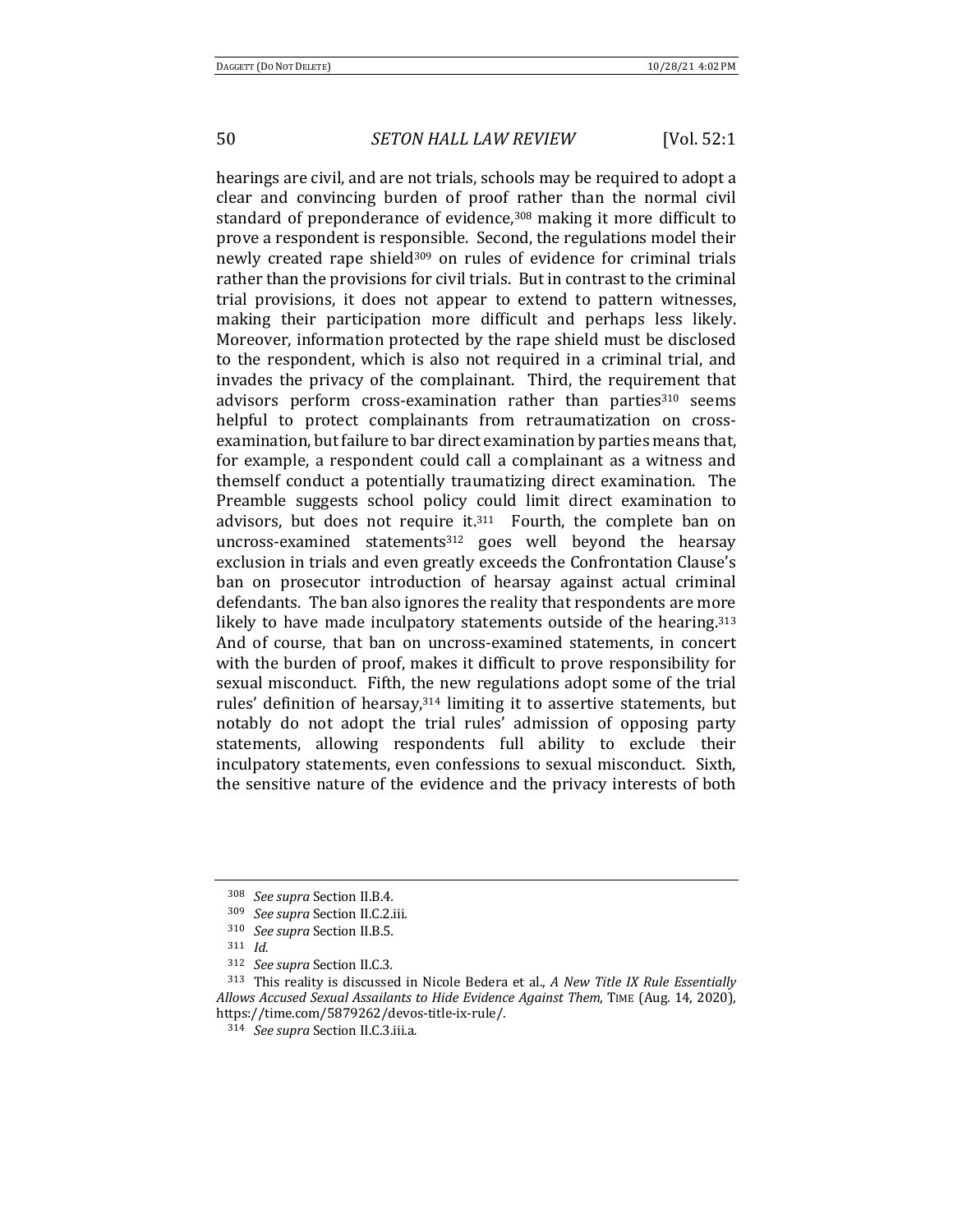parties and, in particular, complainants, also must be considered.<sup>315</sup> The investigation may gather sensitive information about both parties and pattern witnesses, such as their statements about what happened, their sexual history/character, and with consent, their treatment records.<sup>316</sup> Parties control school access to their own treatment records, but this does not extend to treatment records of pattern witnesses that might help prove the complainant's allegations.<sup>317</sup> All of this information is shared with both parties and their advisors, with no ban in the new regulations on re-disclosure of this information.<sup>318</sup> The Preamble suggests schools can require non-disclosure agreements, but does not require them.<sup>319</sup>

## D. The Admission of Evidence Standards Adopted for Title IX *Hearings Are Neither Necessitated by nor Consistent with the* **Reality that Schools Are Not Courtrooms and Decision-Makers** *Are Often Not Attorneys*

The agency correctly notes that schools are not courtrooms, and decision-makers in Title IX hearings often will not be judges or attorneys.<sup>320</sup> The new regulations appropriately require training for decision-makers on relevance and some other evidentiary issues.<sup>321</sup> Recognizing this reality, the normal practice in school hearings, administrative hearings, and arbitration is to shift evidence arguments from admissibility to weight.<sup>322</sup> This means that evidence is normally admitted, but the parties may argue that because of hearsay status or similar issues, the decision-maker should accord specific pieces of evidence little or no weight. The new regulations inconsistently adopt and reject this default approach to broadly admit evidence in non-trial proceedings. In some respects, evidence is admitted in Title IX hearings

 $315$  The privacy interests and protections in Title IX formal complaint matters are explored in Lynn M. Daggett, *Student Privacy in the New Title IX Sexual Misconduct Formal Complaint Process*, 50 J. L.&EDUC. 64 (2021).

<sup>316</sup> *See supra* Section II.A.2.

<sup>&</sup>lt;sup>317</sup> *See supra* Section II.C.2.

<sup>318</sup> *Id.*

<sup>319</sup> *Id.*

<sup>320</sup> *See, e.g.*, Preamble, *supra* note 2, at 30,336-38.

 $321$  *See, e.g.*, 34 C.F.R. § 106.45(b)(1)(iii) ("[M]aterials used to train Title IX Coordinators, investigators, decision-makers, and any person who facilitates an informal resolution process, must not rely on sex stereotypes and must promote impartial investigations and adjudications of formal complaints of sexual harassment."); § 106.45(b)(1)(iii) (requiring decision-maker training on relevance).

<sup>&</sup>lt;sup>322</sup> See generally Lynn M. Daggett, *Evidentiary Arguments in Proceedings that Are Not Governed by the Rules of Evidence*, LITIG. NEWS (Litig. Section of Wash. State Bar Ass'n), Spring 2010, at 6.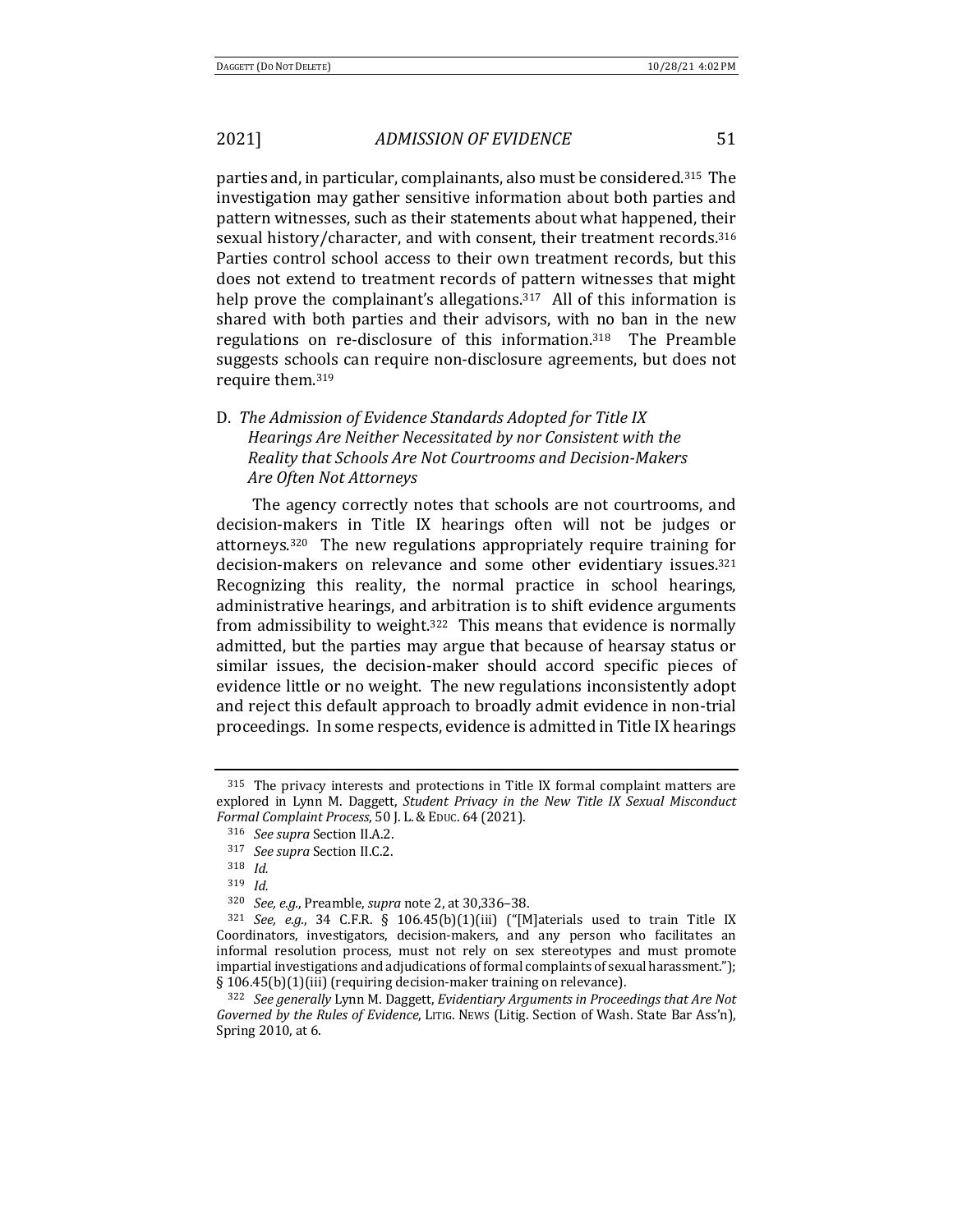that would not be admitted in trial. The Title IX relevance standard is more akin to logical relevance under Federal Rule of Evidence Rule 401, and the Preamble rejects the practical relevance standard of Federal Rule of Evidence Rule 403.<sup>323</sup> Character evidence, apparently for both propensity and other purposes and without limitation as to format, is widely admissible in Title IX hearings, in contrast to the narrow avenues for its admission at trial.<sup>324</sup> Extrinsic impeachment evidence may be admissible, in contrast to the limits on extrinsic evidence at trial, but it is unclear whether the ban on uncross-examined statements applies.<sup>325</sup>

In other respects, the new regulations ban much evidence in Title IX hearings that would be admissible at trial, most notably the new regulations' ban on uncross-examined statements. The Preamble indicates that the parties cannot waive this requirement, $326$  and it is also unclear whether parties can stipulate as to other matters.<sup>327</sup> These latter rules inappropriately limit party autonomy. Finally, the Title IX rape shield does not appear to protect pattern witnesses, unlike the rape shield for trials.<sup>328</sup>

The reasons for this inconsistent approach are unclear. As to the creation of the ban on uncross-examined statements, the Preamble asserts that cross-examination is essential to ascertainment of truth.<sup>329</sup> Cross-examination, as compared to other impeachment techniques, does provide an opportunity to assess the demeanor of a witness. Some commentators suggest that in rape cases, cross-examination is not significantly helpful in ascertaining truth.<sup>330</sup> The Preamble also suggests the agency had to choose between creating a comprehensive evidence code for Title IX hearings, such as the Federal Rules of Evidence for trials in federal court,  $331$  and the bright line approach of the ban on uncrossexamined statements. The agency posits that it is unreasonable to expect Title IX decision-makers to implement a comprehensive evidence code, necessitating the agency's chosen bright line approach. This is a false dichotomy; in fact, there are many other alternatives. First and foremost, and as discussed above, the general approach for school and administrative hearings is to admit evidence including hearsay,

<sup>323</sup> See supra Section II.C.1.ii.

<sup>&</sup>lt;sup>324</sup> *See supra* Section II.C.6.

<sup>325</sup> *See supra* Section II.C.4.ii.

<sup>&</sup>lt;sup>326</sup> *See supra* Section II.C.3.

<sup>327</sup> *See supra* Section II.C.7.

<sup>&</sup>lt;sup>328</sup> See supra Section II.C.2.iii.

<sup>329</sup> *See, e.g.*, Preamble, *supra* note 2, at 30,311-14.

<sup>&</sup>lt;sup>330</sup> A recent summary of this commentary is provided by Dowling, *supra* note 13, at 151.

<sup>331</sup> Preamble, *supra* note 2, at 30,347.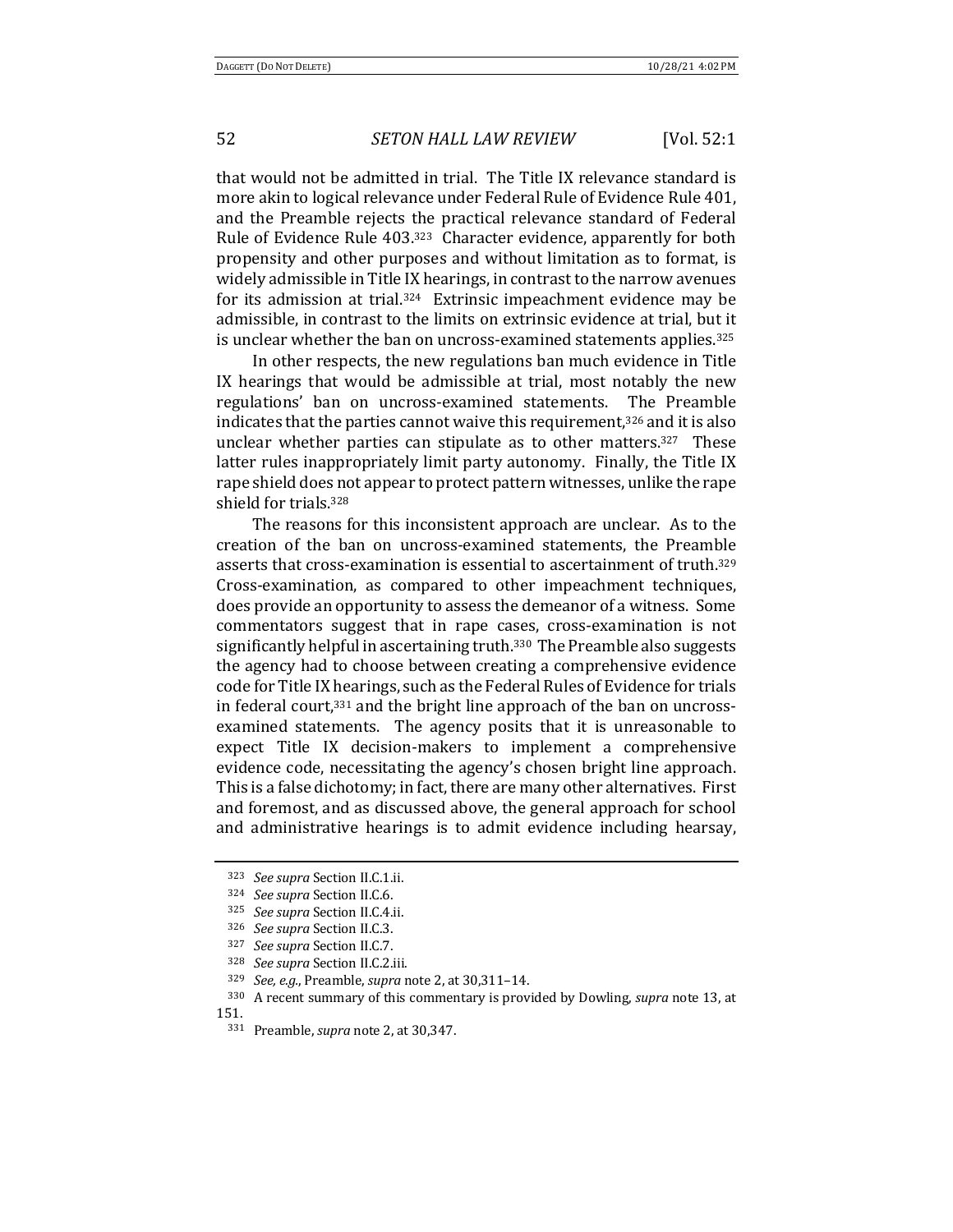allowing the parties to argue what weight it should be accorded given its hearsay or other status.<sup>332</sup> Second, the requirement of crossexamination could be limited, perhaps to witnesses who testify at hearings. Third, and notwithstanding the right to participate or not in hearings, the new regulations could permit inferences to be drawn from failure to appear and undergo cross-examination, as is permitted in civil trials. Fourth, a very limited set of hearsay exceptions could be created, perhaps for example, an exception for business records and another for the statements of opposing parties. Finally, as some commentators suggest, the decision-maker could test credibility by inquisitorial questioning, with an opportunity for parties to submit questions, rather than adversarial cross-examination by parties or their agents.<sup>333</sup> This last approach is consistent with the new regulations' approach to resolution of formal complaints at K-12 schools.<sup>334</sup>

The agency's concern for limited evidentiary expertise of Title IX decision-makers is also undercut by the evidentiary issues the new regulations require decision-makers to resolve. Title IX decisionmakers must resolve relevance issues.<sup>335</sup> Decision-makers must also resolve other evidence subtleties, such as whether evidence is truly a statement,<sup>336</sup> and thus inadmissible hearsay unless the declarant fully submits to cross-examination; whether evidence is protected by a privilege and if so whether privilege has been waived;<sup>337</sup> whether evidence falls within one of the two exceptions to the rape shield;<sup>338</sup> and whether an uncross-examined statement is relevant to issues beyond determination of responsibility<sup>339</sup> and thus not subject to the ban. And in these and other instances when the decision-maker determines evidence is irrelevant and thus inadmissible, the decision-maker must offer on-the-record and contemporaneous reasoning. $340$  Even trial

<sup>332</sup> *See supra* Section III.B.

<sup>333</sup> Dowling, *supra* note 13, at 166; Ilana Frier, *Campus Sexual Assault and Due Process*, 15 DUKE J. CONST. L. & PUB. POL'Y SIDEBAR 117, 136-40 (2020); Hannah Walsh, *Further Harm* and Harassment: The Cost of Excess Process to Victims of Sexual Violence on College *Campuses*, 95 NOTRE DAME L. REV. 1785, 1807-08 (2020). This was the approach taken in earlier agency guidance, since rescinded. U.S. DEP'T OF EDUC., OFFICE FOR CIVIL RIGHTS. Questions and Answers on Title IX and Sexual Violence 31 (Apr. 29, 2014), https://www2.ed.gov/about/offices/list/ocr/docs/qa-201404-title-ix.pdf.

<sup>334</sup> 34 C.F.R. § 106.45(b)(6)(ii).

<sup>&</sup>lt;sup>335</sup> *See supra* Section II.C.1.

<sup>336</sup> *See supra* Section II.C.3.iii.

<sup>&</sup>lt;sup>337</sup> *See supra* Section II.C.2.ii.

<sup>&</sup>lt;sup>338</sup> See supra Section II.C.2.iii.

<sup>&</sup>lt;sup>339</sup> *See supra* Section II.C.3.i.

<sup>340</sup> *See supra* Section II.C.1.i.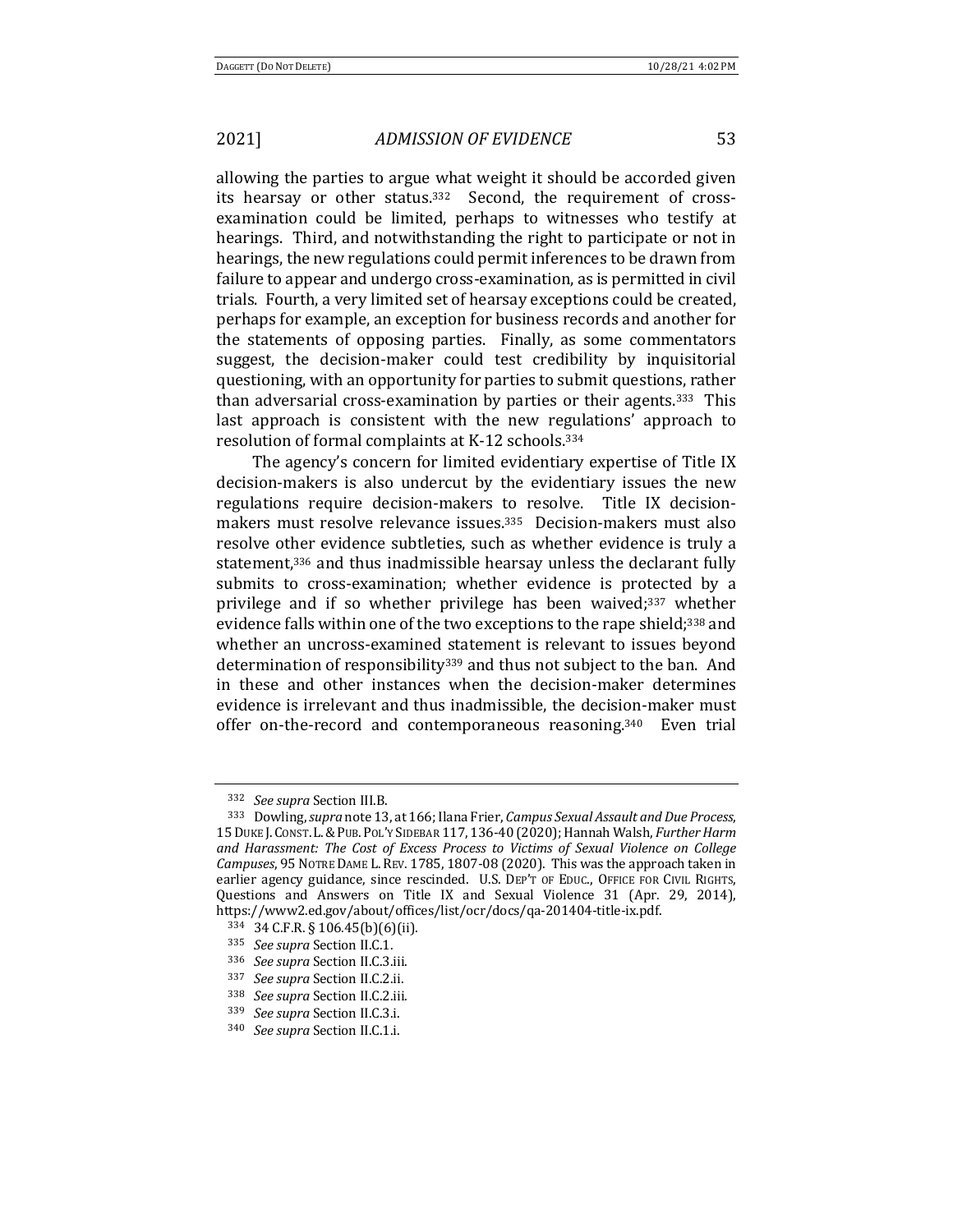judges are not required to offer on-the-record reasoning for their evidentiary rulings.<sup>341</sup>

## E. Admission of Evidence Standards for Title IX Hearings Do Not Fully Reflect the Centrality of Credibility in These Hearings

The agency correctly notes that campus sexual misconduct cases often have no forensic evidence or eyewitnesses, and hence the credibility of the parties is uniquely central.<sup>342</sup> The new regulations appropriately make clear that questions to witnesses about credibility are relevant.<sup>343</sup> The agency also appropriately recognizes the importance of cross-examination to assess credibility. But it does not follow that cross-examination is required for all statements—not just the statements of parties but as the agency suggests, even the makers of medical records, $344$  and perhaps even the faculty whose grades are recorded on a party's transcript. Some of the alternatives to a complete ban on uncross-examined statements are set forth above.<sup>345</sup>

Moreover, and as discussed above, other important and commonly used techniques test credibility in trials: bias, capacity, contradiction, prior inconsistent statements, and character for truthfulness.<sup>346</sup> The trial rules of evidence are premised on a belief that these impeachment techniques can provide a fair opportunity to assess credibility, even when live cross-examination is not available. Given the agency's recognition of the importance of credibility, the new regulations' complete failure to address these fundamental impeachment techniques, and to offer guidance on admissibility of extrinsic evidence to impeach and whether such evidence offered for impeachment purposes is subject to the ban on uncross-examined statements,<sup>347</sup> is quite surprising.

## F. Admission of Evidence Standards for Title IX Hearings Do Not *Create a Hearing Process that Is Fair or Equitable*

The current approach to admissibility of evidence in Title IX hearings does not seem to offer the equitable resolution required by

<sup>341</sup> *See supra* Section II.C.1.i.

<sup>342</sup> *See, e.g.*, Preamble, *supra* note 2, at 30,311–14.

<sup>343</sup> *See supra* Section II.C.4.

<sup>&</sup>lt;sup>344</sup> *See supra* Section II.C.4.

<sup>345</sup> *See supra* Section III.0.

<sup>&</sup>lt;sup>346</sup> *See supra* Section II.C.4.i.

<sup>347</sup> *See supra* Section II.C.4.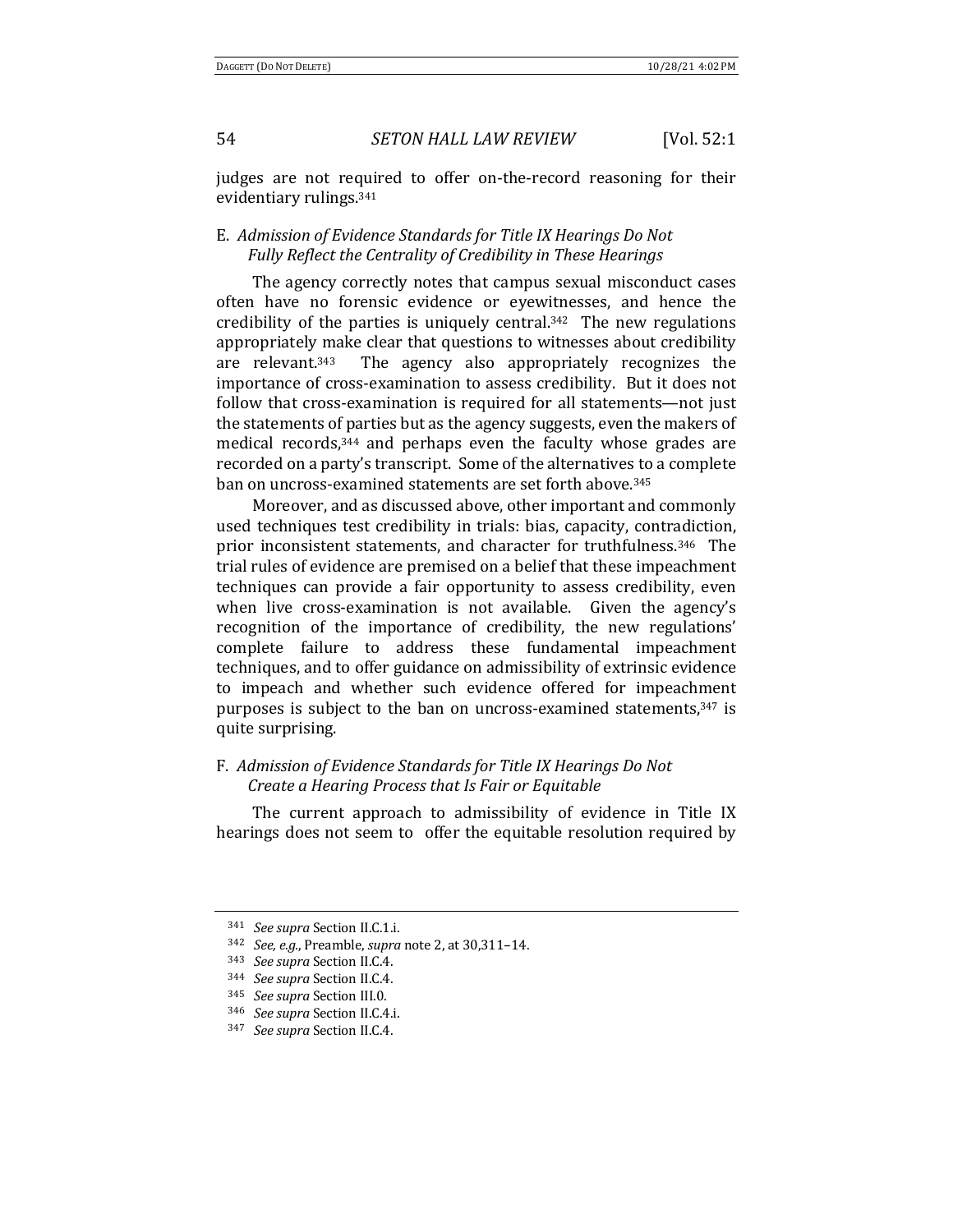Title IX for its grievance processes generally, $348$  nor the fair and impartial<sup>349</sup> resolution required by Clery Act regulations, which apply to some of the offenses covered by the new Title IX regulations.

Respondents do not have control over becoming parties to Title IX hearings. Respondents can choose not to participate, but the potential disciplinary consequences—up to and including expulsion—are powerful incentives to participate and advocate. Complainants decide whether to file formal complaints, but in some cases Title IX Coordinators or parents will file; even in this event, the complainant may choose not to participate.<sup>350</sup> Complainants who do not file formal complaints, or who do not participate, face different consequences than respondents. Complainants do not face discipline themselves, but instead risk a hearing outcome that finds the respondent not responsible, or finds the respondent responsible without granting appropriate sanctions, or does not afford the complainant appropriate remedies. 

Looking at the Title IX hearing process,  $351$  and the admission of evidence specifically, the disappointing but unescapable reality is that it is not clear that filing a formal complaint is a good option for complainants. While the school does the work of gathering evidence, that evidence involves sensitive information shared with the respondent and party advisors without a regulatory ban on redisclosure.<sup>352</sup> While a rape shield bars admission of complainant sexual history and reputation, rape shield-protected information must be shared with the opposing party and party advisors, and no regulatory

<sup>&</sup>lt;sup>348</sup> *See* former 34 C.F.R. § 106.8(b) ("A recipient shall adopt and publish grievance procedures providing for prompt and equitable resolution of student and employee complaints alleging any action which would be prohibited by this part."); current 34 C.F.R. § 106.8(c) ("Adoption of grievance procedures. A recipient must adopt and publish grievance procedures that provide for the prompt and equitable resolution of student and employee complaints alleging any action that would be prohibited by this part and a grievance process that complies with  $\S$  106.45 for formal complaints as defined in  $\S$  106.30.").

 $349$  34 C.F.R. § 668.46(k)(2)(i).

<sup>&</sup>lt;sup>350</sup> *See supra* Section II.B.2.

 $351$  While beyond the scope of this Article, other seemingly unfair aspects of the new regulations include new limits on interim relief for complainants,  $34$  C.F.R. §  $106.45(b)(1)(vi)$ ; a significantly narrowed definition of sexual harassment, § 106.30(a); a higher standard for school liability,  $\S$ § 106.30 and 106.44(a); dismissal of complaints for most off-campus harassment,  $\frac{6}{5}$  106.44(a), or when the respondent is no longer enrolled or employed,  $\S$  106.45(b)(3)(ii), or the complainant is no longer enrolled or employed,  $\S$  106.30(a); and the ability to put the formal complaint process on hold while criminal investigation or proceedings are pending, § 106.45(b)(1)(v).

<sup>&</sup>lt;sup>352</sup> *See supra* Section II.A.3.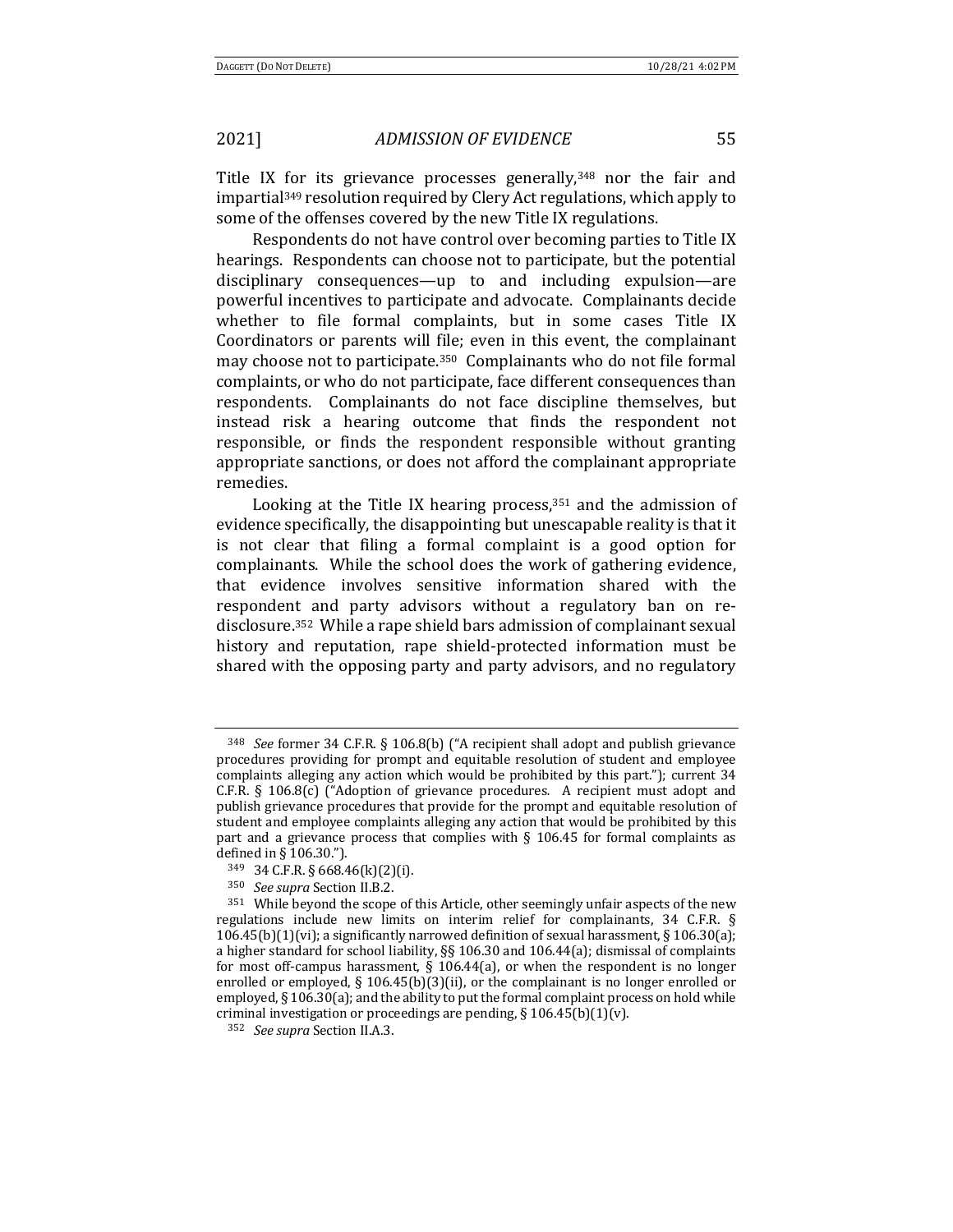ban on re-disclosure exists.<sup>353</sup> Depending on school policy, the decisionmaker will have to find the respondent responsible by either the normal civil preponderance of evidence standard, or by a higher standard of clear and convincing evidence.<sup>354</sup> The school lacks subpoena power to gather evidence to meet this standard, and the right not to participate in the hearing means the school cannot compel cooperation of students or employees through school policies.<sup>355</sup> A pattern witness in particular may be reluctant to participate if they are aware that their sexual history and character is not protected by the new regulations' rape shield.<sup>356</sup> Moreover, the requirement of consent for school access to treatment records is limited to parties and does not include pattern witnesses.<sup>357</sup>

At the hearing, the decision-maker cannot admit statements by persons who do not fully submit to cross-examination. This exclusion is a broad one, including the parties' own statements to the Title IX investigator or otherwise, witness statements, statements by health care providers in medical records, and perhaps even statements by faculty who submitted grades for a party.<sup>358</sup> As discussed above, this ban is not necessary for due process and also is not equitable for either complainants or respondents.<sup>359</sup> In some cases, it will not be possible to get the makers of statements to agree to submit to cross-examination, although remote participation is an option.<sup>360</sup> Even persons who appear at the hearing and answer questions on cross may refuse to answer one or more questions, be deemed not to have submitted fully, and have their statements excluded.<sup>361</sup> The parties can keep their own statements, even a confession to sexual misconduct or fabrication of allegations, from admission at the hearing by refusing to submit to cross-examination. Hence, it will often not be clear even at the outset of a hearing which statements offered by a party will be admitted and which will be excluded, and much evidence can be kept out of the hearing by a party's strategic choices.

<sup>&</sup>lt;sup>353</sup> See supra Sections II.C.2.iii, II.A.3.

<sup>&</sup>lt;sup>354</sup> *See supra* Section II.B.4.

<sup>355</sup> *See supra* Section II.A.1.

<sup>&</sup>lt;sup>356</sup> *See supra* Section II.C.2.iii.

<sup>&</sup>lt;sup>357</sup> *See supra* Section II.C.2.i.

<sup>&</sup>lt;sup>358</sup> See supra Section II.C.3.

<sup>359</sup> *See supra* Sections III.B., III.C.

 $360$  34 C.F.R. § 106.45(b)(6)(i) (providing for possible remote testimony and crossexamination).

<sup>&</sup>lt;sup>361</sup> *See supra* Section II.C.3.ii.